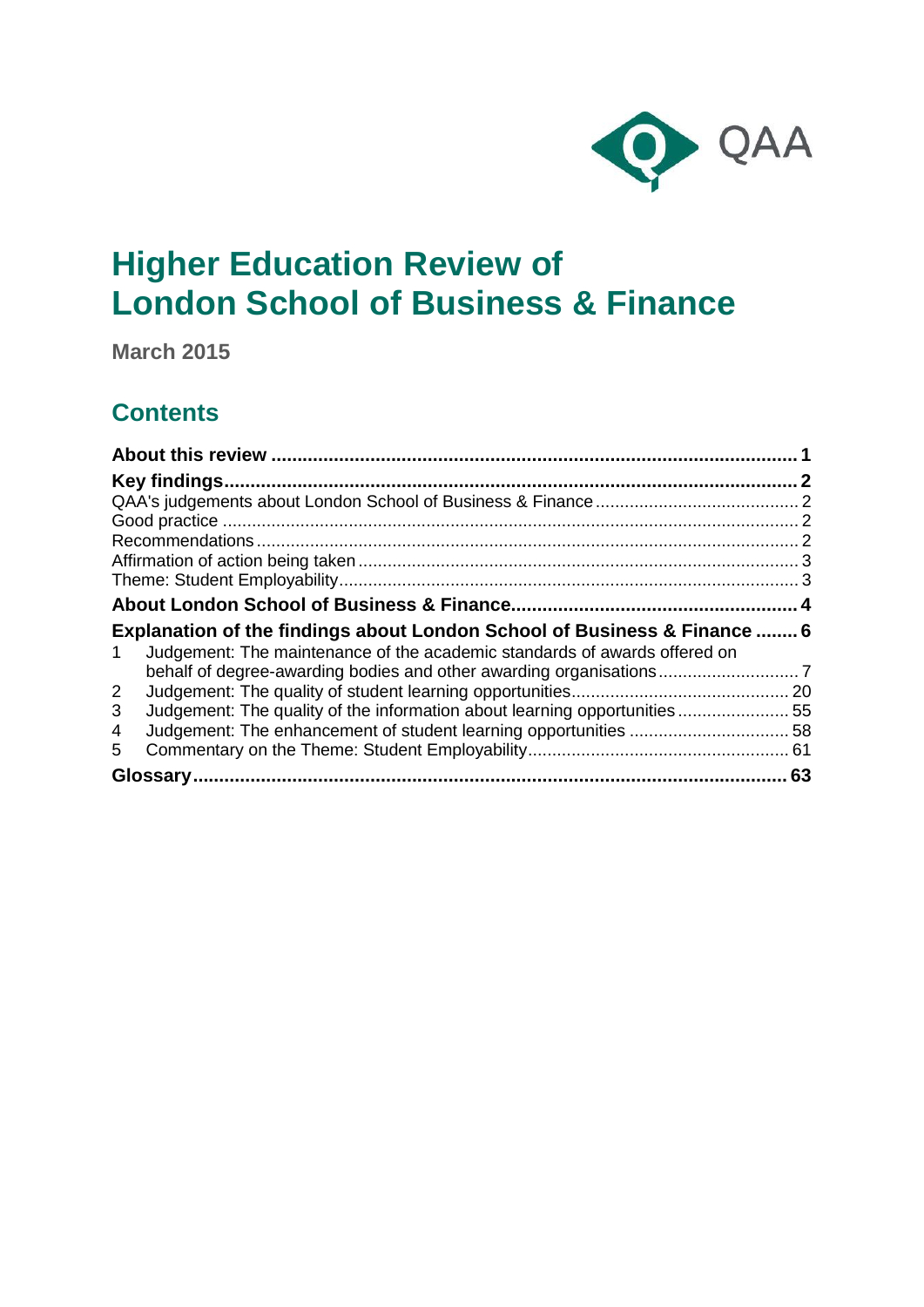## <span id="page-1-0"></span>**About this review**

This is a report of a Higher Education Review conducted by the Quality Assurance Agency for Higher Education (QAA) at London School of Business & Finance. The review took place from 23 to 26 March 2015 and was conducted by a team of five reviewers, as follows:

- Professor Christopher Clare
- Emeritus Professor Diane Meehan
- Professor Ian Robinson
- Dr Christopher Stevens
- Mr James Freeman (student reviewer).

The main purpose of the review was to investigate the higher education provided by London School of Business & Finance and to make judgements as to whether or not its academic standards and quality meet UK expectations. These expectations are the statements in the [UK Quality Code for Higher Education](http://www.qaa.ac.uk/assuring-standards-and-quality/the-quality-code) (the Quality Code)<sup>1</sup> setting out what all UK higher [education providers](http://newlive.qaa.ac.uk/AboutUs/glossary/Pages/glossary-h.aspx#h2.1) expect of themselves and of each other, and what the general public can therefore expect of them.

In Higher Education Review, the QAA review team:

- makes judgements on
	- the setting and maintenance of academic standards
	- the quality of student learning opportunities
	- the information provided about higher education provision
	- the enhancement of student learning opportunities
- provides a commentary on the selected theme
- makes recommendations
- identifies features of good practice
- affirms action that the provider is taking or plans to take.

A summary of the findings can be found in the section starting on page 2. [Explanations of](#page-6-0)  [the findings](#page-6-0) are given in numbered paragraphs in the section starting on page 6.

In reviewing London School of Business & Finance the review team has also considered a theme selected for particular focus across higher education in England and Northern Ireland.

The [themes](http://www.qaa.ac.uk/publications/information-and-guidance/publication?PubID=106) for the academic year 2014-15 are Student Involvement in Quality Assurance and Enhancement and Student Employability, $2$  and the provider is required to select, in consultation with student representatives, one of these themes to be explored through the review process.

The QAA website gives more information [about QAA](http://www.qaa.ac.uk/aboutus/pages/default.aspx) and its mission.<sup>3</sup> A dedicated section explains the method for **Higher Education Review<sup>4</sup>** and has links to the review handbook and other informative documents. For an explanation of terms see the [glossary](#page-62-0) at the end of this report.

<sup>-</sup><sup>1</sup> The UK Quality Code for Higher Education is published at:

[www.qaa.ac.uk/assuring-standards-and-quality/the-quality-code.](http://www.qaa.ac.uk/assuring-standards-and-quality/the-quality-code) <sup>2</sup> Higher Education Review themes:

[www.qaa.ac.uk/publications/information-and-guidance/publication?PubID=106.](http://www.qaa.ac.uk/publications/information-and-guidance/publication?PubID=106)

<sup>&</sup>lt;sup>3</sup> QAA website: [www.qaa.ac.uk/about-us.](http://www.qaa.ac.uk/about-us)

<sup>4</sup> Higher Education Review web pages:

[www.qaa.ac.uk/reviews-and-reports/how-we-review-higher-education/higher-education-review.](http://www.qaa.ac.uk/reviews-and-reports/how-we-review-higher-education/higher-education-review)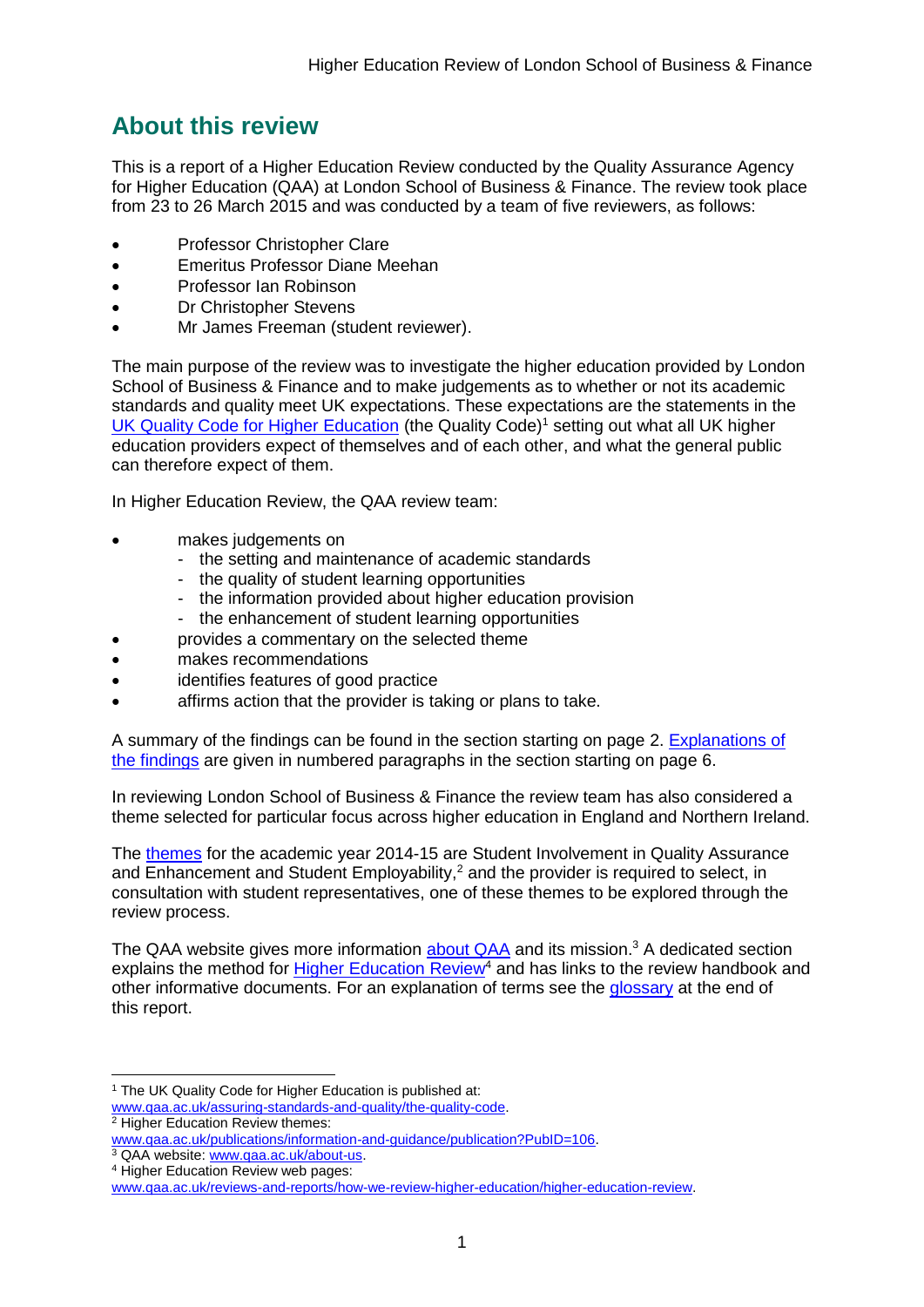## <span id="page-2-0"></span>**Key findings**

## <span id="page-2-1"></span>**QAA's judgements about London School of Business & Finance**

The QAA review team formed the following judgements about the higher education provision at London School of Business & Finance.

- The maintenance of the academic standards of awards offered on behalf of degree-awarding bodies and other awarding organisations **meets** UK expectations.
- The quality of student learning opportunities **does not meet** UK expectations for Higher National provision.
- The quality of student learning opportunities **meets** UK expectations for all other provision.
- The quality of the information about learning opportunities **requires improvement to meet** UK expectations.
- The enhancement of student learning opportunities **does not meet**  UK expectations.

## <span id="page-2-2"></span>**Good practice**

The QAA review team identified the following features of **good practice** at London School of Business & Finance.

 The Careers Service, which proactively provides careers and job application advice across all sites, and contributes to the development of employability in the curriculum (Expectation B4).

## <span id="page-2-3"></span>**Recommendations**

The QAA review team makes the following **recommendations** to London School of Business & Finance.

By July 2015:

- ensure that all students are registered with their awarding body or awarding organisation within the timescales required by those bodies and organisations (Expectation B4)
- ensure the accurate reporting of enrolled students' status, and changes of status, within the organisation and to external stakeholders (Expectation B4)
- ensure that assessment feedback to students is consistently timely, constructive and developmental (Expectation B6)
- ensure that the processes for internal verification of assessment tasks, and internal verification/moderation of marking, are implemented consistently and effectively (Expectation B6)
- ensure that complaints are investigated according to its procedures and in a manner that is timely and fair (Expectation B9)
- ensure that all published information about policies, programmes and academic partnerships is fit for purpose, accessible and trustworthy (Expectation C).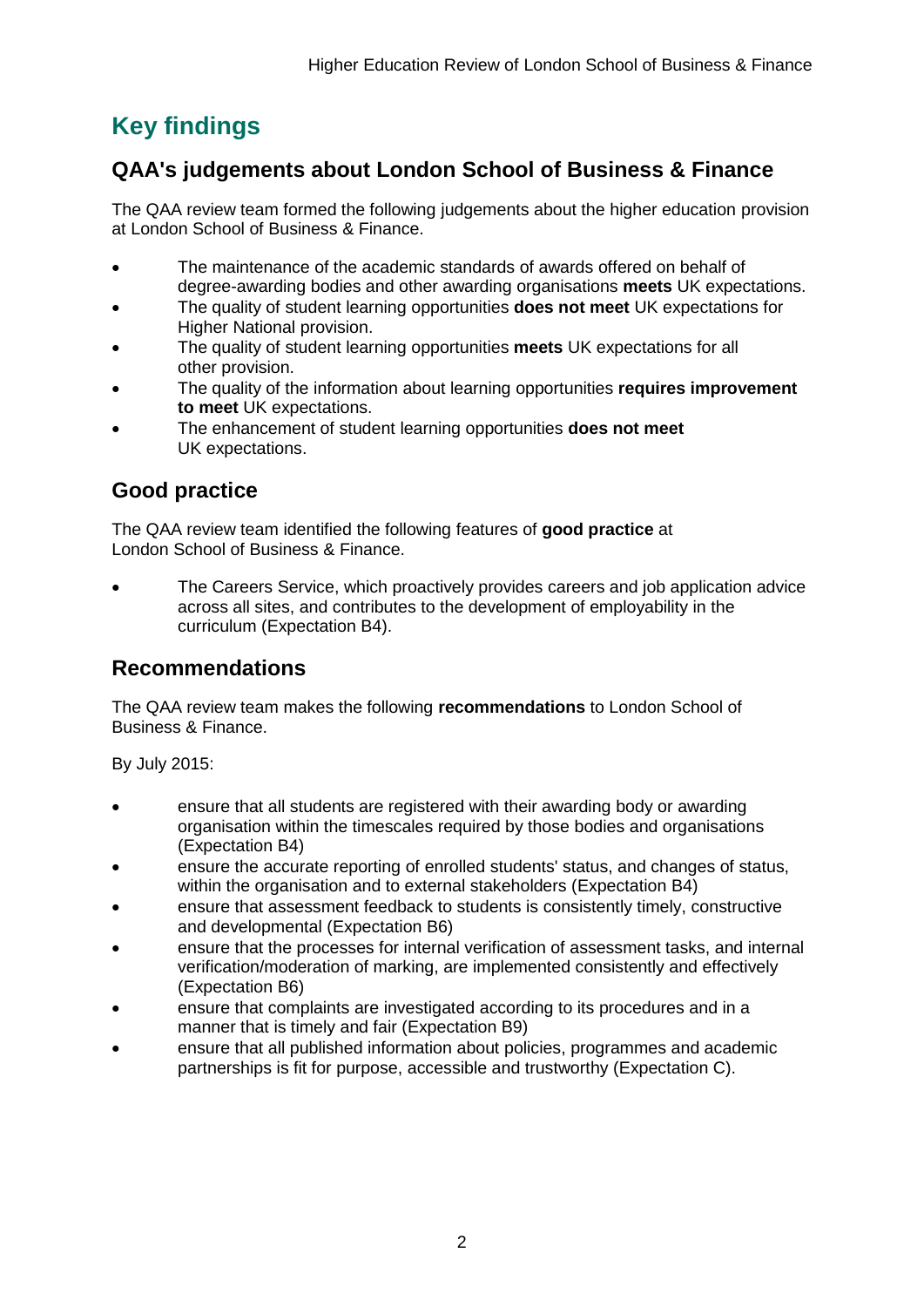By September 2015:

- develop, publish and implement consistently an admissions policy that aligns fully with the Expectation of the Quality Code, *Chapter B2: Recruitment, Selection and Admission to Higher Education* (Expectation B2)
- ensure that the names and affiliations of external examiners and Standards Verifiers are given to students in module and programme information (Expectation B7)
- ensure that external examiners' and Standards Verifiers' annual reports are made available, in full, to students (Expectation B7)
- ensure that internal quality assurance systems enable the Academic Board and senior managers to discharge consistently their responsibilities for academic oversight across all higher education provision (Expectation B8)
- develop, publish and consistently implement an academic appeals policy and procedures for students on Higher National programmes (Expectation B9)
- develop, publish and implement a policy and procedures for the management of work-based learning arrangements (Expectation B10).

By December 2015:

- include students who represent all delivery sites as members of organisation-level academic committees (Expectation B5)
- revise its organisation-level approach to the enhancement of student learning opportunities in order to ensure that it is strategic, systematic and coherent; and embed this at all levels of the organisation (Enhancement).

## <span id="page-3-0"></span>**Affirmation of action being taken**

The QAA review team **affirms** the following actions that the London School of Business & Finance is already taking to make academic standards secure and/or improve the educational provision offered to its students.

- The application and further development of the resource allocation model through the work of the Academic Planning and Development Committee (Expectation B4).
- The ongoing development of the annual monitoring process (Expectation B8).

## <span id="page-3-1"></span>**Theme: Student Employability**

London School of Business & Finance is committed to exposing students to the requirements of employment and entrepreneurship. The Careers Service is highly regarded by many students; it provides careers guidance and support, and is involved in the development of employability as part of the curriculum. There are opportunities for students to engage with relevant industries: the Head of Careers has conducted a series of interviews with prominent CEOs and figures in public life, and a regular programme of visiting speakers on most programmes provides students with current industry insights. Art and Fashion students at London College of Contemporary Arts are involved in a range of employment related activities, including exhibitions, creative publications and fashion shows. Across the organisation, many staff have relevant industry experience and tailor their examples to current developments and research.

Employability skills are embedded into many student's programmes. However, many students are not aware of opportunities for work-based learning or placements on offer. The review team concludes that London School of Business & Finance provides many of its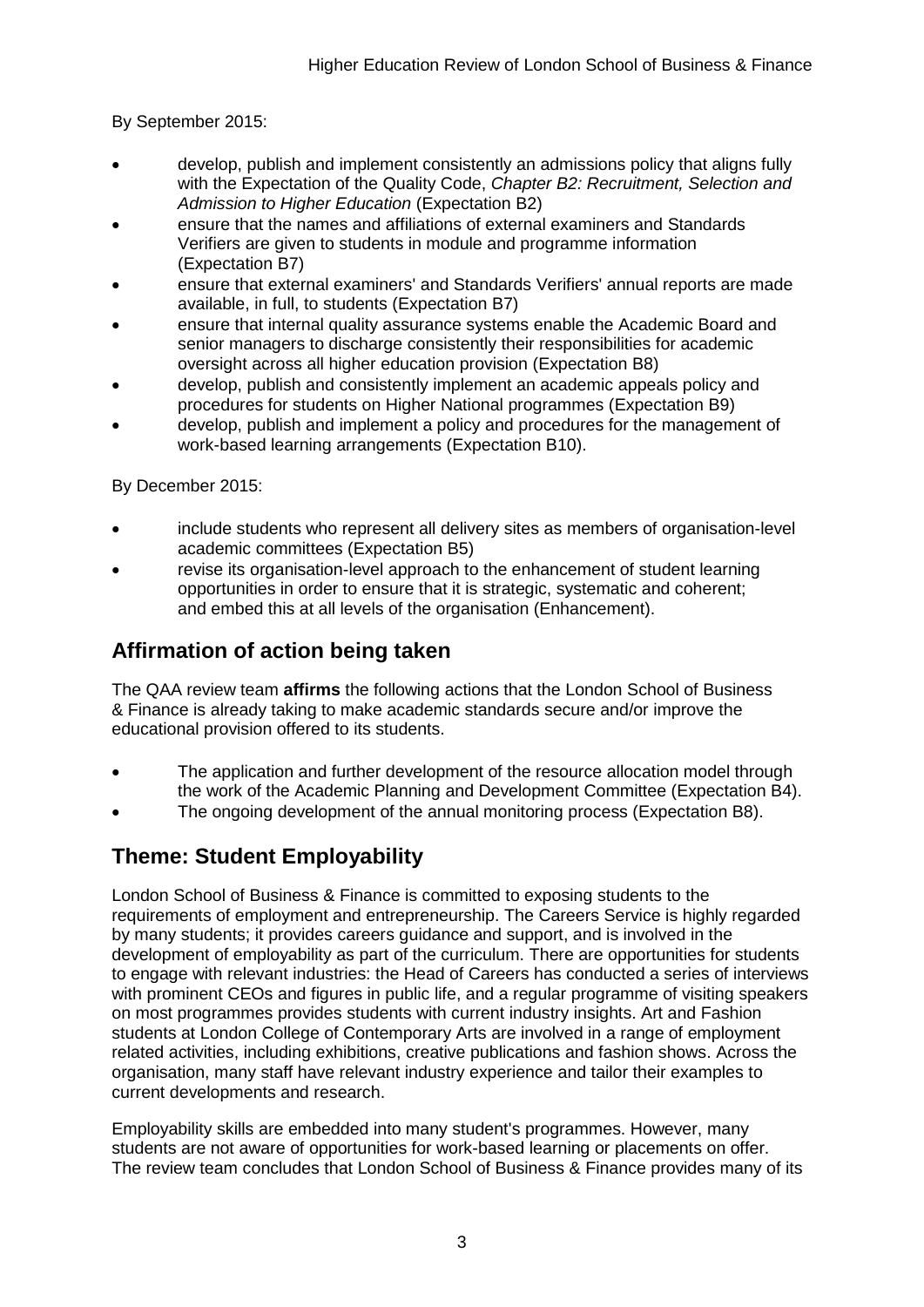students with opportunities to enhance their employability, but could extend these to cover all programmes and sites equally effectively.

Further explanation of the key findings can be found in the handbook available on the QAA webpage explaining [Higher Education Review.](http://www.qaa.ac.uk/reviews-and-reports/how-we-review-higher-education/higher-education-review)

## <span id="page-4-0"></span>**About London School of Business & Finance**

London School of Business & Finance (LSBF, the organisation) was founded in 2003. It offers students 'a truly global, diverse and enriching experience... preparing you for today's global marketplace'.

LSBF's head office and main campus is at Tower Hill in London. It is part of Global University Systems (GUS), which describes itself as 'an international network of highereducation institutions, brought together by a shared passion for accessible, industry-relevant qualifications'. GUS and LSBF are based in LSBF's main campus at Tower Hill, London.

LSBF has two subsidiary or associated companies: London College of Contemporary Arts (LCCA), based in London, and Finance and Business Training (FBT), which is based in Birmingham but is also responsible for the management of provision at the Manchester campus. LSBF also has overseas campuses in Toronto, Hannover, Chicago and Singapore. LSBF also offers programmes online through a learning platform managed by InterActive, another company within the GUS network.

FBT has a Home Office Tier 4 licence and is thus subject to individual educational oversight arrangements. However, it is also an integral part of LSBF. Reflecting this complexity of status and circumstances, and by specific agreement with LSBF, QAA carried out two linked Higher Education Reviews (HERs) of LSBF and FBT in consecutive weeks in March and April 2015. Both reviews were carried out by the same review team.

LSBF offers undergraduate and taught postgraduate courses in a range of full-time and part-time, blended and online delivery modes. It currently provides programmes leading to UK awards made by: the University of Bradford, the University of Central Lancashire, the University of Lincoln, London Metropolitan University, and the University of Wales. At the time of this review there were 1,944 students on programmes leading to these UK universities' awards. All of these awarding body partnerships are being phased out.

LSBF also provides Higher National programmes leading to Pearson awards. At the time of this review 4,979 students were enrolled on Pearson programmes (including those studying at FBT). Recently, LSBF has been approved to deliver Higher National programmes leading to awards of the Scottish Qualifications Authority (SQA).

LSBF also provides undergraduate and postgraduate programmes leading to awards of the Grenoble Graduate School of Business and the International Telematic University (UNINETTUNO); and professional programmes leading to qualifications made by the Association of Chartered Certified Accountants (ACCA), the Chartered Institute of Management Accountants (CIMA), the Chartered Institute of Marketing (CIM), and the Organisation for Tourism and Hospitality Management (OTHM). This non-UK and professional provision was outside the scope of the present review, as defined in the [Higher](http://www.qaa.ac.uk/publications/information-and-guidance/publication?PubID=2672)  [Education Review handbook](http://www.qaa.ac.uk/publications/information-and-guidance/publication?PubID=2672)<sup>5</sup> (paragraph 19).

LSBF, as an organisation, is made up of four schools. The Business School, based in London, offers a range of undergraduate and postgraduate programmes. LCCA is based in

 $\overline{a}$ 

<sup>5</sup> Higher Education Review handbook:

[www.qaa.ac.uk/publications/information-and-guidance/publication?PubID=2672.](http://www.qaa.ac.uk/publications/information-and-guidance/publication?PubID=2672)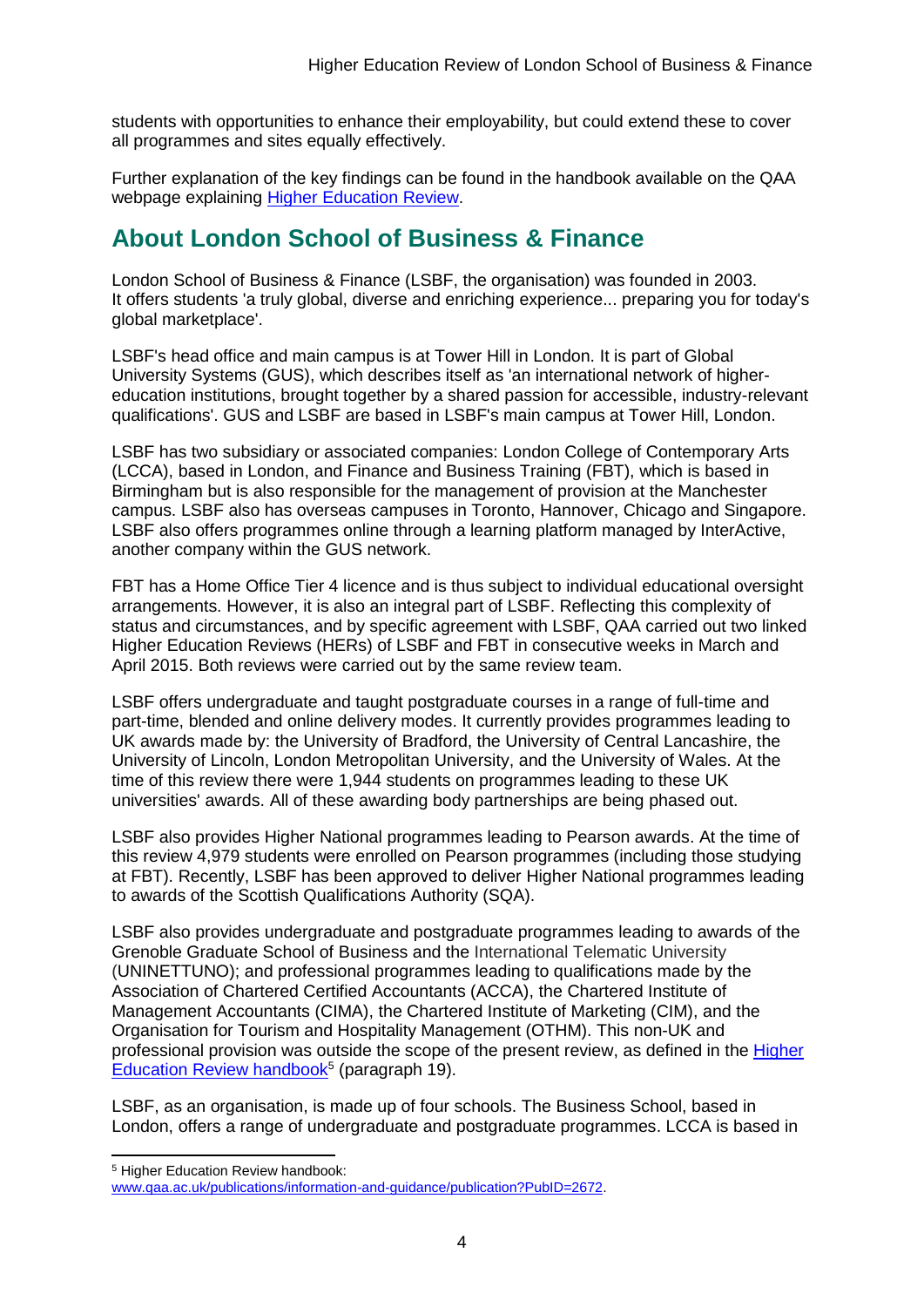London and is also referred to as the School of Art, and the School of Art and Design; it offers art and design programmes in London and Manchester. The Professional School is based in London and offers ACCA, CIMA and CIM programmes. The Vocational School is based in London and offers Higher National provision both there and at FBT Birmingham and LSBF Manchester. LSBF has four delivery sites in London, including the main campus at Tower Hill, and two sites each in Birmingham and Manchester.

QAA carried out a Review for Educational Oversight (REO) in January 2012. The review report made four advisable recommendations, that LSBF should: review the consistency and presentation of management information in the annual monitoring process; review the effectiveness of its processes and procedures in relation to the consideration of, and responses to, external examiner reports; implement an effective mechanism for the oversight of the quality of teaching and learning; and implement procedures to strengthen the oversight of all aspects of the assessment of student work.

The report also made six desirable recommendations, that LSBF should: review and develop further the support offered to students during induction; develop further the student liaison function to provide greater support for students; strengthen the personal development training opportunities available for student representatives; strengthen oversight of the continuing professional development needs of academic staff; standardise staff induction processes; and provide clear and accessible guidance to students on key policies and procedures.

LSBF has made progress in addressing some of these recommendations, but further work is required in some areas.

Pearson informed QAA in January 2015 that the number of Higher National students at LSBF that were registered with Pearson was significantly smaller than the number of students enrolled on the programmes. On this basis, QAA raised a Concern and referred it to the present review. Aspects of this Concern are addressed in under Expectations B2, B4, B6 and B8 of this report.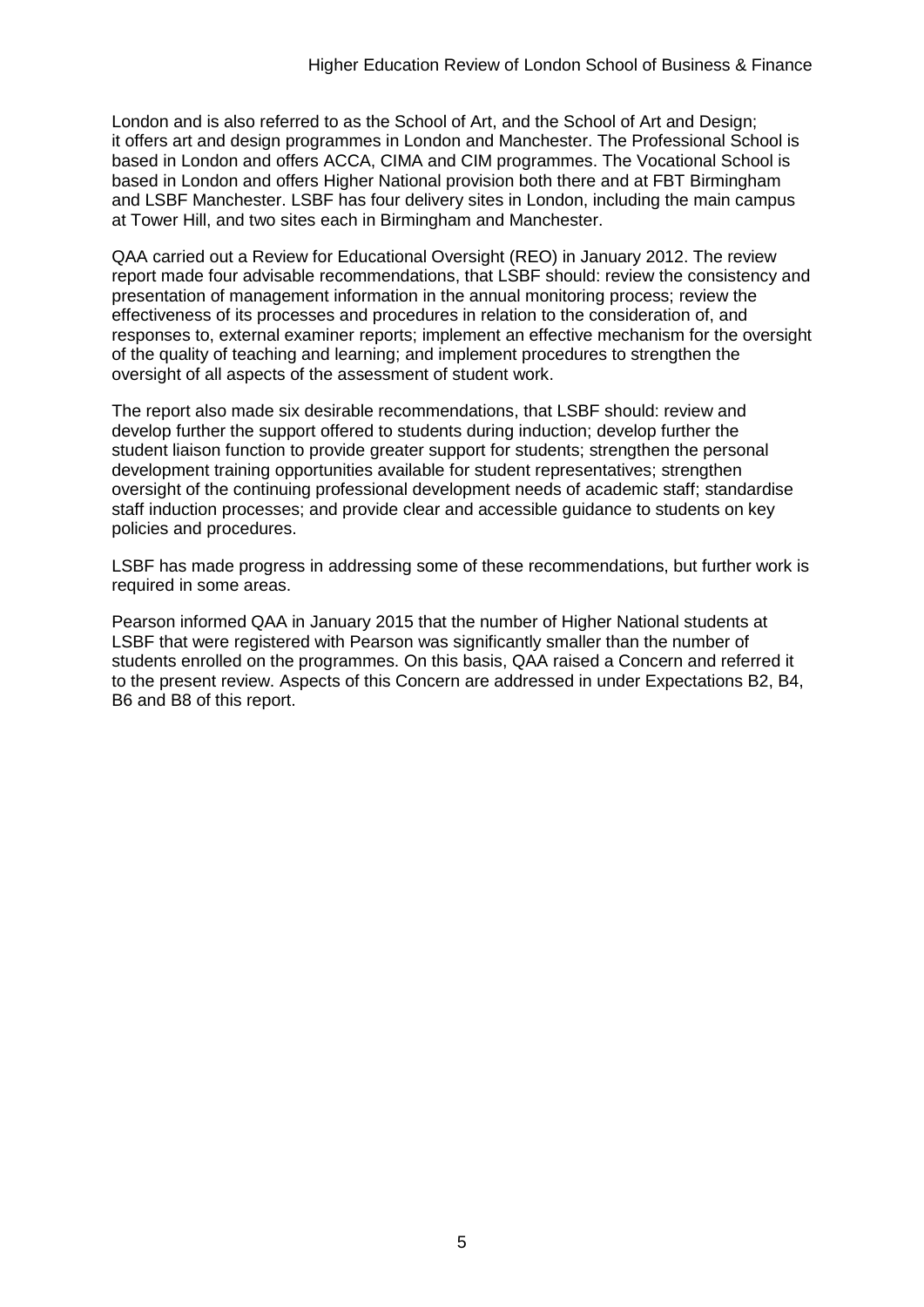## <span id="page-6-0"></span>**Explanation of the findings about London School of Business & Finance**

This section explains the review findings in more detail.

Terms that may be unfamiliar to some readers have been included in a [brief glossary](#page-62-0) at the end of this report. A fuller [glossary of terms](http://www.qaa.ac.uk/Pages/GlossaryEN.aspx) is available on the QAA website, and formal definitions of certain terms may be found in the operational description and handbook for the [review method,](http://www.qaa.ac.uk/reviews-and-reports/how-we-review-higher-education/higher-education-review) also on the QAA website.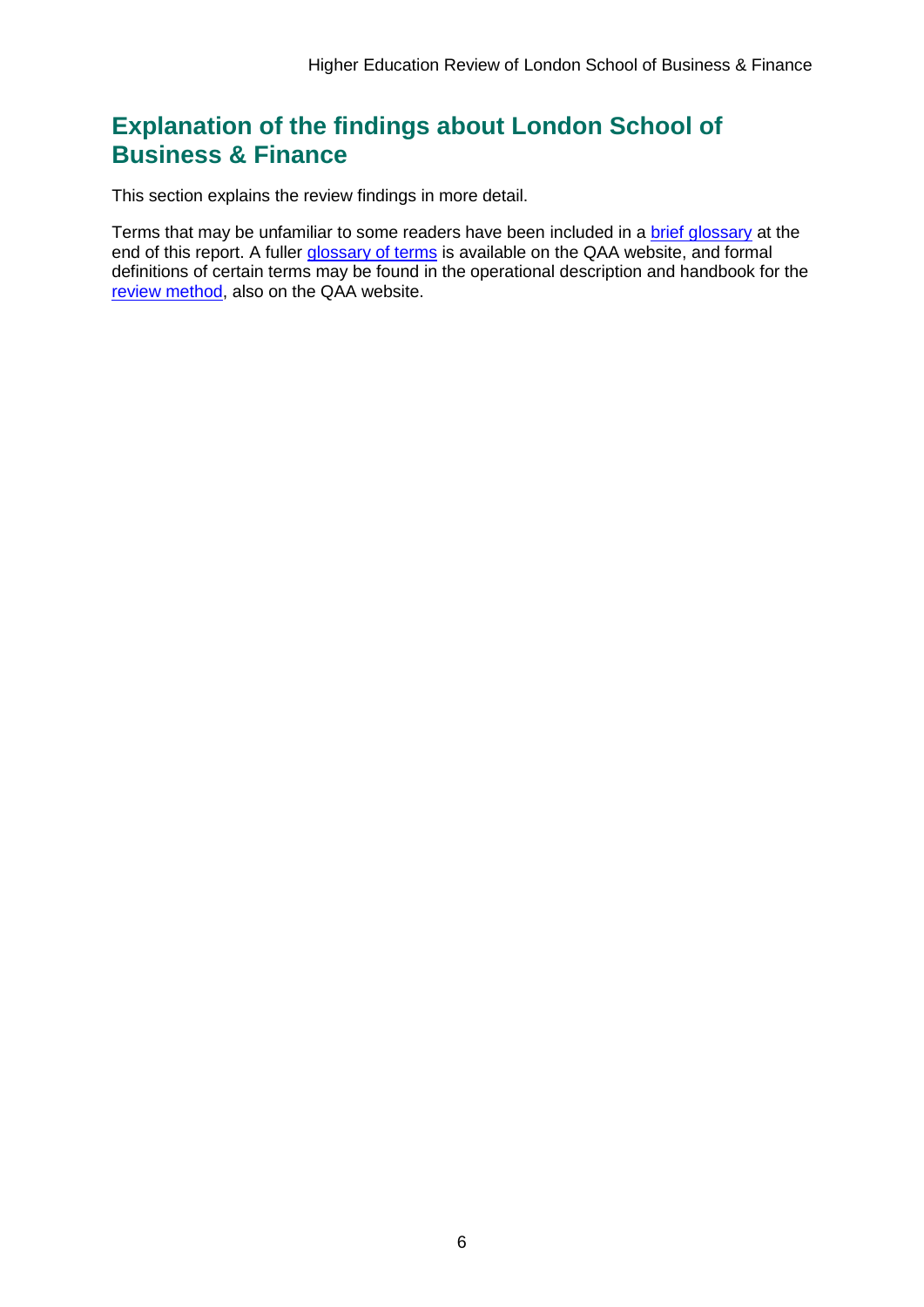## <span id="page-7-0"></span>**1 Judgement: The maintenance of the academic standards of awards offered on behalf of degree-awarding bodies and other awarding organisations**

**Expectation (A1): In order to secure threshold academic standards, degree-awarding bodies:**

**a) ensure that the requirements of** *The Framework for Higher Education Qualifications in England, Wales and Northern Ireland* **are met by:**

- **positioning their qualifications at the appropriate level of the relevant framework for higher education qualifications**
- **ensuring that programme learning outcomes align with the relevant qualification descriptor in the relevant framework for higher education qualifications**
- **naming qualifications in accordance with the titling conventions specified in the frameworks for higher education qualifications**
- **awarding qualifications to mark the achievement of positively defined programme learning outcomes**

**b) consider and take account of QAA's guidance on qualification characteristics** 

**c) where they award UK credit, assign credit values and design programmes that align with the specifications of the relevant national credit framework** 

### **d) consider and take account of relevant Subject Benchmark Statements.**

### **Quality Code,** *Chapter A1: UK and European Reference Points for Academic Standards*

### **Findings**

1.1 The programmes provided by LSBF have been designed to meet the requirements of its awarding bodies and organisations. These specify the various external reference points, including *The Framework for Higher Education Qualifications in England, Wales and Northern Ireland* (FHEQ), qualification and level descriptors, and the various Subject Benchmark Statements that form the basis of programme approval decisions. Pearson (Edexcel) and the SQA respectively provide the regulatory frameworks for the English and Scottish Higher National awards. The regulatory frameworks for academic standards of LSBF's university partners, and of Pearson and the SQA, allow LSBF to meet Expectation A1 of the Quality Code.

1.2 The review team tested LSBF's engagement with these frameworks by examining the organisation's Quality Handbook, which describes the quality assurance processes used to prepare for programme approval, monitoring and review; by reviewing memoranda of agreements, programme specifications, module specification, and reports of programme approval and review events; and by talking to staff and students, Programme Leaders, academic staff and senior staff.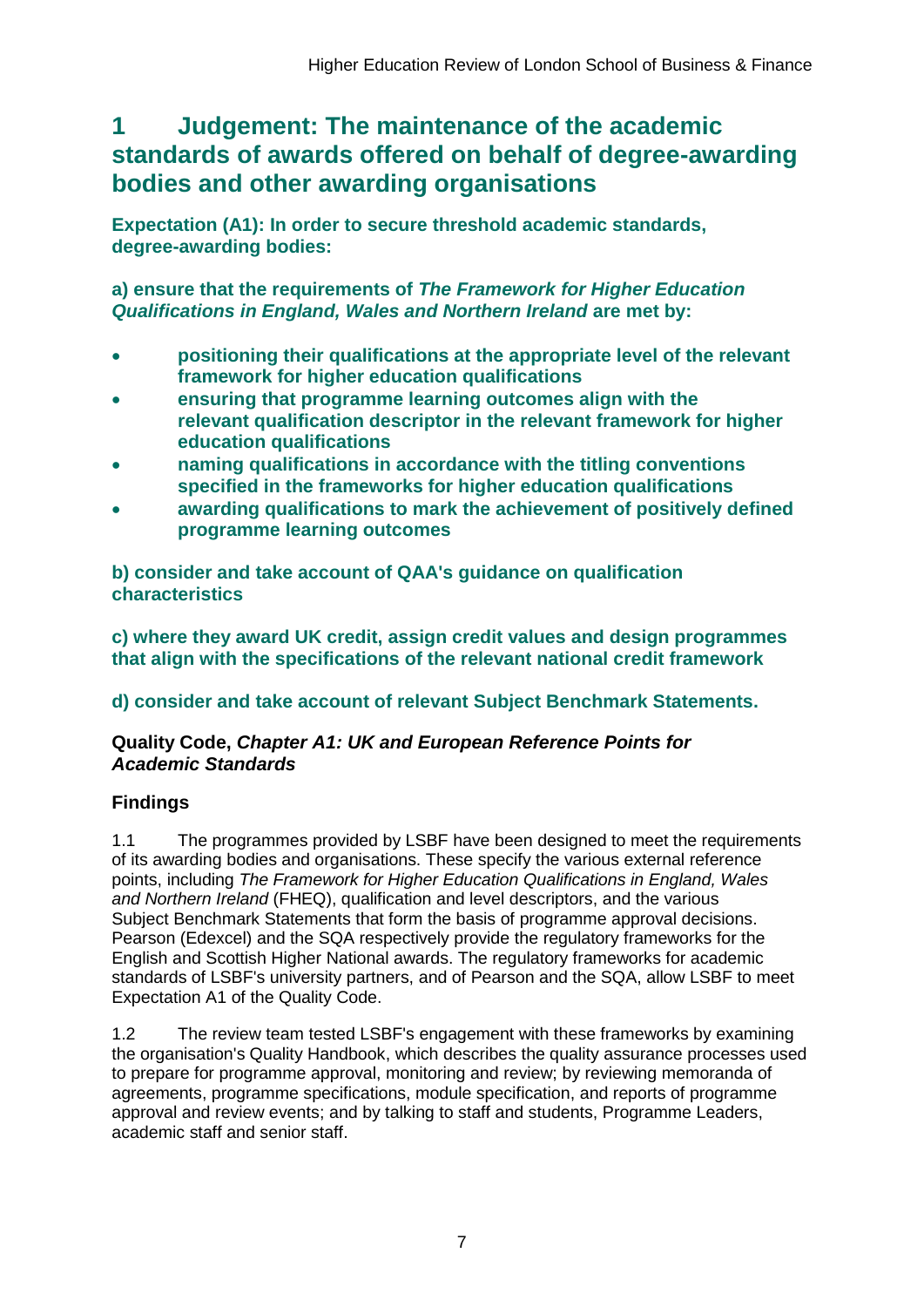1.3 The evidence demonstrates that LSBF, in partnership with its awarding bodies, is able to develop comprehensive programme proposals. The various agreements with validating universities, Pearson and the SQA define the responsibilities of both the organisation and the awarding organisations; the Quality Handbook is designed to provide a single coherent reference point, which codifies how schools and staff should approach the development and approval of a new programme (see further detail under Expectation A3.1). These processes include the use of external peers to advise LSBF regarding alignment with the various reference points, but they have not yet been used in connection with LSBF's UK provision. Validating universities have invariably included external members on their approval panels to provide similar input.

1.4 The review team considers that the regulatory infrastructure is robust, noting that the various programme specifications clearly state learning outcomes, modules and assessment for each programme. Module specifications detail the volume of assessment in each module and the learning outcomes being assessed.

1.5 The review team considers that threshold academic standards of awards are secured overall, as LSBF is delivering programmes and modules approved by its degree-awarding bodies and awarding organisations in accordance with their own standards, which align with national frameworks and standards. On this basis, the review team concludes that Expectation A1 is met and the associated level of risk is low.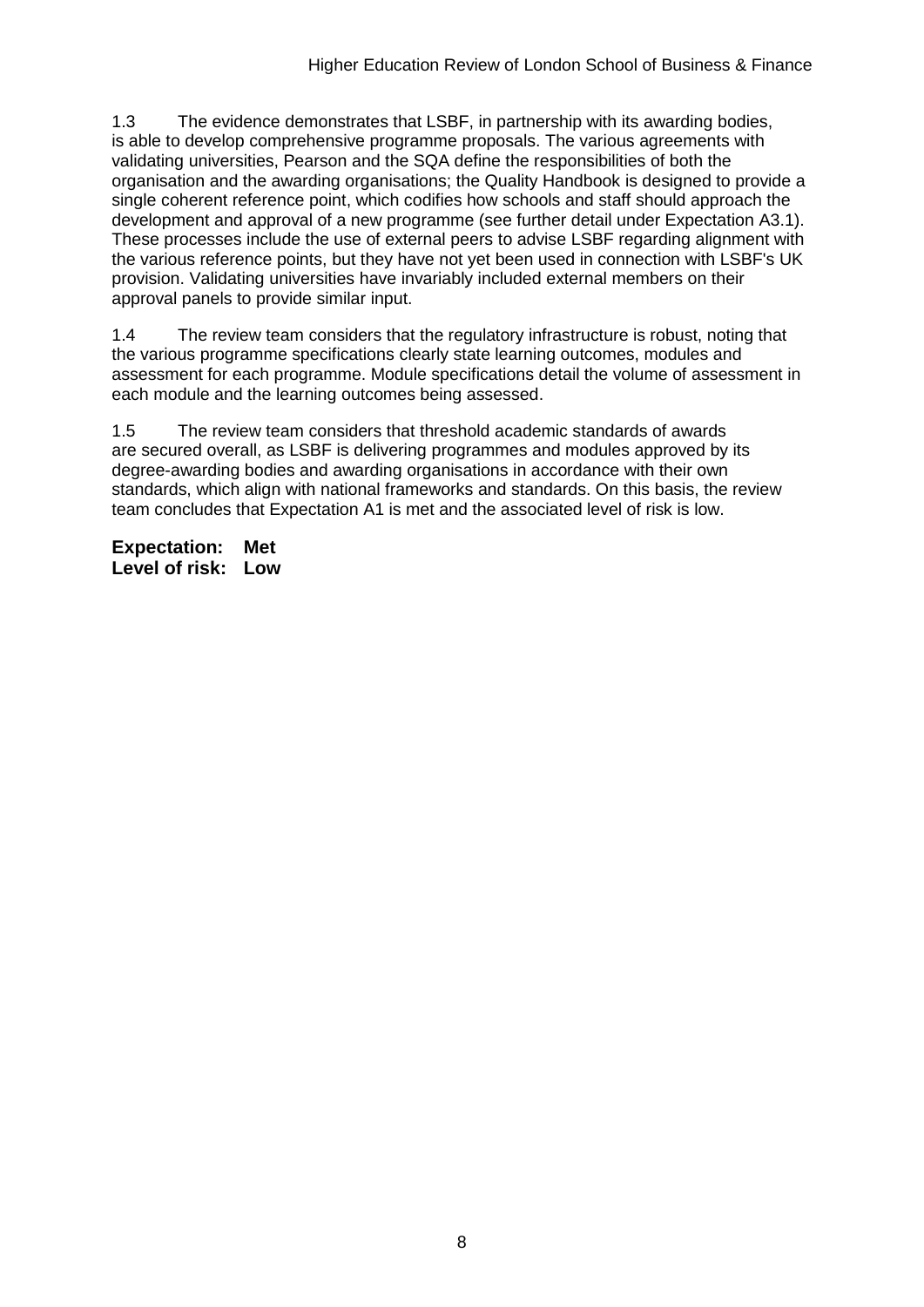**Expectation (A2.1): In order to secure their academic standards, degree-awarding bodies establish transparent and comprehensive academic frameworks and regulations to govern how they award academic credit and qualifications.**

### **Quality Code,** *Chapter A2: Degree-Awarding Bodies' Reference Points for Academic Standards*

### **Findings**

1.6 Ultimate responsibility for the setting and maintenance of the academic standards of the programmes offered by LSBF rests with its awarding bodies and organisations; the award of academic credit and qualifications is made in accordance with the overarching regulations and academic framework of those awarding bodies and organisations. The nature of the organisation's responsibilities vary in ways outlined in the particular partnership documents. In the case of awards made by the University of Lincoln, the awarding body maintains a high degree of direct oversight; where awards are made by Pearson, there is considerable delegation to LSBF, which is required to have its own operational frameworks and policies.

1.7 LSBF's policies and procedures governing the award of credit are encapsulated in an organisation-wide Quality Handbook 2014-17, which aims to provide a central point of reference for all staff teaching, supporting and managing higher education provision. This is a full and detailed document, which has recently been revised. The Academic Registrar is charged specifically with ensuring compliance with academic regulations and reviewing their effectiveness, while School and Departmental Boards have a similar responsibility. There is an organisation-wide Learning and Teaching Strategy that sets out LSBF's general approach to assessment, while the Vocational School, which has an extensive portfolio of Pearson programmes, has its own Learning and Teaching Strategy, which is geared to the needs of Higher National Diploma (HND) students. Regulations are made available to students through the virtual learning environment (VLE), and Programme Handbooks remind students of the need for compliance.

1.8 These frameworks enable the Expectation to be met. In order to test the effectiveness of these frameworks, the review team read the processes of the awarding partners and scrutinised a range of documentation, including memoranda of agreement; programme specifications and course handbooks; the Student Handbook; the Staff Handbook; and external examiner reports, as well as meeting staff and students.

1.9 Discussions with staff confirmed their knowledge and understanding of the academic frameworks in use. The review team also confirmed that academic staff were familiar with and used the appropriate Pearson assessment regulations. The team noted, however, that one of the arrangements mandated by this document, the requirement for an Appeals Policy, was not in place; this is addressed under Expectation B9. This requires providers to develop and publish their own assessment regulations, and while LSBF theoretically meets this requirement through its Quality Handbook, together with a range of documents relating to assessment provided to staff on its intranet - including those relating to internal verification, assessment approval, assessment marking and standardisation, and academic misconduct - the review team saw no single internal document which brings the information together (see also paragraph 1.30).

1.10 Overall, the review team found that LSBF manages its responsibilities for the maintenance of academic standards in line with the requirements of its degree-awarding bodies and awarding organisation. Therefore, the review team concludes that Expectation A2.1 is met and the associated level of risk is low.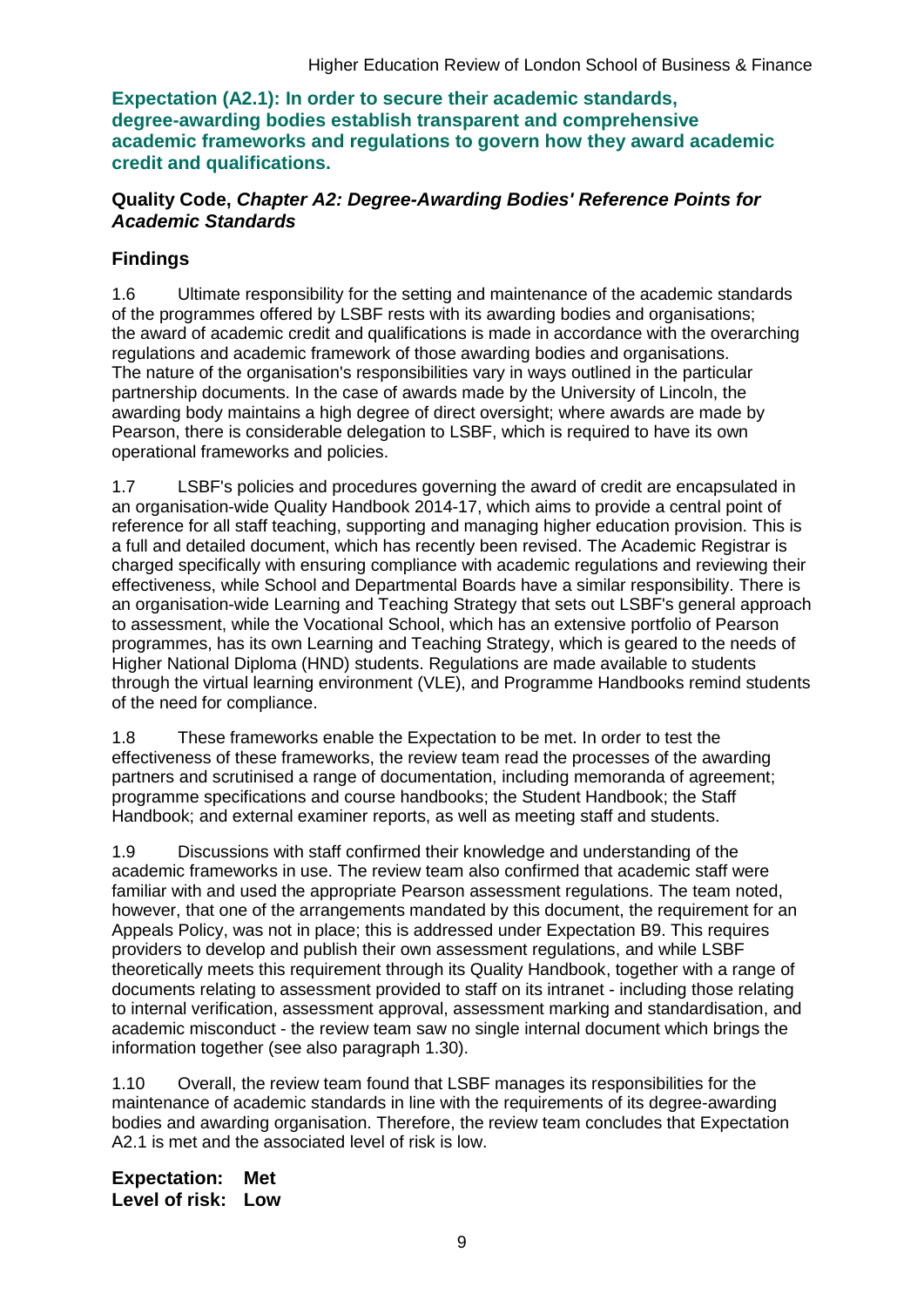**Expectation (A2.2): Degree-awarding bodies maintain a definitive record of each programme and qualification that they approve (and of subsequent changes to it) which constitutes the reference point for delivery and assessment of the programme, its monitoring and review, and for the provision of records of study to students and alumni.** 

#### **Quality Code,** *Chapter A2: Degree-Awarding Bodies' Reference Points for Academic Standards*

## **Findings**

1.11 The Quality Handbook states that all programmes are required to have a programme specification, which identifies core information, including the aims and intended learning outcomes. Programme specifications are informed by the relevant Subject Benchmark Statements and the FHEQ, and have information on the delivery context at LSBF. A link is provided in the Quality Handbook to the appropriate page on the QAA website. In the case of LSBF's university awarding bodies, responsibility for the production of definitive programme documentation rests with the relevant awarding body, which approves the programme specification as part of its approval process, and authorises any changes to it. In the case of awards made by the University of Lincoln, in addition to standard University processes, changes to programmes are considered by the Joint Management Board for the programme. For awards made by Pearson as the awarding organisation, responsibility for the definitive programme documentation rests with LSBF.

1.12 These frameworks enable the Expectation to be met. To test the effectiveness of these frameworks, the review team looked in detail at programme specifications, course handbooks, and programme validation documents. The team tested the understanding of this process for publishing definitive documentation in meetings with academics and other staff.

1.13 Programme specifications for programmes franchised from, or validated by, degree-awarding bodies follow consistent approaches particular to each awarding body, and provide a definitive record. It was noted, however, that not all the programme specifications provided to the review team stated that the place of delivery was at a specified LSBF site.

1.14 In the case of awards made by Pearson, the definitive programme documentation is embedded in the Programme Handbook. While the structure of the Programme Handbooks seen by the review team is standardised at school rather than at institutional level, the examples seen by the review team covered all the areas specified in the Quality Handbook and provided a definitive record. Changes to programme specifications for Pearson programmes are approved through School and Departmental Boards, and signed off by the Programme Leader. The programme specifications designed by LSBF were shared with the review team. LSBF may wish to consider using this or another format as the basis of definitive documentation for its Pearson programmes, and of explicit version control.

1.15 The review team found that LSBF manages its responsibilities for the maintenance of academic standards in line with the requirements of its degree-awarding bodies and awarding organisation. Therefore, the review team concludes that Expectation A2.2 is met and the associated level of risk is low.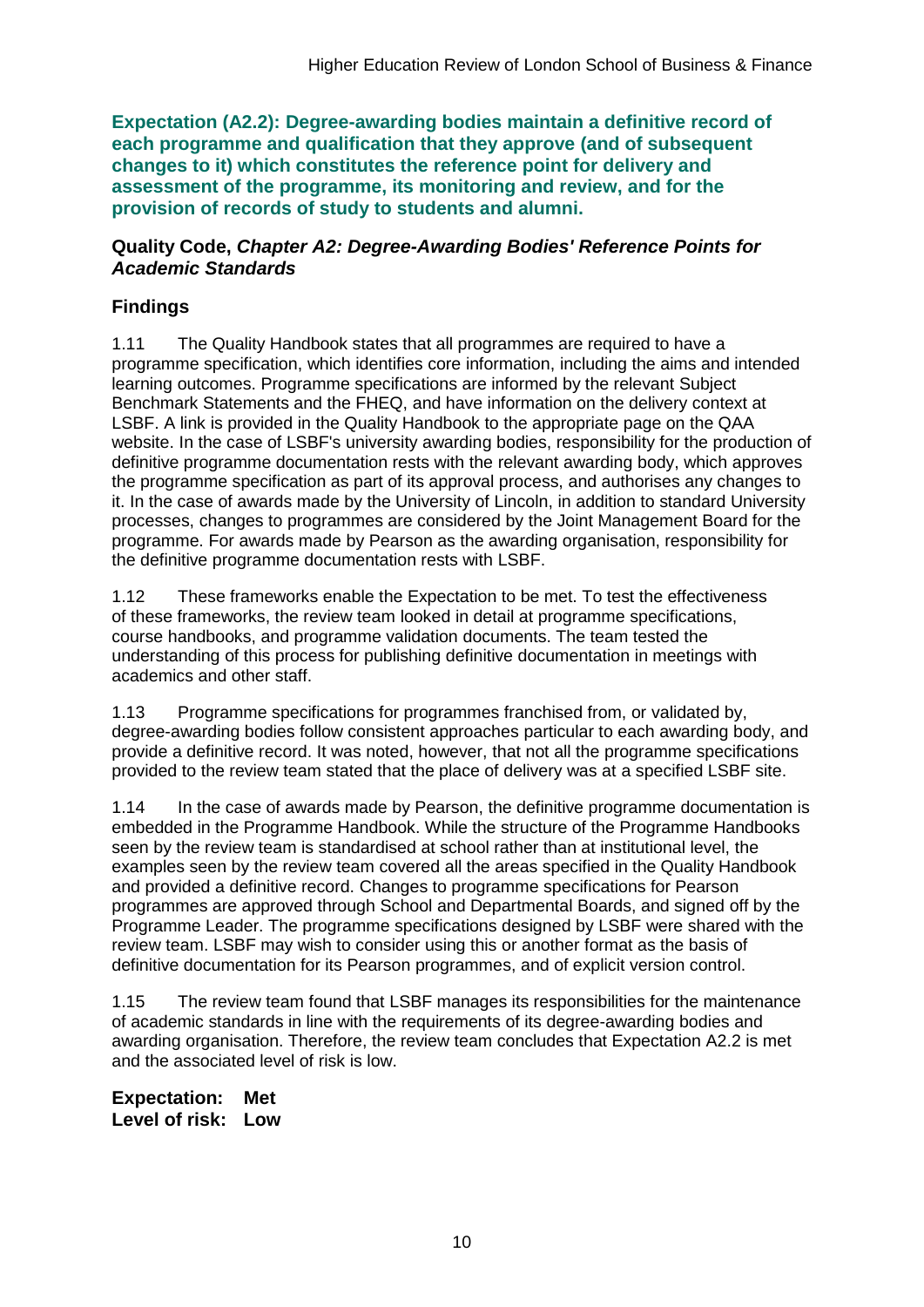**Expectation (A3.1): Degree-awarding bodies establish and consistently implement processes for the approval of taught programmes and research degrees that ensure that academic standards are set at a level which meets the UK threshold standard for the qualification and are in accordance with their own academic frameworks and regulations.**

#### **Quality Code,** *Chapter A3: Securing Academic Standards and an Outcomes-Based Approach to Academic Awards*

## **Findings**

1.16 The self-evaluation document (SED) intimates that the deliberative structure of LSBF has evolved since the QAA REO in 2012; the structure and associated quality management procedures are described in the Quality Handbook (see also Expectation A3.3). The Academic Board reports to a new Board of Governance, and a number of subcommittees have delegated responsibility to conduct detailed academic work on behalf of the Board. The subcommittees include: the Quality Committee; the Academic Planning and Development Committee (APAD); and the Learning, Teaching and Assessment Committee. The APAD and Academic Board have central roles in the development and approval of new programmes.

1.17 The APAD (which includes the APAD Operations Group) considers outline proposals from School Boards for the development of new provision. The proposals enable the APAD to scrutinise a summary of the likely curriculum, a market and competitor analysis, proposals for validating partners, and the operational resource requirements. Following successful APAD consideration, outline proposals are presented to the Academic Board for ratification, and passed to the Group Managing Director for confirmation of resourcing.

1.18 The Head of School appoints a programme development team, which either prepares, or works with the validating organisation to prepare, the detailed proposals for the new programme. The procedures allow for an internal scrutiny of the detailed proposals before the formal approval event, which draws upon the experience of an external peer adviser to confirm alignment with the appropriate national benchmarks. However, this process has not yet been used with UK universities, as LSBF has not designed any new programmes leading to UK awards since the Quality Handbook was produced.

1.19 Responsibility for formal academic approval of degrees, or Higher National programmes and awards, lies with LSBF's degree-awarding bodies or awarding organisations, which arrange detailed academic consideration in accordance with their normal procedures.

1.20 The review team evaluated LSBF's arrangements for the approval of new programmes by reading the various procedures in the Quality Handbook; evaluating a number of proposals and subsequent validation reports; and considering committee records; and through meetings with senior staff.

1.21 Taken together, these frameworks established by awarding bodies enable Expectation A3.1 to be met.

1.22 The review team was able to confirm that both the new APAD and Academic Board considered the launch of new provision, for example, discussing and agreeing the introduction and resourcing of SQA Higher National awards for delivery in distance learning mode.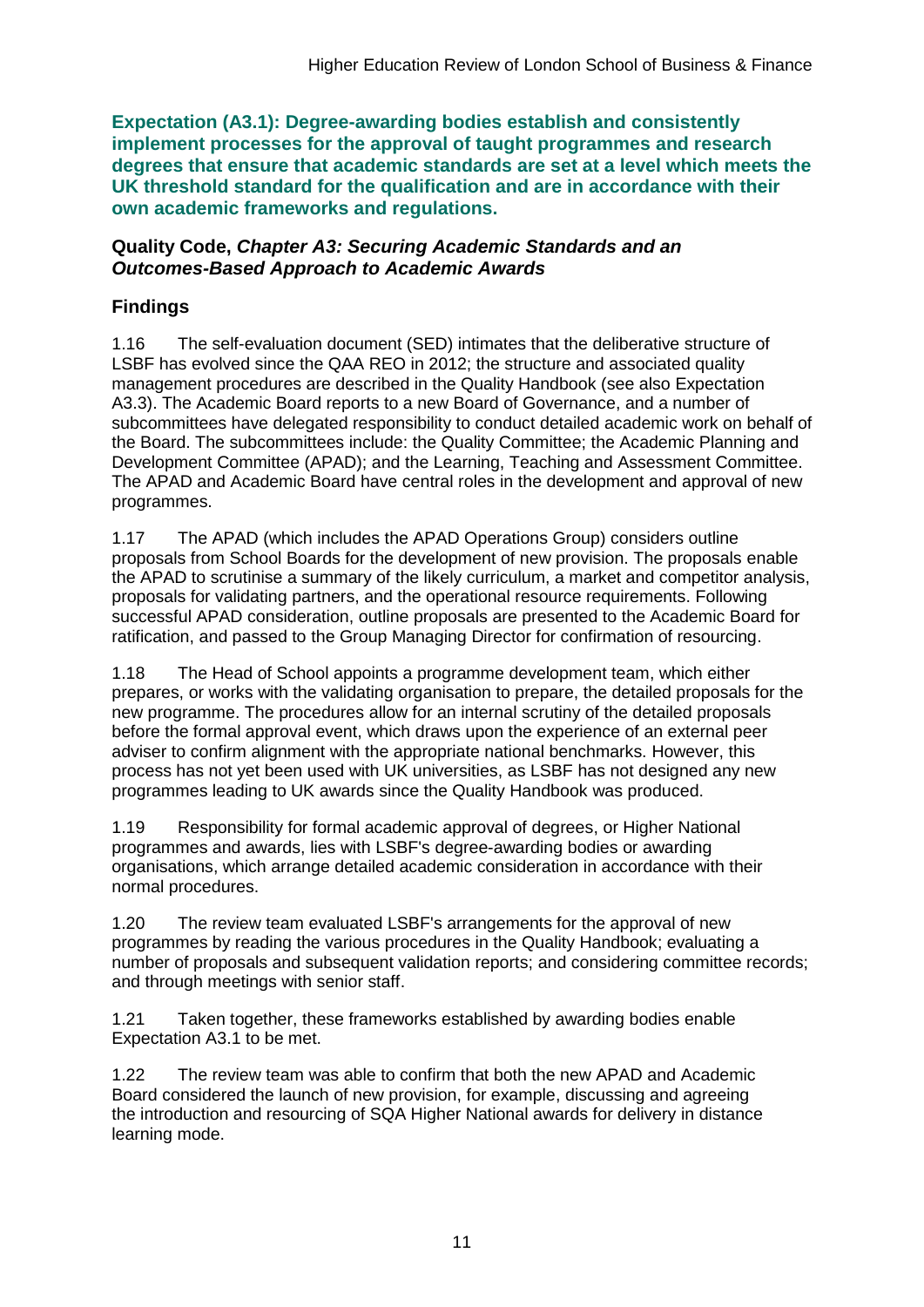1.23 The review team found that where degree-awarding bodies convened a formal approval event their detailed records demonstrated that the proposals developed by LSBF were comprehensive and provided sufficient information for the awarding body to make judgements regarding academic standards. Approval was typically qualified by the need to meet various conditions and recommendations, which LSBF had subsequently successfully addressed. It was evident that validating universities and awarding organisations were reassured that standards matters were properly addressed, and that they were able to discharge their responsibilities for defining academic standards. The review team learned that while LSBF's current partnerships with UK universities to deliver Bachelor's and Master's provision were in the process of running out, LSBF was actively exploring further such relationships with a number of awarding bodies.

1.24 The review team considers that LSBF procedures for setting and articulating academic standards in the design and planning of academic programmes operate successfully under the oversight of its degree-awarding bodies and awarding organisations. Therefore, the review team concludes that Expectation A3.1 is met and the associated level of risk is low.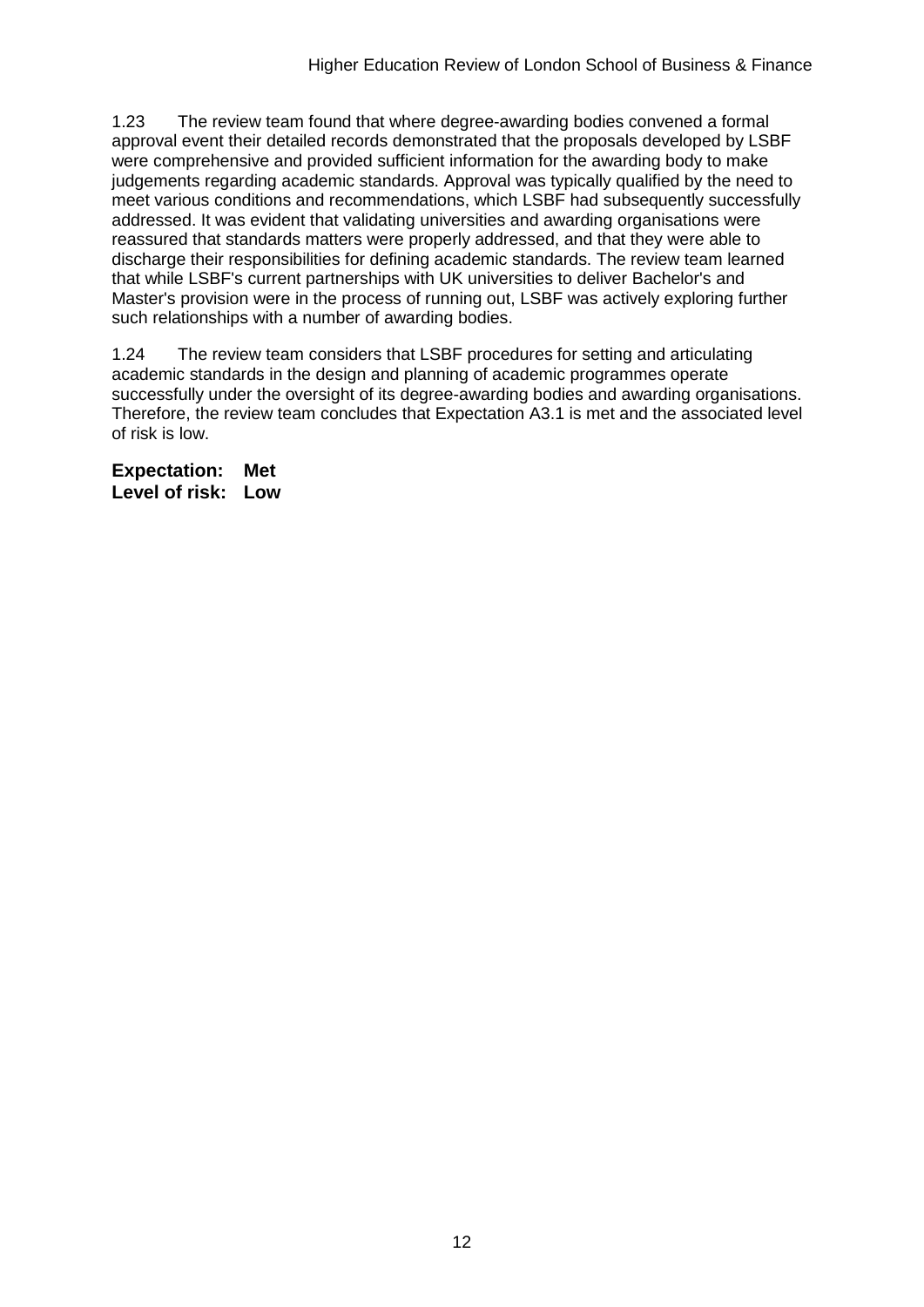**Expectation (A3.2): Degree-awarding bodies ensure that credit and qualifications are awarded only where:** 

- **the achievement of relevant learning outcomes (module learning outcomes in the case of credit and programme outcomes in the case of qualifications) has been demonstrated through assessment**
- **both UK threshold standards and their own academic standards have been satisfied.**

### **Quality Code,** *Chapter A3: Securing Academic Standards and an Outcomes-Based Approach to Academic Awards*

## **Findings**

1.25 LSBF's awarding bodies and awarding organisations have ultimate responsibility for the setting and maintenance of the academic standards of the programmes it delivers. The nature of LSBF's responsibilities in relation to various aspects of its partnerships, such as the design of assessments, vary; these responsibilities are set out in the agreements between LSBF and its university partners, and are summarised by LSBF in a matrix. Programme approvals are subject to university partner procedures; external reference points are considered in the development of programmes through these processes. LSBF has developed its own internal approval process but this has yet to be fully implemented. The APAD scrutinises new programmes in order to consider their fit with strategy and resource requirements.

1.26 The Quality Handbook sets out LSBF's principles, policies and procedures relating to assessment. The review team heard in meetings with senior staff that the Academic Board has overall responsibility for the oversight of assessment, and that operational responsibility lies with the Registrar, supported by the exams and assessment teams.

1.27 The Quality Handbook commits staff to using the FHEQ and Subject Benchmark Statements when designing assessments. LSBF's responsibilities in relation to the design of assessment vary in accordance with the nature of the agreement with the awarding body. In some cases, for example where the agreement with a university partner is for the delivery of validated programmes, LSBF designs assessments, which have to be approved by the partner, and in other cases, for example where the agreement is for the delivery of franchised programmes, it utilises the same assessments as the partner institution. In both cases, LSBF is subject to the external examining arrangements of the awarding body, which confirm the standards of the awards. For its Higher National programmes, LSBF designs and internally verifies assessments; the review team also heard that its awarding organisations' bank of questions may be utilised. Assessments are moderated by Pearson's Standards Verifiers, who are expected to confirm that centre management of programmes and assessment decisions meet national standards. Marking and grading of students' work is carried out in line with awarding bodies' and organisations' requirements.

1.28 Taken together, these frameworks allow Expectation A3.2 to be met. To test the Expectation, the review team reviewed the Quality Handbook; the memoranda of agreement between LSBF and its partner universities; and the associated matrix of responsibilities, various documents and policies relating to the assessment process provided by LSBF and its awarding bodies and organisations. It also met senior staff, Programme Leaders, teaching staff and students.

1.29 The review team found that module and programme specifications, which, in the main, are provided through its awarding bodies and organisation, identify aims and learning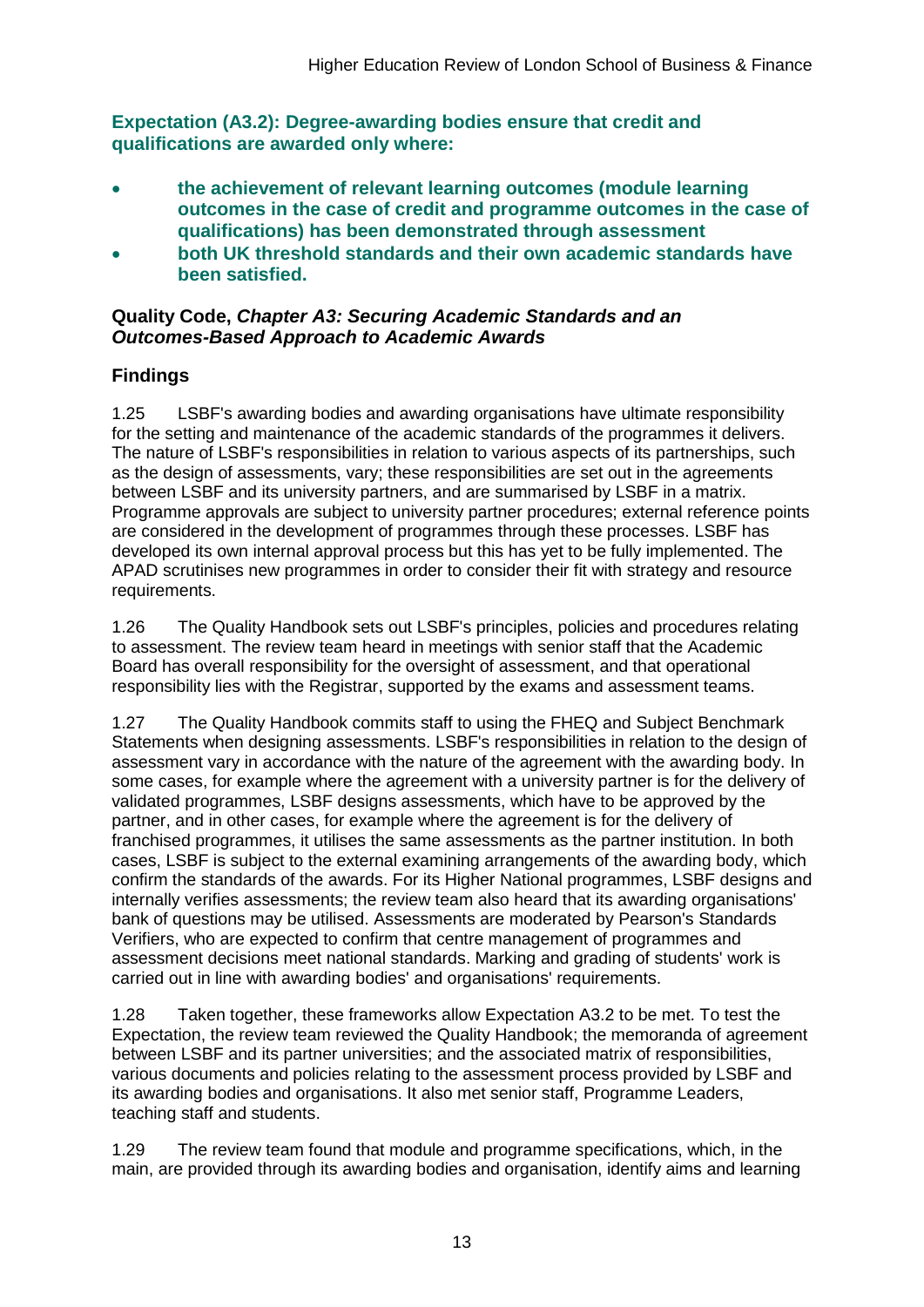outcomes, together with assessment methods and strategies. This information is also contained in Programme Handbooks. Students confirmed that they were aware of learning outcomes through their handbooks and assignment briefs, and could see the linkage between assessments and the achievement of these outcomes.

1.30 LSBF follows its degree-awarding bodies' or awarding organisations' regulations and guidelines in its assessment of student work. Pearson requires providers to develop and publish their own assessment regulations. While LSBF theoretically meets this requirement through its Quality Handbook, together with a range of documents relating to assessment provided to staff on its intranet - including those relating to internal verification, assessment approval, assessment marking and standardisation, and academic misconduct - the review team saw no single internal document that brings the information together (see also paragraph 1.9).

1.31 Evidence from external examiners' reports relating to undergraduate and postgraduate degree provision generally confirms that, overall, LSBF is meeting its responsibilities in relation to assessment, and maintains the standards of the awards of its partner universities.

1.32 LSBF uses Pearson's criteria and grade descriptors to assess the achievement of Higher National programme learning outcomes, which take account of UK threshold academic standards. Standards Verifiers determine whether centre management of programmes and assessment decisions meet national standards. If, following sampling of students' work, assessment does not meet national standards, Standards Verifiers will identify essential actions, which, depending on their nature, may lead to certification being blocked. The provider is then expected to put action plans in place to address the identified actions. Over the past year, all of LSBF's Higher National programmes have been blocked for certification for a variety of reasons (see also Expectation B6).

1.33 LSBF has produced action plans to address the recommendations contained in Standards Verifiers' reports. Actions include: the commitment to, and delivery of, both internal training and training delivered through its awarding bodies and organisation in relation to the design and internal verification of assessment; workshops regarding the standardisation of assessment decisions; introduction of a standard internal verification template; and regular team meetings through BTEC-call meetings and 'academic huddles'. There is some evidence that these actions have resulted in improvements; for example, the Standards Verifier's report for Business in August 2014 commented positively regarding standardisation processes compared to those seen previously, but also expressed continuing concerns regarding a number of issues, including the need for more thorough internal verification (see Expectation B6).

1.34 Evidence supplied at the end of the review demonstrated that the block on certification for students already studying on Business and Hospitality programmes has been lifted. These programmes will be subject to enhanced annual quality assurance monitoring for at least one academic year. The same evidence noted that further sampling visits were still required for Fashion and Art programmes, but during the review visit LSBF confirmed that a sampling visit to the HND Creative Media Production programme had taken place and that it was awaiting the Standards Verifier's report. Although it was received by LSBF after the review visit, this report pertained to the period before the review visit. On this exceptional basis, the review team made use of the report to confirm the oral evidence it had received regarding this most recent sampling visit by Pearson. The report noted improvements in the setting of assessment tasks, and in internal verification; however, it also expressed concern about the 'large number of students' who had not achieved the assessment requirements (see also Expectation B6, paragraph 2.88).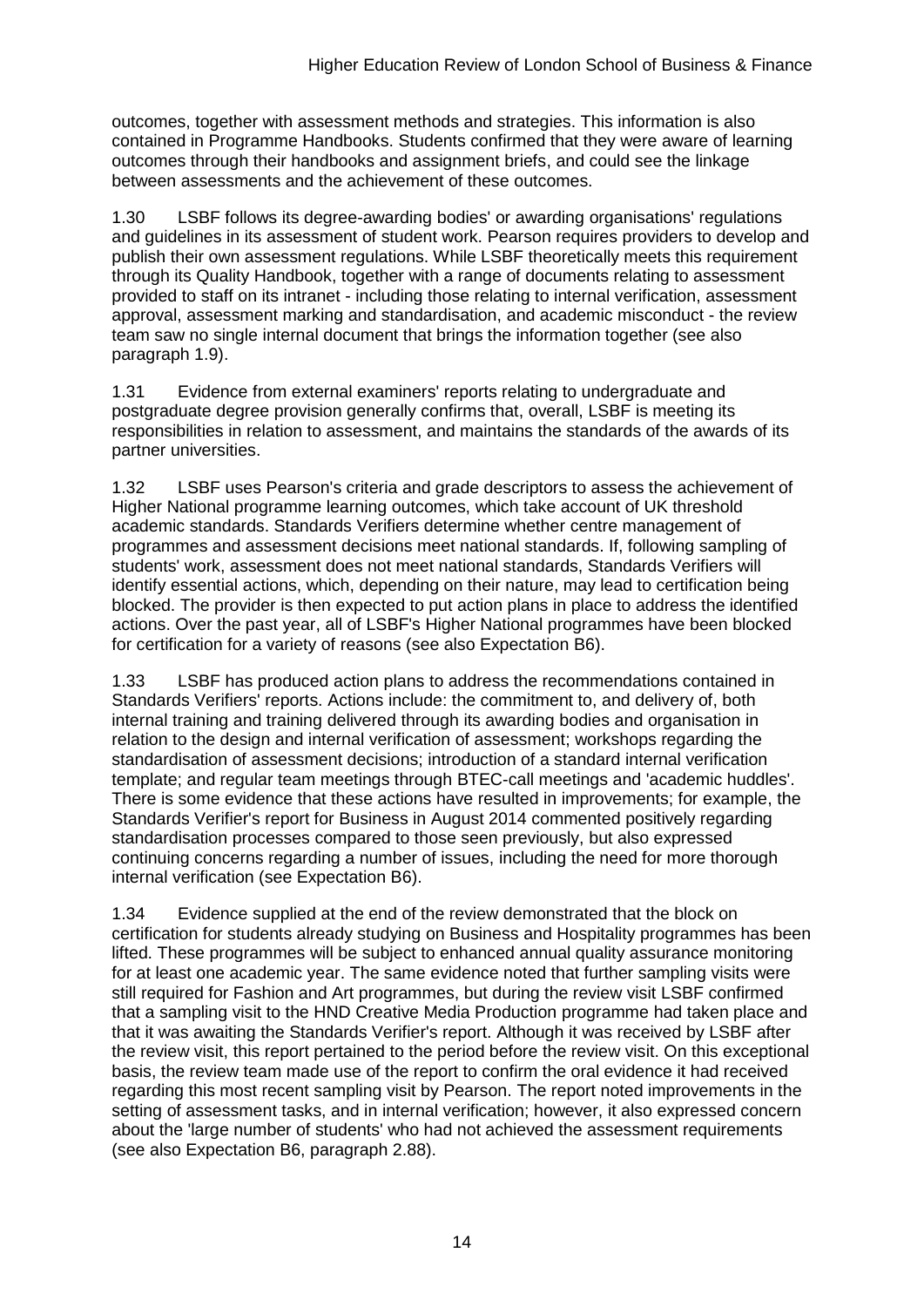1.35 The review team found that LSBF has fulfilled its responsibilities relating to assessment in relation to its university partners, including its responsibilities for the maintenance of standards of the related awards. However, there are a number of ongoing issues relating to LSBF's management of the assessment of its Higher National awards. These ongoing issues demonstrate that, while LSBF's procedures in relation to the assessment of learning outcomes on its Higher National programmes are broadly adequate, there are still some shortcomings in terms of the rigour with which they are applied; and there is still insufficient emphasis or priority given to the maintenance of standards in some areas of this provision. These matters relating to LSBF's responsibilities are addressed under Expectation B6. The review team considers that these shortcomings give rise to a moderate risk, which could deteriorate further.

1.36 Nevertheless, because effective oversight of standards is exercised by LSBF's partner degree-awarding bodies and awarding organisations, the review team concludes that Expectation A3.2 is met and the associated level of risk is moderate.

**Expectation: Met Level of risk: Moderate**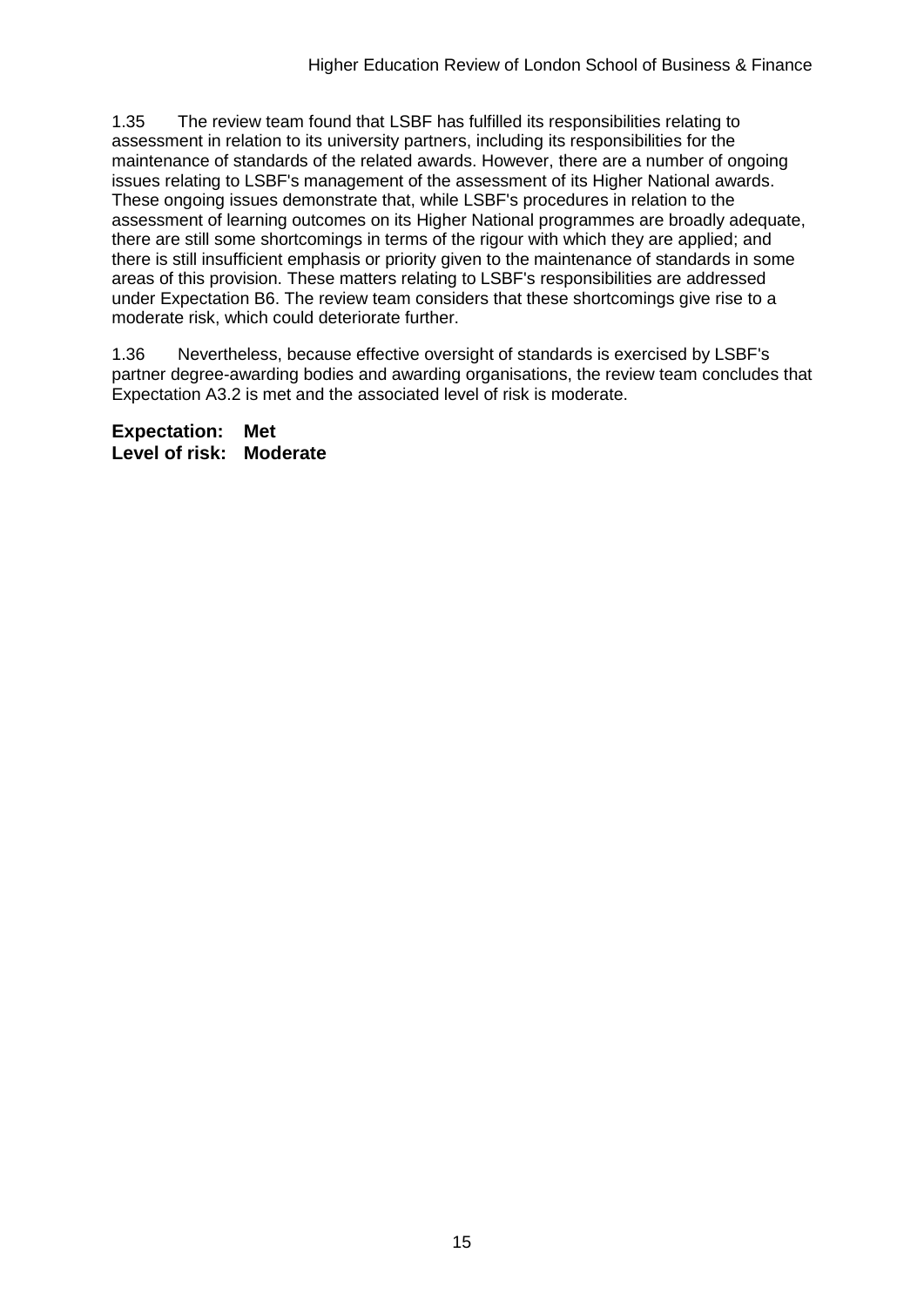**Expectation (A3.3): Degree-awarding bodies ensure that processes for the monitoring and review of programmes are implemented which explicitly address whether the UK threshold academic standards are achieved and whether the academic standards required by the individual degree-awarding body are being maintained.**

#### **Quality Code,** *Chapter A3: Securing Academic Standards and an Outcomes-Based Approach to Academic Awards*

## **Findings**

1.37 Since LSBF's REO in 2012, the organisation has made a number of strategic appointments of staff with significant experience elsewhere in the higher education sector to create an organisational quality management team, through which central oversight of academic standards and quality could be strengthened.

1.38 The new quality team has led on the development of an institutional Strategic Quality Framework, which includes a codified Annual Monitoring Review Framework and an organisation-level academic Quality Handbook, produced late in 2014. A second version of the Handbook was made available to the review team during the course of the review, but there was no evidence that it was being used consistently across LSBF. The Handbook contains a detailed Partnerships Handbook, which clearly describes the processes in place for liaison and engagement with validating institutions, and LSBF has developed an associated policy on the development of both UK and international partnerships.

1.39 LSBF delivers its UK degree programmes under agreements with various degree-awarding bodies, and its current Higher National provision by agreement with Pearson. It also has approval to deliver SQA Higher Nationals at some time in the future. Responsibilities for monitoring and review are articulated in the various formal partnership agreements, and, in the case of Higher National awards, in Pearson quality and assessment handbooks. The responsibilities vary somewhat between partners, and are helpfully summarised by LSBF in a single document. For all the UK awards delivered by LSBF, the responsibility for annual monitoring of programmes either lies with LSBF or is shared with the awarding body.

1.40 Responsibilities for periodic review of programmes remains with degree-awarding bodies. For Higher National programmes, Pearson delegates periodic review to the provider.

1.41 The review team considered that these frameworks allow this Expectation to be met. It tested the Expectation by reading partnership agreements, Pearson handbooks, and monitoring and review documentation, and by meeting with teaching staff and senior managers.

1.42 The review team found that LSBF has followed the requirements of its various UK university partners for monitoring and periodic review. In the case of its relationship with Pearson, programmes have not yet been running long enough to be subject to periodic review. While recognising that such a review of its Higher National provision has not yet been required, the review team considers that LSBF will wish to ensure that procedures for conducting such a review are clearly developed and articulated within the Quality Handbook.

1.43 LSBF's processes for annual monitoring and periodic review are discussed under Expectation B8.

1.44 Shortcomings in the monitoring process as applied to LSBF's Higher National provision as discussed under Expectation B8. The process has not enabled LSBF to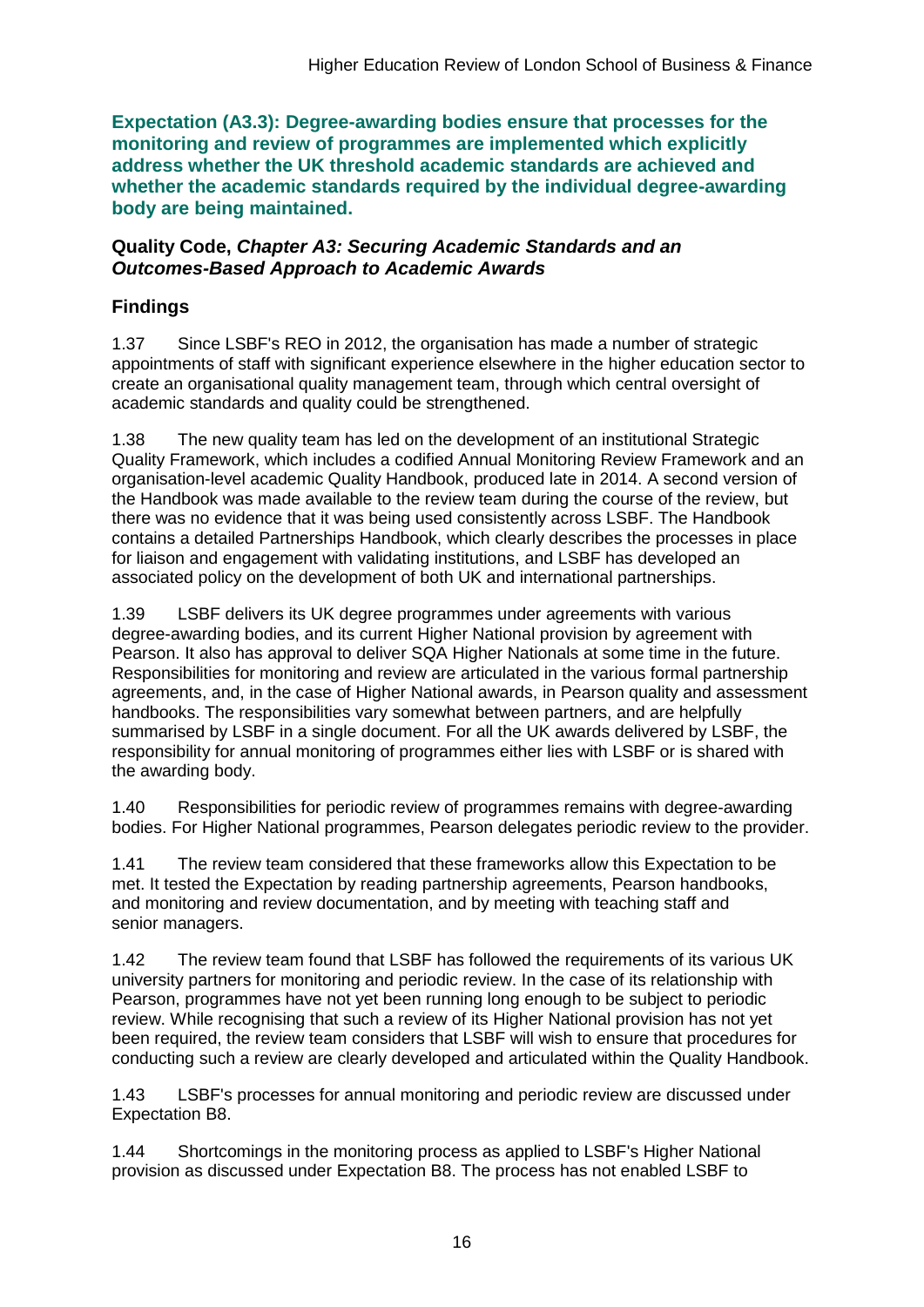detect and address, in a timely fashion, serious delays in the registration of numerous Higher National students with Pearson as their awarding organisation (see Expectation B4), and substantial backlogs in the marking of Higher National students' assignments (Expectation B6).

1.45 The review team noted that Pearson had addressed the registration issue, and its Standards Verifiers' concerns about assessment processes (see Expectation B6), by placing a block on student registrations and on certifications for awards. The fact that the awarding organisation had identified these standards-related issues, and taken action to block registration and award certification until they were resolved, demonstrated to the review team that the academic standards of Higher National awards were secure by virtue of the awarding organisation's processes and actions. On this basis, the review team concludes that Expectation A3.3 is met and the associated level of risk is low.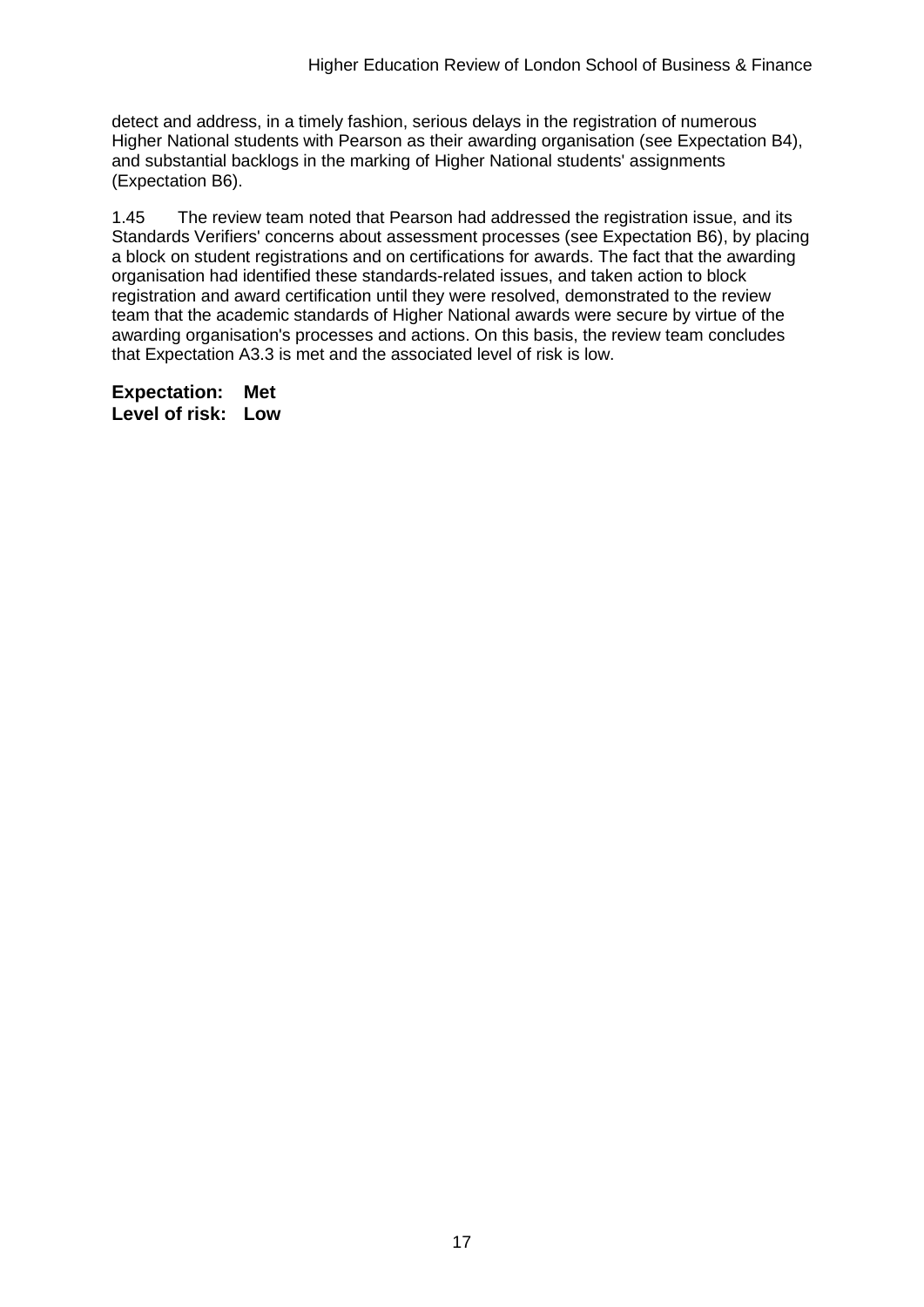**Expectation (A3.4): In order to be transparent and publicly accountable, degree-awarding bodies use external and independent expertise at key stages of setting and maintaining academic standards to advise on whether:**

- **UK threshold academic standards are set, delivered and achieved**
- **the academic standards of the degree-awarding body are appropriately set and maintained.**

### **Quality Code,** *Chapter A3: Securing Academic Standards and an Outcomes-Based Approach to Academic Awards*

### **Findings**

1.46 LSBF's validating universities have requirements that external expertise is used when developing and periodically reviewing programmes. LSBF's procedure for designing programmes for validation by an awarding university includes the identification of a peer external adviser, whose comments inform the final proposals put forward for approval. The universities appoint external members of their approval and periodic review panels to assist in ensuring that the provision meets national threshold standards (see also Expectations A3.1 and B1). LSBF draws upon nationally pre-defined curricula for its Higher National programmes awarded by Pearson (and potentially, in future, the SQA).

1.47 LSBF's validating universities and awarding organisations all appoint external examiners or Standards Verifiers to annually verify the standards of provision (see also Expectation B7). Authors of Annual Monitoring Reports are expected to draw upon comments from their annual reports.

1.48 LSBF's internal procedures thus support those of its awarding universities and organisations in providing frameworks that enable alignment with Expectation A3.4 of the Quality Code.

1.49 In order to test these arrangements the review team met staff and students, and scrutinised records of programme approval and review activities, external examiner reports, and Annual Monitoring Reports.

1.50 The evidence demonstrates that external advice is sought and acted upon during programme and curriculum approval and review. Comments from external examiners' reports feed into programme-level Annual Monitoring Reports and their subsequent action plans. LSBF then develops an institutional Quality Enhancement Action Plan and Quality Improvement Plan (see also Expectations A3.3 and B8).

1.51 The review team considers that the processes adopted by LSBF, aligned with, and contributing to, the requirements of its awarding universities and organisations, ensure that externality is used at all levels to confirm that threshold national standards are both set and maintained. The review team therefore concludes that Expectation A3.4 is met and the associated level of risk is low.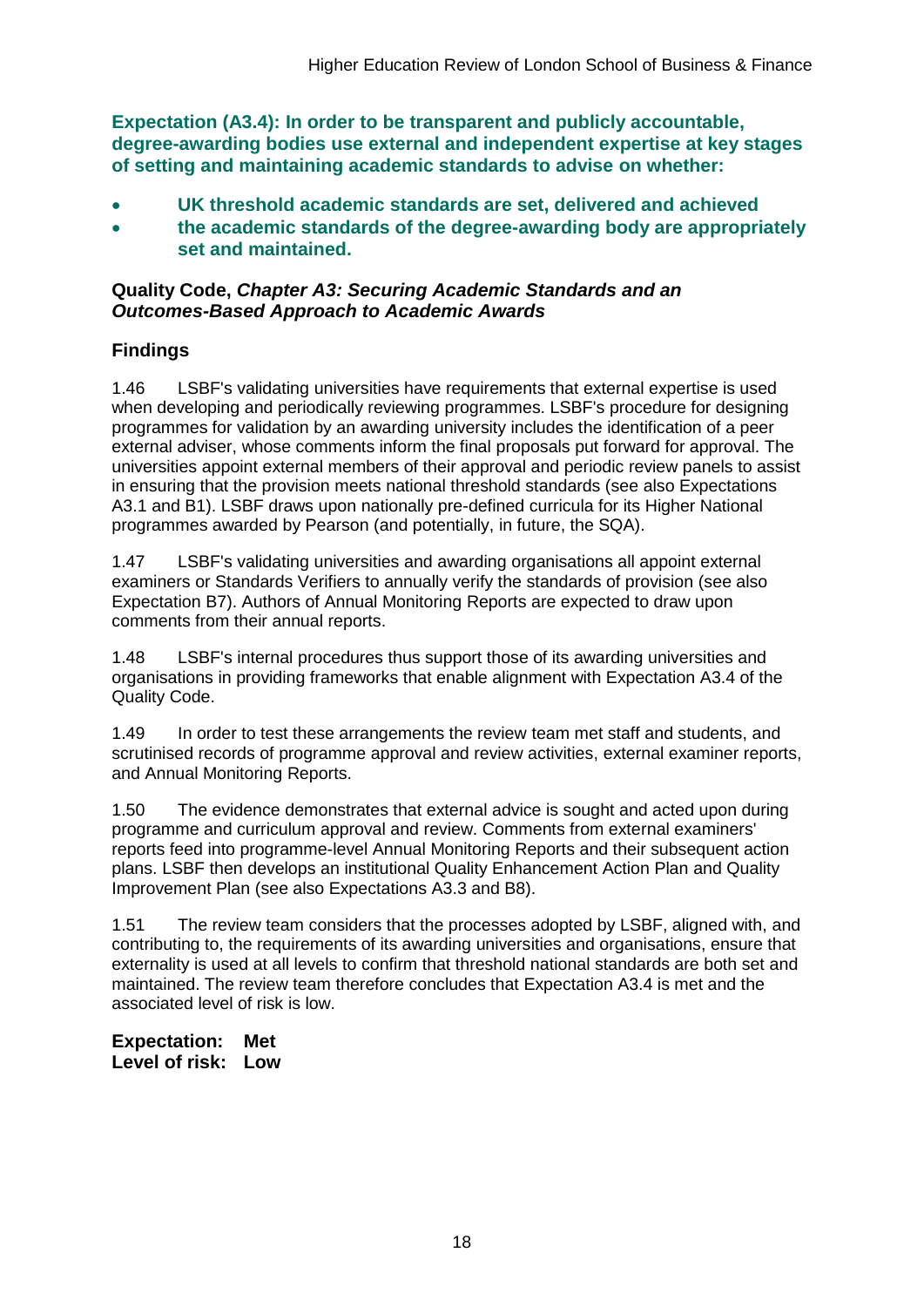## **The maintenance of the academic standards of awards offered on behalf of degree-awarding bodies and other awarding organisations: Summary of findings**

1.52 In reaching its judgement about the maintenance of the academic standards of awards offered on behalf of degree-awarding bodies and other awarding organisations at LSBF, the review team matched its findings against the criteria specified in Annex 2 of the published handbook.

1.53 All seven of the Expectations in this judgement area are met, six with a low level of risk and one with a moderate risk. The moderate risk relates to LSBF's management of assessment on behalf of Pearson, which, in spite of recent improvements, continues to be less rigorous than it ought to be.

1.54 Nevertheless, the review team concludes that the maintenance of the academic standards of awards offered on behalf of degree-awarding bodies and other awarding organisations at LSBF **meets** UK expectations.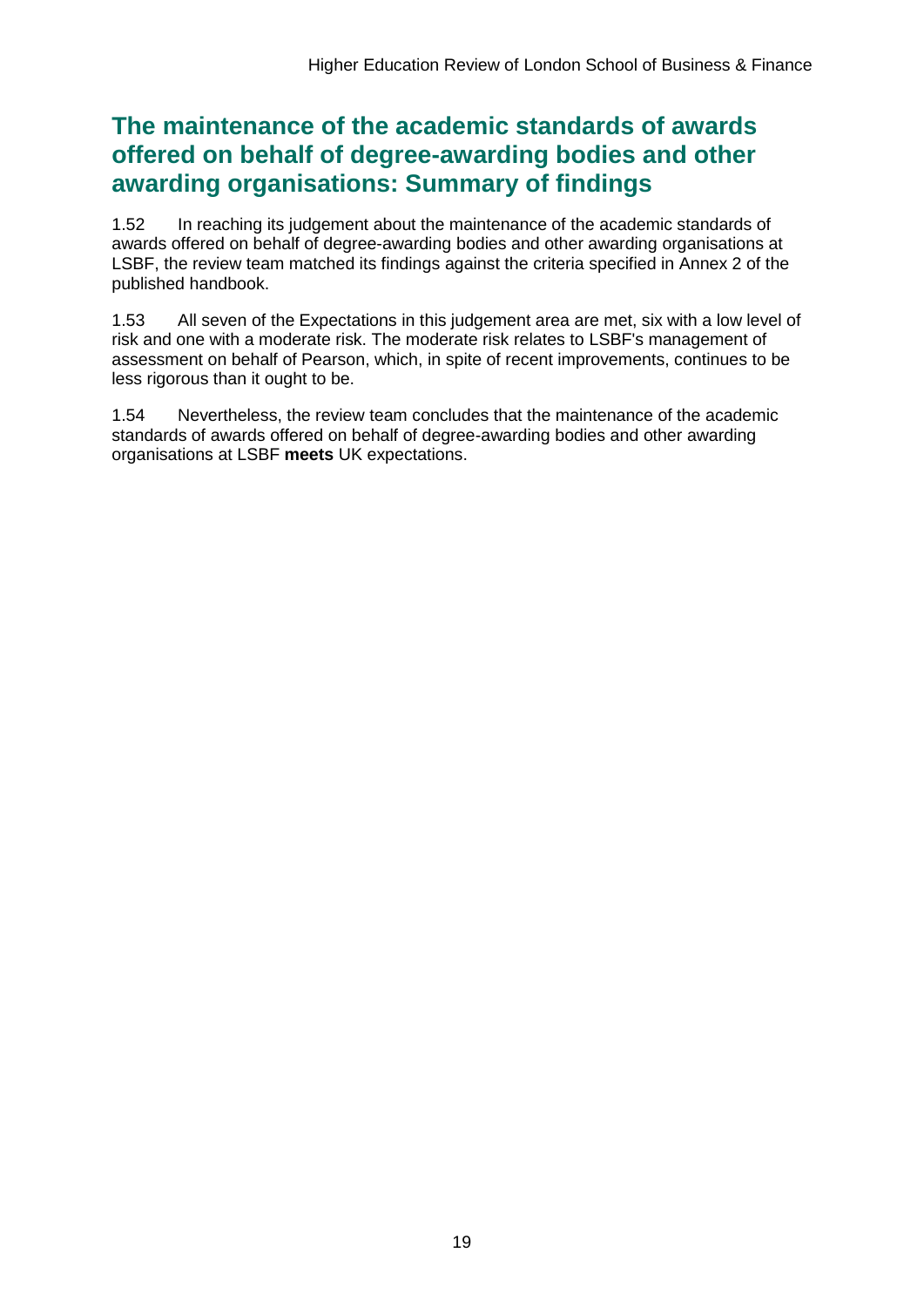## <span id="page-20-0"></span>**2 Judgement: The quality of student learning opportunities**

**Expectation (B1): Higher education providers, in discharging their responsibilities for setting and maintaining academic standards and assuring and enhancing the quality of learning opportunities, operate effective processes for the design, development and approval of programmes**

## **Quality Code,** *Chapter B1: Programme Design, Development and Approval*

## **Findings**

2.1 LSBF has developed its deliberative structures and procedures somewhat since the last review in order to better exercise oversight of its course approval processes (see Expectation A3.1). The new Academic Planning and Development Committee (APAD) and the Academic Board are central in the development and approval of new programmes.

2.2 The APAD considers outline proposals from School Boards for the development of new provision, which address the likely curriculum, a market and competitor analysis, proposals for validating partner and the operational resource requirements. Following successful APAD consideration, outline proposals are presented to the Academic Board for ratification, and passed to the Group Managing Director for confirmation of appropriate resourcing.

2.3 The programme development team either prepares, or works with the validating organisation to prepare, the detailed proposals for the new programme. The procedures allow for internal scrutiny of the detailed proposals before the formal approval event, which draws upon the experience of an external peer adviser to confirm alignment with the appropriate national benchmarks.

2.4 Responsibility for formal academic approval of degrees or Higher National awards lies with the validating university or awarding organisation in all cases. Thus, LSBF's internal scrutiny has not yet been used in preparation for externally approved UK programmes, which undergo detailed academic consideration in accordance with the validating university's or awarding organisation's normal procedures.

2.5 These structures and frameworks allow the Expectation to be met. The review team evaluated LSBF's arrangements for approval of new programmes by reading the various procedures in the Quality Handbook, by evaluation of a number of proposals and subsequent validation reports, by consideration of committee records, and through meetings with senior staff.

2.6 In its reading, the review team learned that over a period of about 18 months the resource planning presented to the APAD has matured considerably, embracing the predicted costs of both physical and staff resources; the Group Managing Director, the budget holder, has also engaged personally in the consideration of resource plans. The team heard that this has led to the timely approval of sufficient resources to ensure the quality of the student experience.

2.7 The review team was able to confirm that both the new APAD and the Academic Board considered the launch of new provision, for example, discussing and agreeing the use of SQA Higher National awards for delivery in distance learning mode. The team later learned that SQA awards were being launched in face-to-face mode to replace a number of Pearson programmes, although no records of corresponding planning discussions at the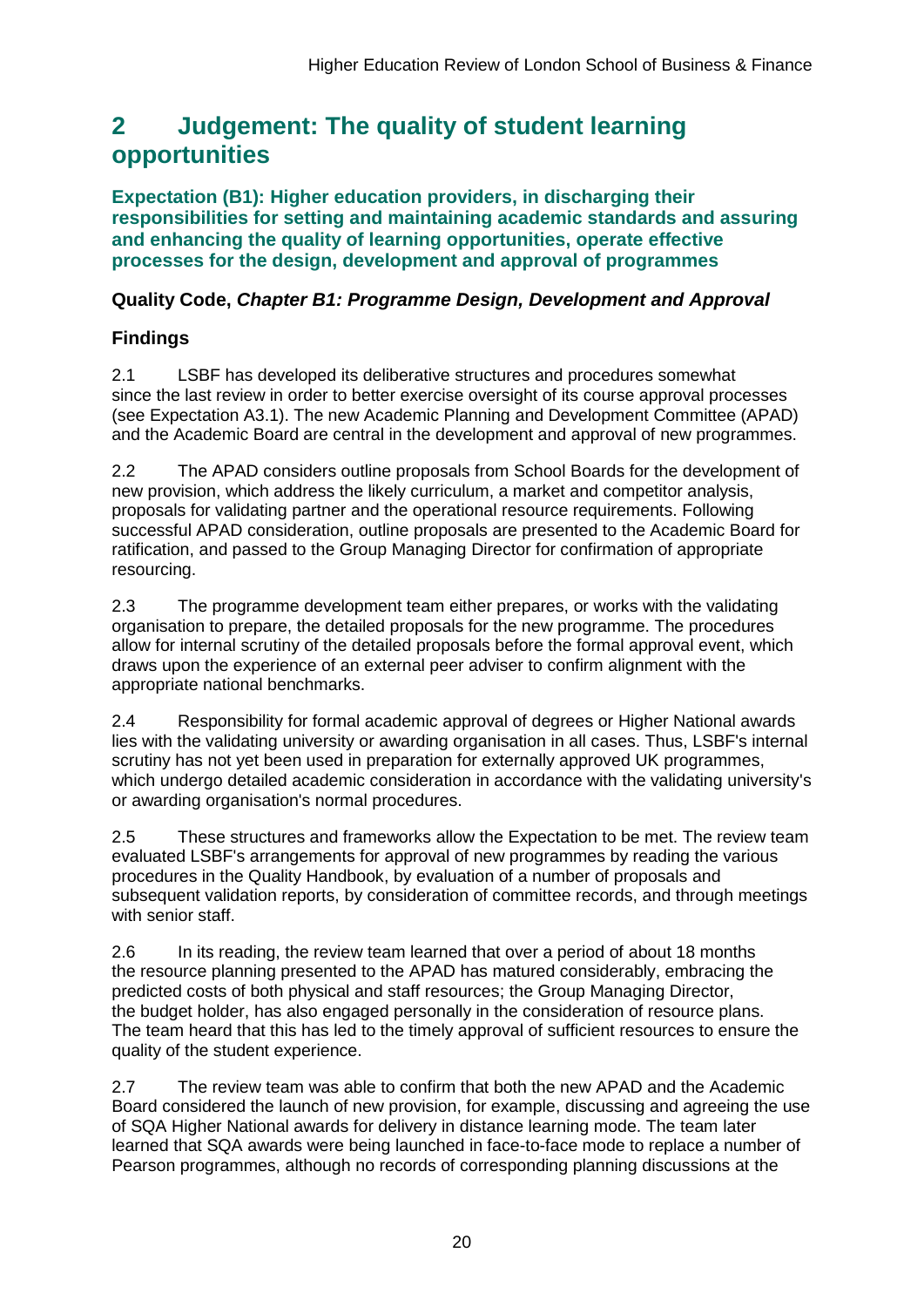Academic Board or APAD were evident in the committee materials made available during the review.

2.8 Where awarding bodies or organisations convened a formal approval event, their detailed records demonstrated that the proposals developed by LSBF were comprehensive, and provided sufficient information for the awarding body to make judgements regarding the quality of student learning opportunities. Approval was typically qualified by the need to meet various conditions and recommendations, which LSBF had subsequently successfully addressed. Validating universities and awarding organisations were reassured that matters pertaining to academic quality were properly addressed, and that approval conditions had been met, and recommendations considered. The review team learned that while LSBF's current partnerships with UK universities to deliver Bachelor's and Master's provision were in the process of running out, LSBF was actively exploring further such relationships with a number of awarding bodies. Subsequent scrutiny of reports emanating from the annual monitoring process (see Expectation B8) did not indicate any reduction in reflection on the programmes being phased out, and the validating universities and organisations were presented with sufficient and appropriate evidence to be able to exercise their ultimate responsibility for academic quality.

2.9 The review team found that LSBF's procedures for planning the approaches to teaching and learning in the design of academic programmes operate appropriately under the oversight of its partner awarding bodies and organisations. The review team concludes that Expectation B1 is met and the associated level of risk is low.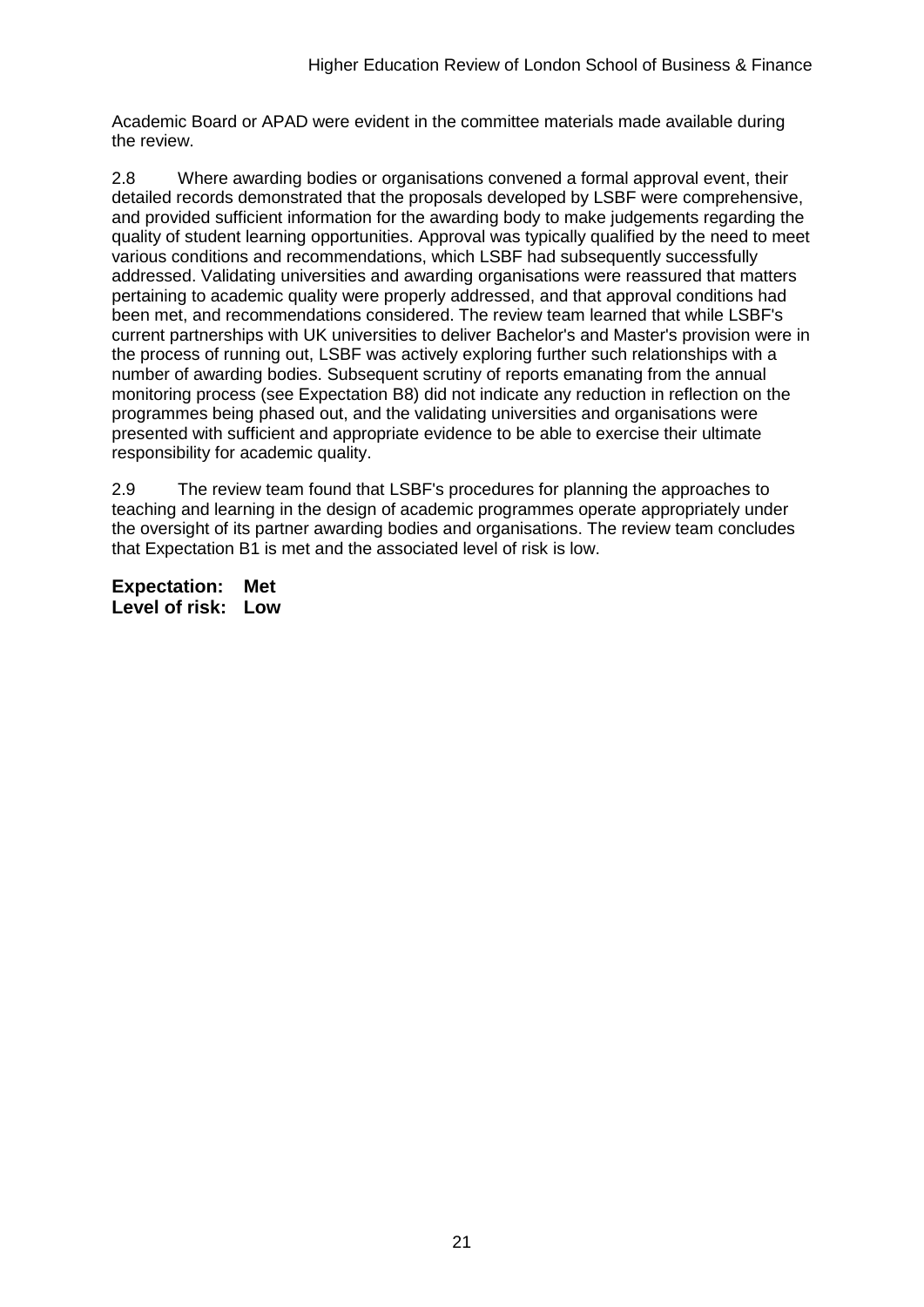**Expectation (B2): Recruitment, selection and admission policies and procedures adhere to the principles of fair admission. They are transparent, reliable, valid, inclusive and underpinned by appropriate organisational structures and processes. They support higher education providers in the selection of students who are able to complete their programme.**

#### **Quality Code,** *Chapter B2: Recruitment, Selection and Admission to Higher Education*

## **Findings**

2.10 LSBF's broad approach to admissions is set out in its Widening Participation Policy. This describes LSBF's 'commitment to providing accessible and flexible opportunities to engage in advancing both knowledge and practice' and contributing to the economic and social well-being in regional and local communities. It does not, however, constitute an admissions policy, in line with the Expectation of the Quality Code, in terms of its scope and detail: it sets out only broad goals, and does not set out procedures for recruitment, selection and admission that are transparent, and does not indicate how provision is made for the equitable treatment of a diverse body of prospective students. During the review, staff at all levels articulated the need to ensure that there was a balance between widening participation and the recognition of academic strengths. A distinction was also drawn between the global focus of the London campus and the regional emphasis of the Birmingham and Manchester centres.

2.11 LSBF has a centralised Admissions Unit. A detailed operational document sets out Admissions Procedure Guidelines, including key performance indicators for the Admissions Team, which, among other things, seeks to ensure excellent customer service, compliance with UK Visas and Immigration regulations, and a 24-hour turnaround on key milestones from student application to student enrolment. Procedures are in place to enable students to appeal against an unsuccessful outcome. In addition, the website provides potential applicants with instructions as to how to apply. There are detailed guidelines and procedures for the management of agents recruiting overseas, as well as a monthly newsletter to support them.

2.12 In admitting students, LSBF follows the procedures specified by the awarding body or organisation concerned. Where a university is the awarding body, admissions decisions are either made directly by the awarding body or as set out in its Admissions Policy. Students whose first language is not English are required to have a minimum IELTS score determined by the awarding body. For Higher National programmes leading to Pearson awards, admissions decisions are made by LSBF itself, according to Pearson's requirements of its providers. In the latter case, the Admissions Team ensures that an applicant is eligible for a place, and carries out a preliminary check on student funding eligibility, before passing the application to the appropriate academic staff member, who makes the decision whether or not to admit. This includes those instances where the application is based on prior experience rather than formal qualifications.

2.13 The review team has noted above that the Widening Participation Policy does not constitute an admissions policy. However, the team was told that LSBF has an Admissions and Recruitment Policy, which was distinct from its Admissions Procedures Guidelines and which was accessible via its website. The review team was, however, unable to confirm that such a policy existed, and found no working link to it from the website. Nor was the team able to conclude from the various meetings it held that this policy was well known and fully disseminated. It was provided with two Admissions Policy and Procedure Documents. While both referenced legislation up to 2007, no subsequent legislation was cited, suggesting that the document was not up to date. Both documents made reference to matriculation under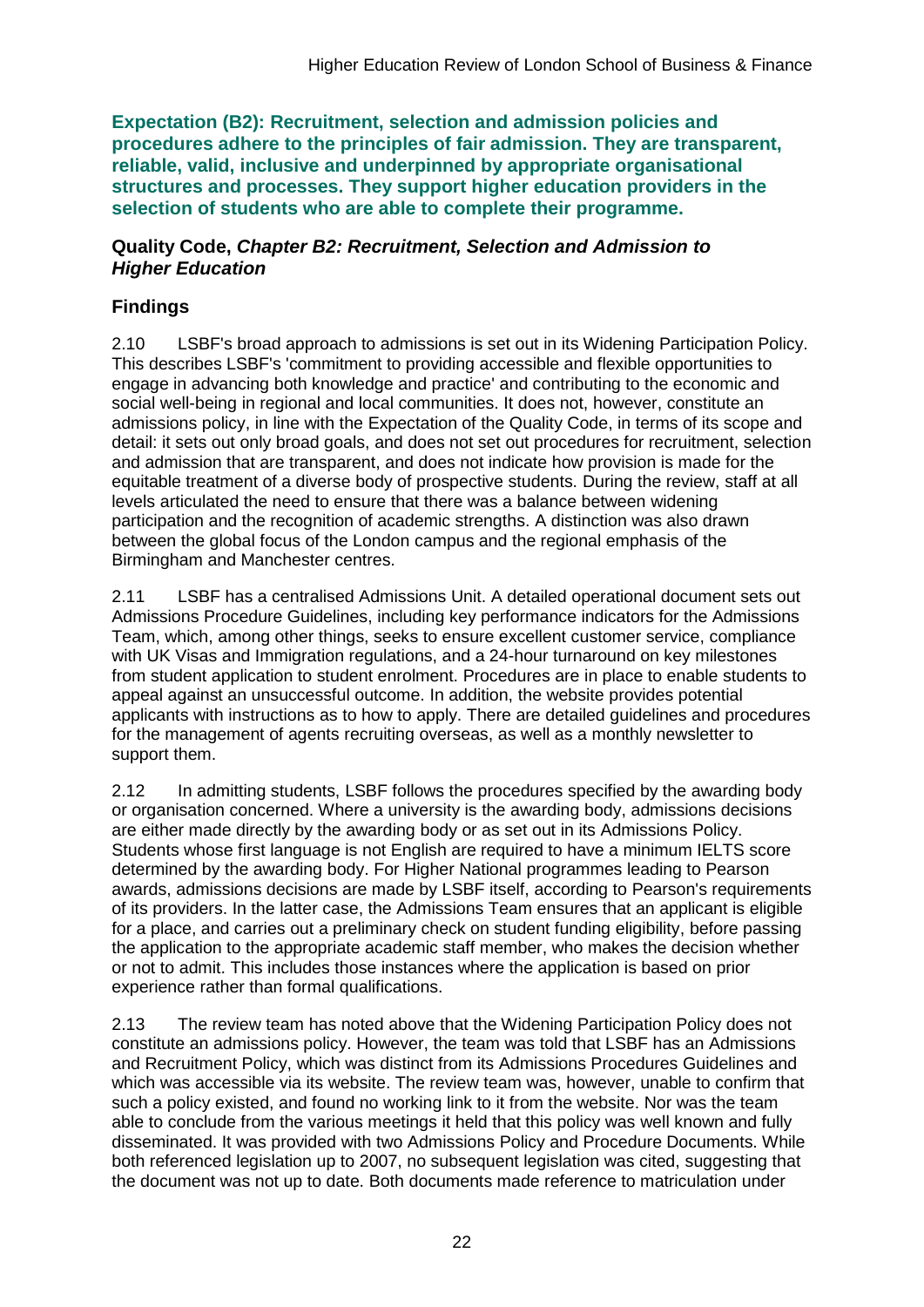Experience Guidelines, for those with 'non-standard qualifications', but the review team saw no evidence that such guidelines were available, disseminated, or in use. The demonstration of the SharePoint site revealed no information about matriculation under Experience Guidelines. The absence of such guidelines and indeed of an up-to-date, readily available and widely understood admissions and recruitment policy creates a serious risk that admissions decisions will be inconsistent and may lead to the admission of students to Higher National programmes who are not able to complete their course. In the light of these considerations, the review team **recommends** that LSBF develop, publish and implement consistently an admissions policy that aligns fully with the Expectation of the Quality Code, *Chapter B2: Recruitment, Selection and Admission to Higher Education*.

2.14 The review team tested the operation of the admissions procedures by talking to students, senior staff, academic staff and professional support staff, and by scrutinising policies, procedures and guidance, as well as portfolios identifying student achievement on admission and the reports of external examiners and Standards Verifiers.

2.15 The review team noted student concerns that LSBF was recruiting students without paying sufficient attention to their ability to study, with deleterious effects on the quality of the student learning experience on some of the Higher National programmes, where it has until recently been committed particularly to a policy of widening participation. It also noted that such concerns were reflected in the reports of Standards Verifiers, who commented on low levels of previous attainment, poor English language and bad discipline and conduct. The review team noted that LSBF had taken steps to introduce more robust admissions procedures, which included literacy, numeracy and skills testing of students prior to the decision to admit. These were set and marked by Admissions staff. In contrast to previous arrangements, the new process is standardised and embedded in the procedures for admissions, something that was visible in the comparison by the review team of portfolios made before and after the change. The effect of this shift was commented on positively by Standards Verifiers. However, the most recent Standards Verifier's report for HND Creative Media Production, while positive in some regards, still expresses concern about student achievements. The organisation has, in response to concerns raised about the ability to study of some of the students it has recruited, revised its Widening Participation Policy to ensure that it recruits more appropriately qualified entrants. The team urges LSBF to keep the effects of this revised approach to admissions under review. It is, however, far too early to assess if these changes will be successful in addressing the issues identified above.

2.16 The review team also noted that, where students entered programmes on the basis of prior experience rather than formal qualifications at level 3, the judgment as to suitability was made by programme teams. However, the team found no evidence of a standardised approach to the assessment of non-formal qualifications. Although the Admissions Procedures make reference to matriculation under Experience Guidelines, the team heard in meetings with staff that there were no formal procedures to manage and monitor such arrangements. A standardised approach to the assessment of non-formal qualifications should be an element of the admissions policy recommended above.

2.17 Further concern about LSBF's processes for the recruitment and admission of students emerges from the review team's investigation of the non-registration of Higher National students to Pearson as the awarding organisation (see page 5). This matter is addressed more fully under Expectation B4. Nevertheless, in the context of Expectation B2, the review team noted the significant numbers of students whom LSBF identified as being enrolled on programmes but elected not to register with Pearson owing to non-attendance or non-submission of assignments.

2.18 The admission of students to LSBF's degree programmes is regulated by the degree-awarding bodies, which are responsible for admissions decisions. In this regard,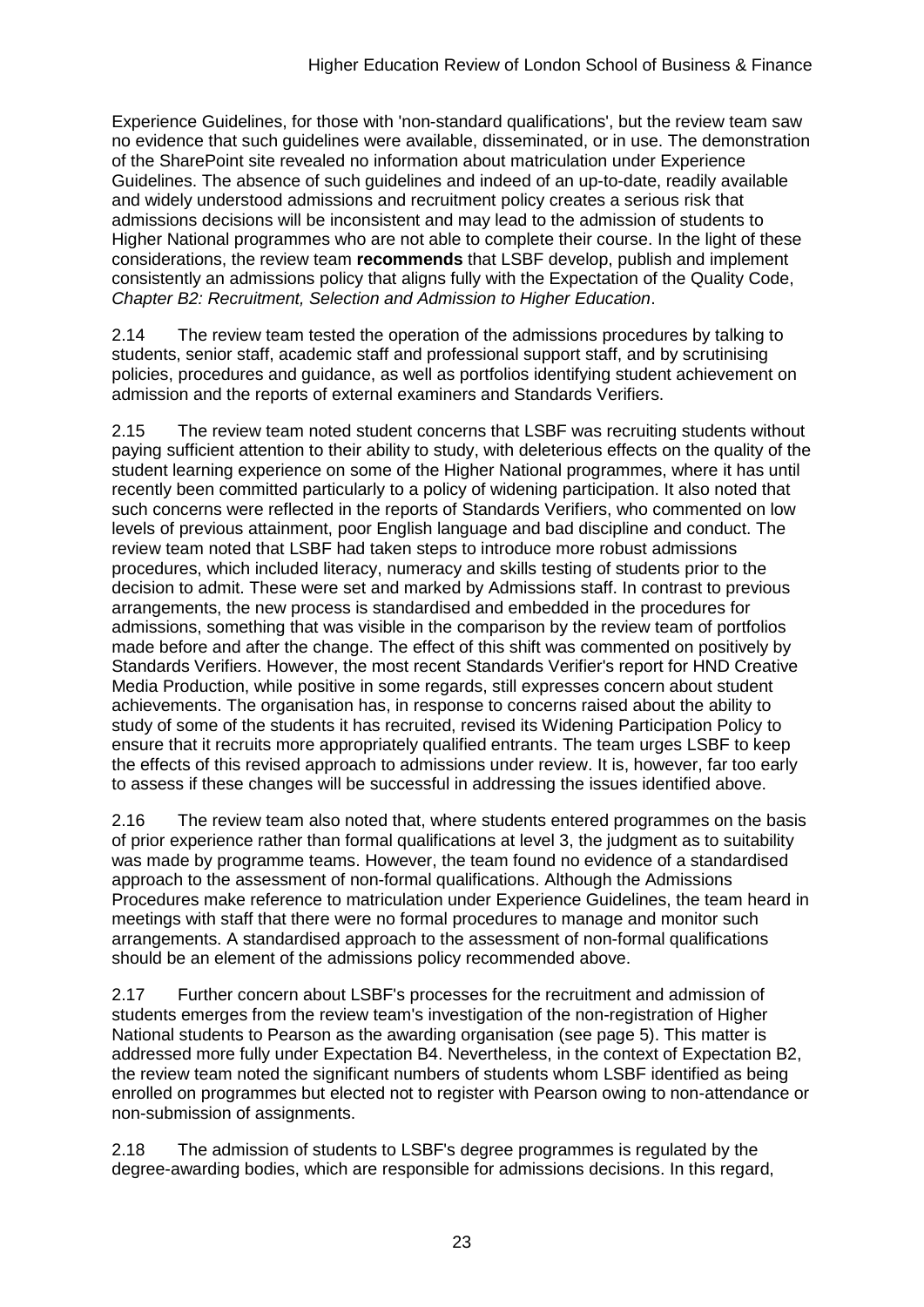Expectation B2 is met. However, LSBF is responsible for admissions policy and procedures for Higher National programmes, and for decisions to admit students, but it has no clearly defined and accessible Admissions Policy to govern the recruitment and admissions process and to support the selection of students who are able to complete their Higher National programmes. In this context, the review team found that the organisation has admitted students to Higher National programmes who could not complete their programmes, either because they could not meet the academic requirements of the programme or lacked effective English language skills. Evidence of this was found in student feedback, programme board minutes, and in the most recent Standards Verifier's report. While some steps have been taken to improve recruitment, selection and admissions processes, further improvement is required, and successful development in this area will be handicapped so long as it is not governed by an appropriate and adequate admissions policy.

2.19 On this basis, the review team concludes that Expectation B2 is not met and there is a serious risk that LSBF's recruitment, selection and admissions procedures are not valid or reliable, and are not underpinned by appropriate organisational structures and processes, and thus that students are recruited who may not be able to complete their programmes.

**Expectation: Not met Level of risk: Serious**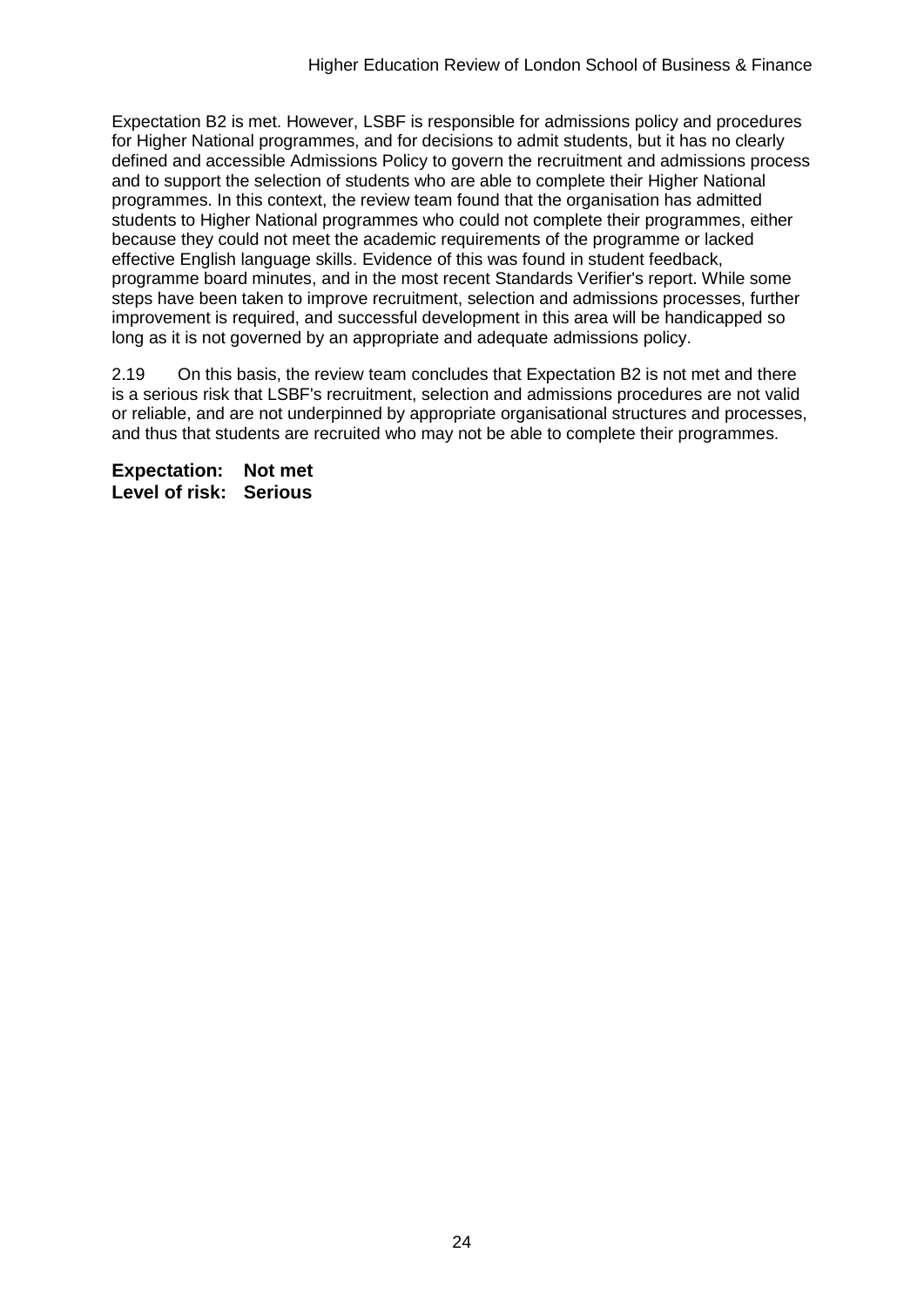**Expectation (B3): Higher education providers, working with their staff, students and other stakeholders, articulate and systematically review and enhance the provision of learning opportunities and teaching practices, so that every student is enabled to develop as an independent learner, study their chosen subject(s) in depth and enhance their capacity for analytical, critical and creative thinking.**

### **Quality Code,** *Chapter B3: Learning and Teaching*

## **Findings**

2.20 The SED states that LSBF's Learning, Teaching and Assessment Strategy is driven by its partner organisations' expectations and the Academic Signature. The team was informed that a formal, organisation-wide Learning, Teaching and Assessment Strategy was currently under development through the Learning, Teaching and Assessment Committee.

2.21 Programme Action Plans and the annual monitoring process review performance against this strategy. Schools consider the resulting action plans and integrate these into a submission to the Quality Committee, which presents a composite report to the Academic Board. There is a reference to the Learning Teaching and Assessment Committee, which is a subcommittee of the Quality Committee, and its Terms of Reference refers to the development of a Learning, Teaching and Assessment Policy. There is an organisation-wide Learning and Teaching Strategy and a Vocational School Learning and Teaching Strategy, which is geared to the needs of HND students.

2.22 Requirements for the academic staffing of new programmes are considered as part of the resource allocation model considered by the APAD (see Expectation B4). For ongoing programmes, resource needs are identified by Programme Leaders and requests channelled through site managers or the Regional Director.

2.23 Academic staff are appointed against a 'job family model'. The Human Resources department manage appointments centrally using role specifications. Terms and conditions of employment are clearly set out in the Employee Handbook. LSBF looks to recruit and develop staff with both teaching skills and professional experience. There is currently a minimum requirement for teaching qualifications for permanent academic staff, although the review team was informed that this is not the case for associate lecturers, whose teaching abilities are discussed as part of the interview process. There is a probationary period of six months for new staff.

2.24 These frameworks allow Expectation B3 to be met. The review team tested the effectiveness of learning and teaching frameworks by reading documentation, evaluating electronic resources, and meeting with staff and students.

2.25 Once appointed, permanent staff undergo an induction process that consists of a centrally run one-day session followed by local school-based programmes. These vary between schools but normally involve a mentor being assigned, and teaching observation by senior school staff. A handbook for induction is being developed. There is a section in the Quality Handbook that gives guidance to managers on teaching observation evaluation. The induction process for associate lecturers is more informal and locally based. Staff met by the review team commented positively on the effectiveness of the recruitment and induction procedures.

2.26 All staff, academic and non-academic, undergo a formal appraisal at least annually. This is conducted by the Head of Department or line manager and informs discussions on staff development. Staff are encouraged (but not obliged) to use the results of peer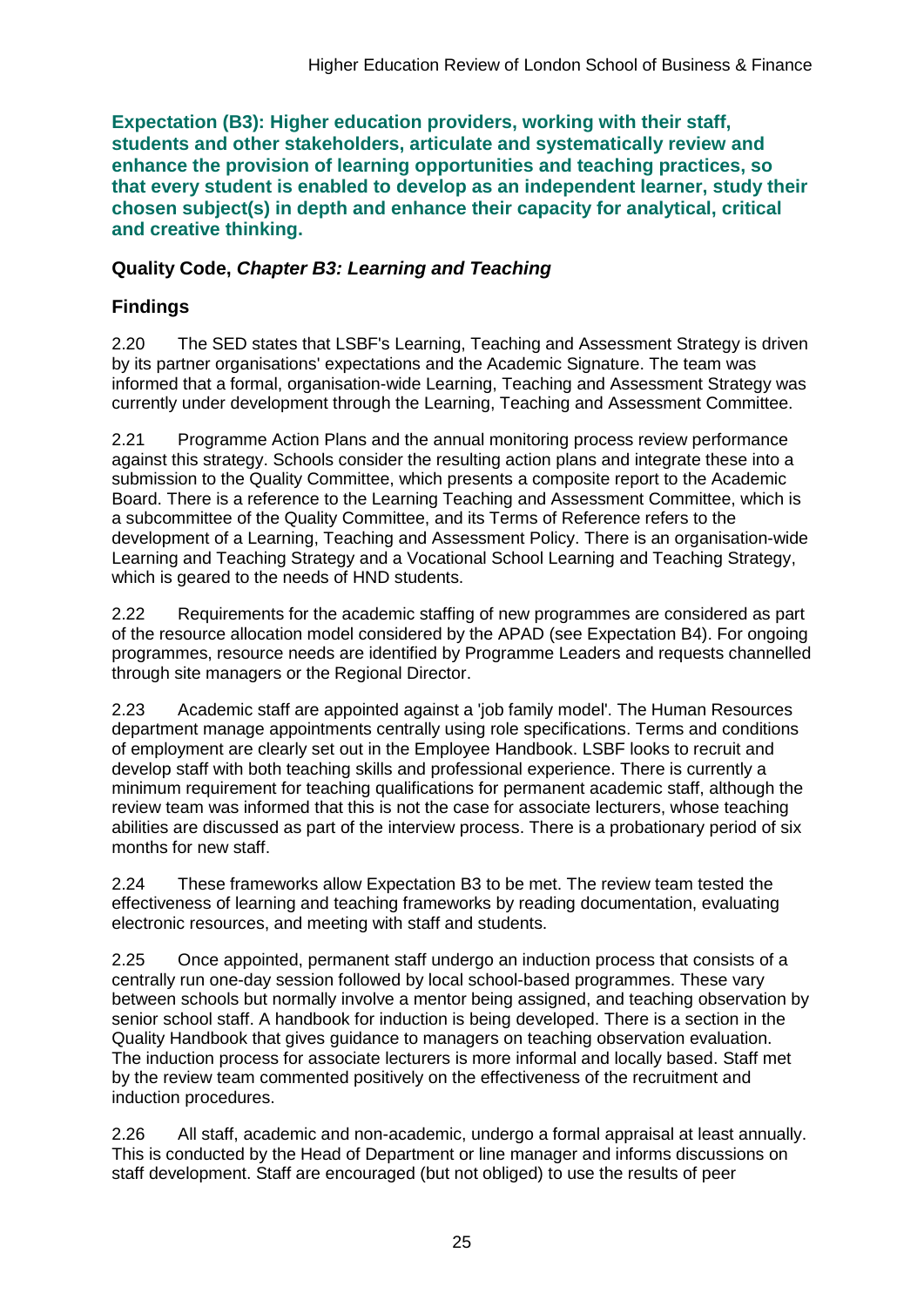observation in the appraisal discussions. Associate lecturers are not subject to the same formal appraisal process as permanent staff but do undergo a series of meetings with programme and module staff at school level.

2.27 There is commentary in the SED on the encouragement of staff to engage in professional and other networks. Staff development requirements for individuals are discussed as part of the appraisal process. Subject to funding being available, activities such as conference attendance can be supported. Permanent staff wishing to take further qualifications can be given relief from timetabled duties to support their programmes.

2.28 Staff attend teaching and learning conferences and teaching/research discussions put on by the various awarding bodies. Staff also attend and present at their subject specialism conferences, publish in peer-reviewed journals, respond to policy consultations, and take on editorial roles. The Quality Handbook has a section on staff development that refers to the Human Resources department offering regular workshops. The team found evidence of staff development workshops on a number of topics.

2.29 There is a peer observation system that is set out in detail in the comprehensive Quality Handbook. The peer observation process is also described. It refers to three models (developmental, judgemental and reciprocal-reflective) and goes into considerable detail on the merit of, for example, pre-meetings and debriefings to supplement the observation process.

2.30 Staff confirmed that peer observation had been implemented, following a pilot having been run in the business school, and the review team was presented with evidence of its operation. The process is welcomed and well regarded by the staff met by the team. It is confidential to the observer and observed, and is developmental in nature. Training for peer observation is available.

2.31 Students reported that teaching is generally excellent. They were enthusiastic about the quality of the teaching they received, support provided and the general availability of staff.

2.32 There is a clear statement of intent on the involvement of students in quality assurance, and parts of this statement refer to feedback from students on teaching and learning. LCCA has a Student Council, whose Terms of Reference include making representations to the Dean of School and Programme Leaders. LCCA also operates a Staff/Student Liaison Committee (SSLC), with detailed Terms of Reference and membership set out in the Quality Handbook. The Student Council and SSLC are at present confined to LCCA, but both are being developed to operate across all sites, including FBT. The review team also found that summaries of student feedback, addressing teaching quality, are provided at school level in the Business, Vocational, and Professional Schools.

2.33 The review team concludes that Expectation B3 is met and the associated level of risk is low.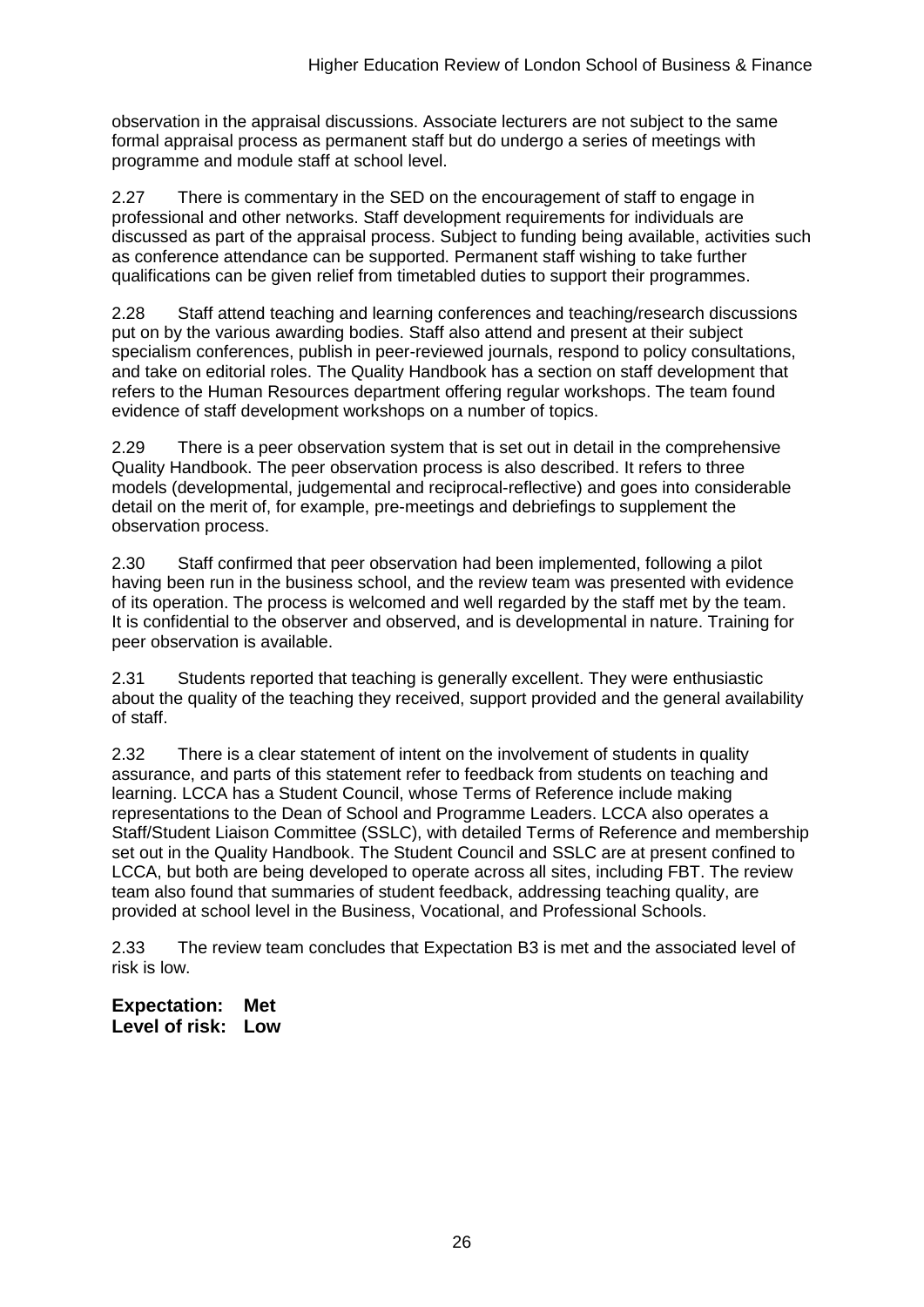**Expectation (B4): Higher education providers have in place, monitor and evaluate arrangements and resources which enable students to develop their academic, personal and professional potential.**

### **Quality Code,** *Chapter B4: Enabling Student Development and Achievement*

## **Findings**

2.34 The SED comments briefly on LSBF's management of learning resources and the learning environment. It refers to an estate strategy and a 'learning resources statement', which describes, for each campus, teaching space, ICT facilities and library facilities. Reference to resource issues appear in some of the committee minutes, including the Academic Board. The Academic Planning and Development Committee (APAD), which reports to the Academic Board, is the forum in which the resource implications of academic developments come together. APAD membership includes Heads of Service Departments, who are charged with implementing any resource requirements agreed at the meetings.

2.35 The review team tested the effectiveness of LSBF's arrangements for the provision of learning resources and facilities by reading documentation, evaluating electronic resources, and meeting with staff and students.

2.36 The minutes of the APAD show the existence and use of a resource allocation model and its use for consideration of new programme proposals, taking account of target Staff-Student Ratios. LSBF informed the review team that this resource allocation model was introduced in 2012-13, but the team was unable to find evidence of its use in the minutes of the APAD before October 2014, when a revised model was introduced. Through scrutiny of APAD minutes the team found that this relatively recent development was beneficial in ensuring appropriate consideration of the resource requirements for new programmes. This development should help to avoid in future the problems of limited resources, at some sites, which have been reported by students. The review team **affirms** the application and further development of the resource allocation model through the work of the Academic Planning and Development Committee.

2.37 For ongoing programmes, Programme Leaders are responsible for voicing any concerns over resources at school meetings. Such concerns can arise from student feedback or from staff. Requests are channelled through centre managers or the Regional Director, with requests for additional staffing presented through a Hiring Request and Authorisation Form.

2.38 Students met by the review team did not raise any major concerns over resources. There were comments about a short-notice campus move, and concerns were expressed about library provision at some sites, but in general students met by the team were of the view that LSBF responded to any major concerns over resources. There is professional library support at the Birmingham and London sites, and all IT support is provided from London.

2.39 The provider has an Employability Strategy, which sets out clear objectives on how students will be helped into employment. The driver behind this is the careers and employability department. The SED addresses the issue within the main sections and in the theme. From its reading of the documentation and from meetings with staff and students, the review team found that these measures work effectively across all schools and at all sites.

2.40 The Careers Service received considerable praise from students. This was also reflected in meetings with students. The Careers Service proactively manages its arrangements though the schools and is represented at school-level meetings. The Careers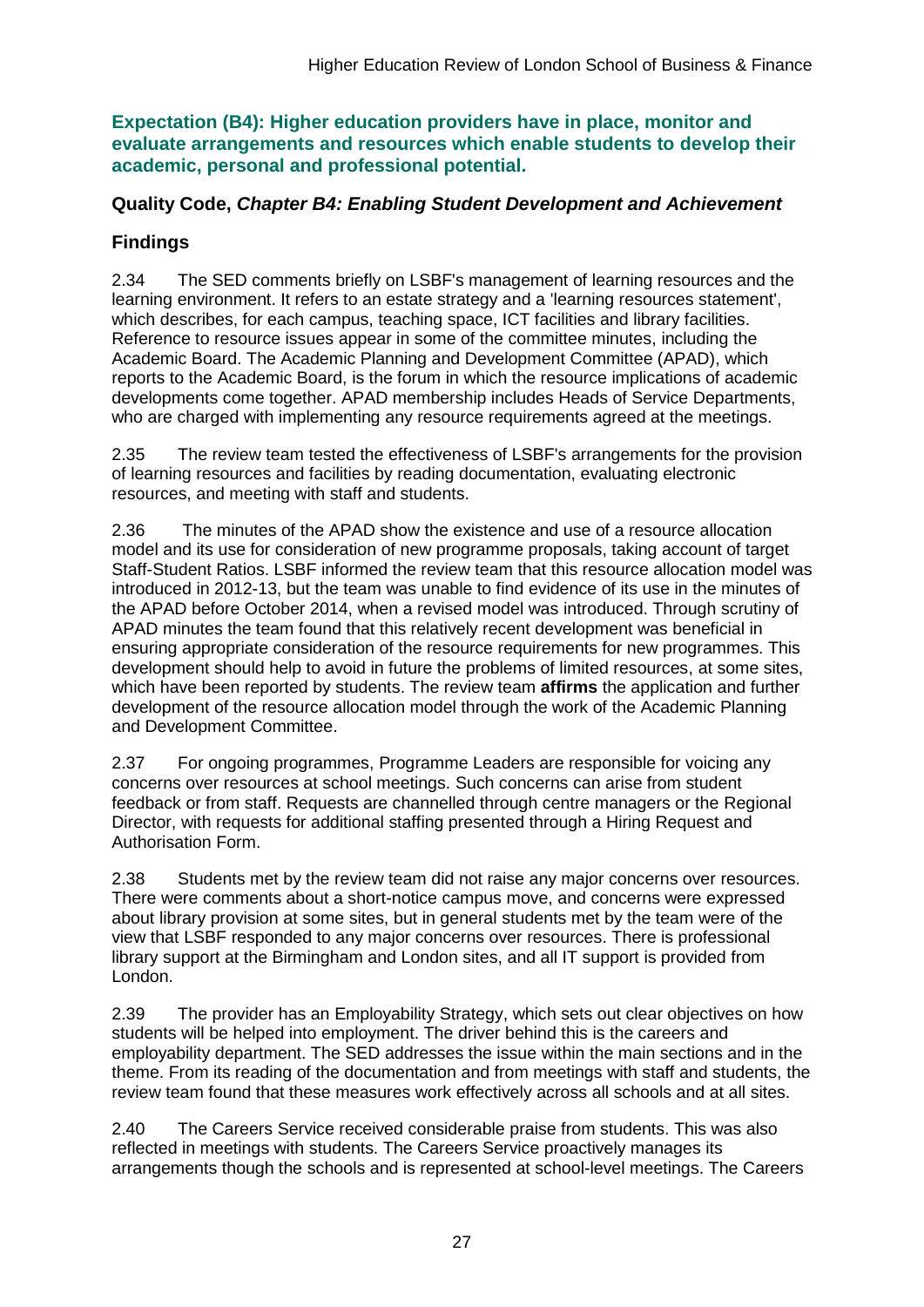Handbook is comprehensive, covering self-assessment and networking, through CV development to interviews. A number of initiatives, such as the Great Minds video clips, in which a number of business leaders discuss aspects of employability, add further support for employability skills development. The Careers Service is also proactive in the development of work-based learning modules for a new Master's programme. In light of the above, the review team concludes that the Careers Service, which proactively provides careers and job application advice across all sites, and contributes to the development of employability in the curriculum, is a feature of **good practice**.

2.41 The SED does not comment in detail on student support, including personal support. Some aspects of student support, such as the counselling service, appear in Student Handbooks. A detailed section of the Quality Handbook deals with equality and diversity. It describes, comprehensively, various forms of disability that can affect students, and outlines a number of possible reasonable adjustments and other forms of support that can be made to cater for these disabilities. The Disability Office coordinates the application of this support through the development of individual support plans. Guidance is provided for students through a comprehensive Student Disability Services Handbook.

2.42 There is no single, organisation-wide system of academic or pastoral support for students; each of the schools and sites has developed its own method. In some cases the Programme Leader provides personal tutoring, in other cases students went to module staff, and in the case of Higher National students, personal tutors were allocated. Students met by the review team acknowledged these differences but all were confident that they had various staff they could go to for any problems. Students also praised the helpfulness and availability of staff.

2.43 Pearson requires that providers of programmes leading to its awards operate a registration process that is timely, auditable, reflects programmes and time spent on programmes, and has a defined process for exception reporting. It requires providers to investigate inaccurate, early, late or fraudulent registration and certification claims.

2.44 In January 2015 Pearson informed QAA that LSBF had identified a large number of students enrolled on programmes leading to Higher National awards who were not registered with Pearson. QAA referred the investigation of this issue to the present review, and the review team addressed it primarily under Expectation B4, since students' registration with Pearson is a prerequisite for the achievement of their awards and, therefore, fundamental to enabling their academic success. Other aspects of this registration issue are addressed under Expectations B2, B6 and B8 in this report.

2.45 The review team noted that on 2 December 2013 Pearson emailed LSBF stating that the deadline for registering students enrolled at the beginning of the 2013-14 academic year had passed on 15 November 2013. The email reminded the organisation of Pearson's requirement to have all other students registered within 30 days of enrolment, including students on programmes delivered outside the standard academic year. Pearson requested that LSBF review its registrations to ensure that all students enrolled had been registered, and set a deadline of 31 December 2013 for the reconciliation of all enrolments and registrations. The evidence shows that the organisation did not meet this deadline.

2.46 Beginning in November 2013, LSBF carried out a series of internal audits of its student records. The first audit identified 1,706 students who were enrolled but not registered with Pearson. A second audit, carried out some time before the end of February 2014, found 1,500 unregistered students. A third and more wide-ranging audit in December 2014 put the numbers of unregistered students at 4,172. At the review visit LSBF gave the review team a briefing note, which stated that the total number of enrolled and unregistered students was about 700. These audits accounted for multiple points of registration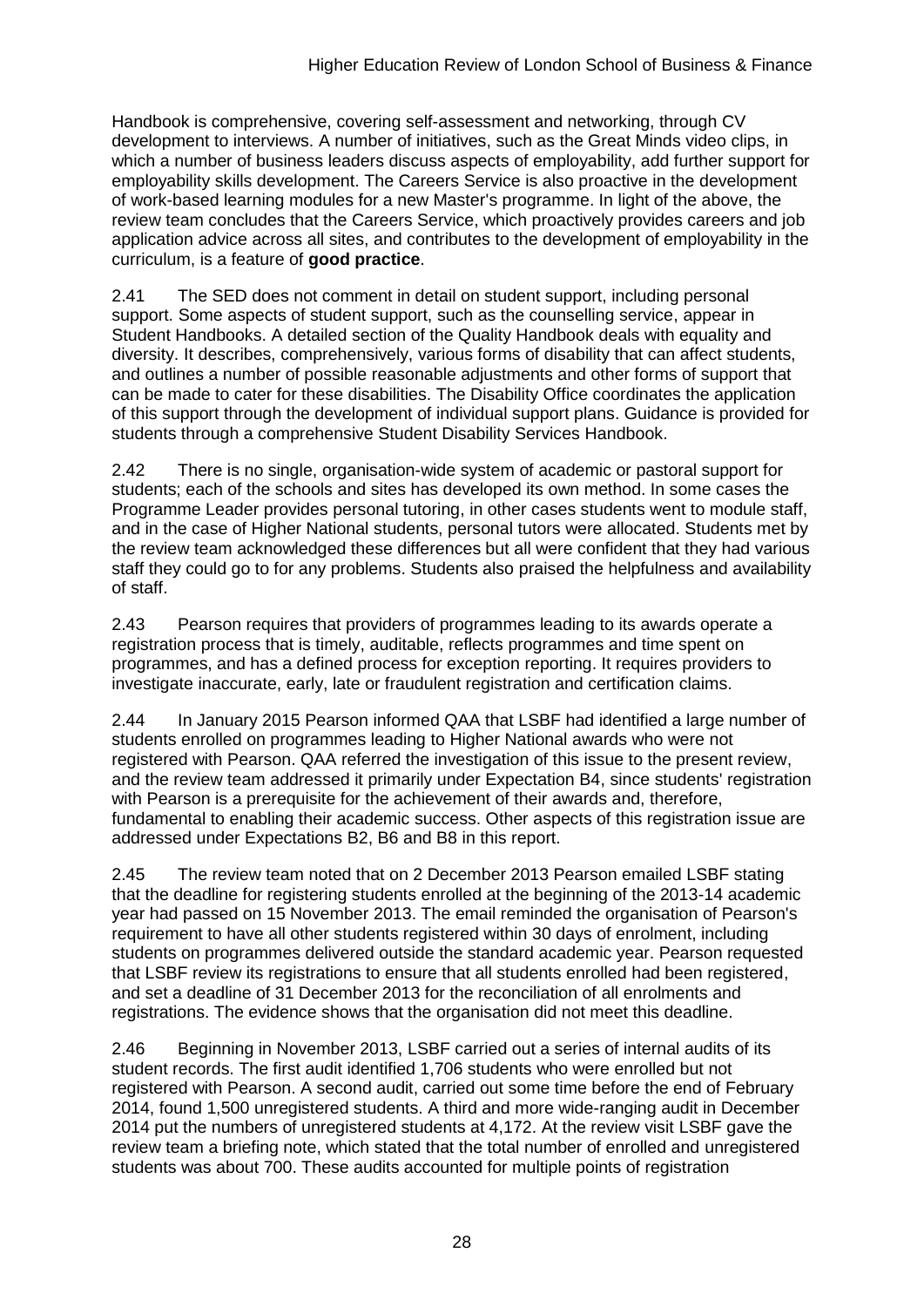throughout the academic year and incorporated distinctions between active, inactive and withdrawn learners. The December 2014 audit used data checked by administrative teams across the organisation.

2.47 The review team compared the numbers of unregistered students identified by LSBF's audits with the numbers of students it had registered or attempted to register with Pearson over the same period. The team noted that of the 1,706 unregistered students identified by the November 2013 audit, LSBF had decided to register 853. In July 2014 the figures given by the organisation to Pearson indicated there were 331 unregistered students (145 at FBT in Birmingham and 186 in Manchester), against the 1,500 suggested by the February audit. Of the 4,172 unregistered students identified in December 2014, LSBF decided to register 1,020, the remaining approximately 3,000 students apparently having no attendance or assignment records. In January 2015 LSBF notified Pearson of 560 unregistered students studying at FBT. For Manchester programmes, the audit revealed 3,107 unregistered students. Of these, LSBF decided that 782 needed registering and 102 needed further consideration. In January 2015 LSBF notified Pearson of 403 previously unregistered students at Manchester. In addition to the registrations deriving from the December 2014 audit, LSBF also notified Pearson of 287 and 147 unregistered students studying at LSBF London and LCCA respectively. As of 28 January 2015, Pearson had 5,281 LSBF students registered in total. However, counting only those unregistered students whom the organisation definitely intended to register, the December 2014 data suggests that the total should be 6,414 for FBT and Manchester sites alone. The evidence is, therefore, that in January 2015 the organisation did not notify Pearson of every unregistered student it had identified in its December 2014 audit as requiring registration.

2.48 The review team's analysis of the registration of students with Pearson gives rise to three serious concerns about LSBF's management of student learning opportunities.

2.49 The first concern is that, by failing to register all students enrolled on Higher National awards by the deadlines prescribed by Pearson, LSBF has jeopardised the ability of those students to achieve the awards they are studying for. While it is noted that Standards Verifiers' reports suggested that there was no evidence that students had been disadvantaged in terms of academic delivery and assessment, in the review team's view this represents a fundamental failure by LSBF to discharge its responsibility to enable students to develop their academic potential. The team noted that on 1 April 2015 Pearson informed the organisation that it was 'prepared to accept registrations of Business and Hospitality students, in principle, subject to a full review of learner work'. At the time of the review, however, other students had no guarantee of their registration. The review team **recommends** that LSBF ensure that all students are registered with their awarding body or awarding organisation within the timescales required by those bodies and organisations.

2.50 The second concern relates to the significant numbers of students whom LSBF identified as being enrolled on programmes but elected not to register owing to non-attendance or non-submission of assignments. In the review team's view, this attrition rate represents a further serious failing by the organisation to discharge its responsibility to support students in making successful transitions to higher education and academic progression. It also contributed to the team's concern about the organisation's ability to effectively select students who are able to complete their programmes, as required by Expectation B2.

2.51 The third concern relates to the effectiveness of LSBF's management information systems. The review team noted the organisation's difficulties in establishing the numbers of its Higher National students who were enrolled but not registered with Pearson, those not attending, and those who had withdrawn. Moreover, during the review process the team was unable to secure accurate and consistent information from the organisation as to the status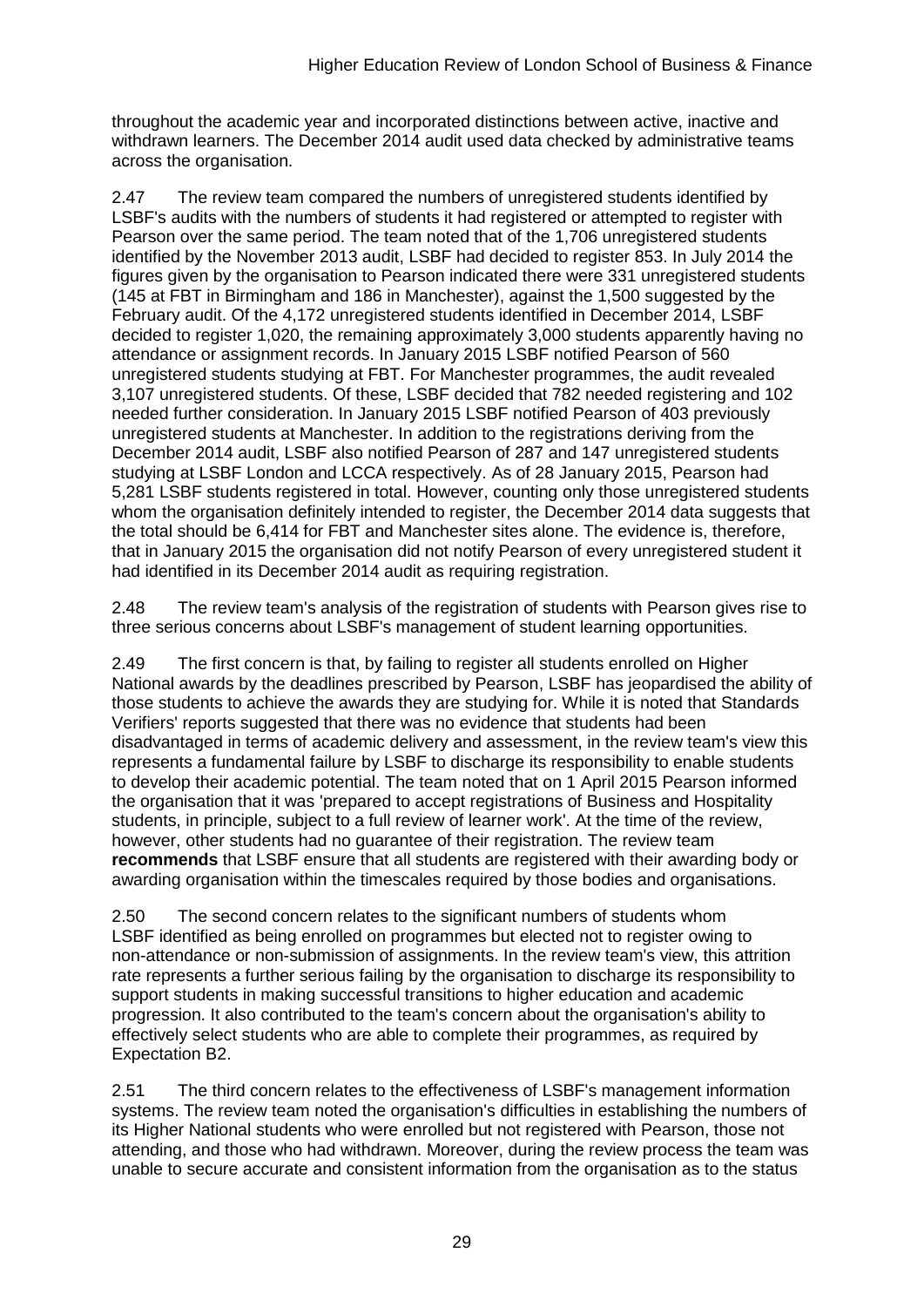of enrolled students. It found that the absence of accurate data held at organisation-level had contributed to the problem of determining which students were unregistered with Pearson. In the absence of a reliable system for identifying accurate student numbers, LSBF's ability to monitor and evaluate the effectiveness of its processes for enabling students to develop their academic, personal and professional potential is fundamentally impaired. The review team therefore **recommends** that LSBF ensure the accurate reporting of enrolled students' status, and changes of status, within the organisation and to external stakeholders.

2.52 The review team heard that registration with Pearson was treated by LSBF as a secondary process, which took place only when it was confirmed that student funding from the Student Loans Company had been secured. The team heard that, as a result of this, several programmes were still blocked at the time of the review visit, so that a large number of students studying for Higher National awards with LSBF remained unregistered.

2.53 The review team found that LSBF had responded to the issues of inaccurate and incomplete Higher National student data by establishing a Student Withdrawal Policy. It had also set up a Withdrawal Committee, which issues regular withdrawals reports to senior managers. It began to implement these measures in August 2014. This development should strengthen the organisation's capacity in future to hold and maintain accurate and complete information about its students.

2.54 The review team found that part of LSBF's provision for supporting student achievement is satisfactory, with a significant area of good practice in the work of its Careers Service. However, the team notes that the resource allocation model, introduced in part to address problems of resource provision, is a relatively recent development, and its effectiveness is not yet fully proved. Moreover, in respect of its Higher National provision, the organisation has fundamentally undermined the achievement prospects of many students by failing to register them with Pearson, the awarding organisation. The team notes that the organisation was aware that it had this problem of non-registration in 2013, yet it had not fully resolved it at the time of this present review. As a result of its failure to register students with Pearson in a timely fashion it has put their educational and other interests in jeopardy. On this basis, the review team concludes that Expectation B4 is not met and the risk is serious, especially to those Higher National students who remained unregistered at the time of the review visit.

**Expectation: Not met Level of risk: Serious**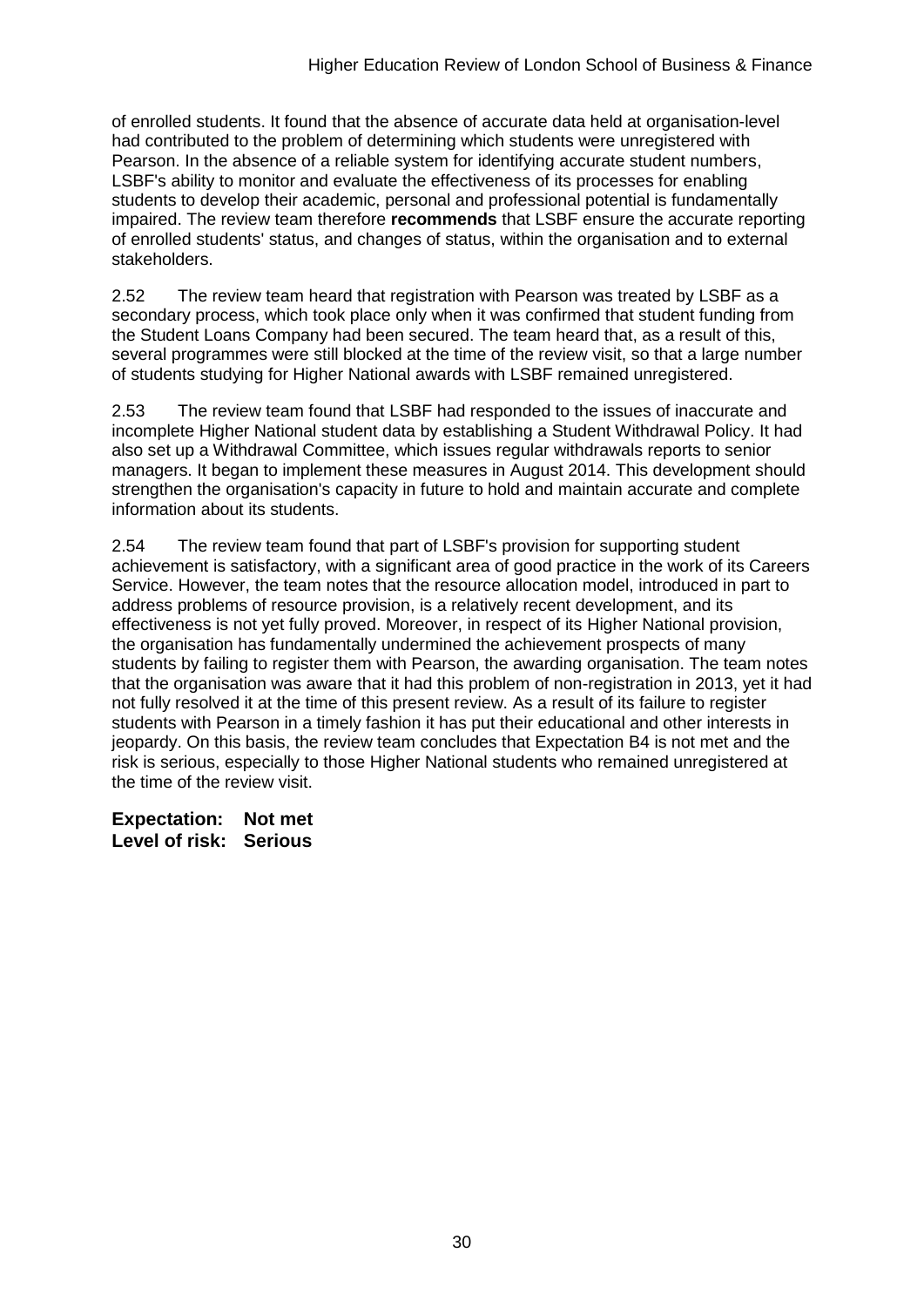#### **Expectation (B5): Higher education providers take deliberate steps to engage all students, individually and collectively, as partners in the assurance and enhancement of their educational experience.**

### **Quality Code,** *Chapter B5: Student Engagement*

### **Findings**

2.55 While LSBF's awarding bodies often require student representative structures to be in place for their programmes, the organisation is responsible for implementing these and the organisation-wide engagement of students as partners in quality assurance and enhancement. The Strategy Index commits it to providing 'enhanced roles and opportunity to capture the "student voice" in our review and communication processes'. A recently revised Student Engagement Strategy defines an approach to student engagement that is influenced by 'student as producer' developments in the sector, and seeks to involve students in all aspects of decision making. The Quality Handbook further elaborates the strategic approach to student engagement in quality assurance, listing, for example, its commitment to open feedback that is acted on and used to enhance and monitor the provision.

2.56 Student Liaison Officers are tasked with maintaining regular contact with students, but some of these posts are vacant. While the overall approach to student engagement is evaluated by the Learning, Teaching and Assessment Subcommittee; Quality Committee; and Academic Board, school Learning and Teaching Committees and School Boards also have a role in monitoring and supporting representation activities. Moreover, Programme Committees' Terms of Reference include the evaluation of student engagement effectiveness and reviewing feedback.

2.57 Across the organisation, elected representatives are responsible for gathering students' views. A Class Representative Policy defines the role and responsibilities of class representatives, who are elected for each learning group at the beginning of an intake. The Quality Assurance Team and Deans of Schools are responsible for disseminating the Policy, and Programme Leaders support its implementation.

2.58 However, at present, the structures through which students represent their peers vary between LSBF's component schools. Students at LCCA have recently formed a Student Council, consisting of one councillor from each Higher National programme. A Head of Student Council is elected from within this group. Student Councillors disseminate information to their peers and participate in a two-tier system of Faculty Forums, which enable them to meet with their respective Programme Leaders twice-monthly before holding a monthly meeting with the Dean of School and other senior staff to discuss ideas and recommendations. Student Councillors gather feedback through the wider system of class representatives described above. In LCCA, class representatives meet twice-monthly with their Programme Leader and Student Councillor. Class representatives from programmes without a Student Councillor (Foundation and Master's) work with the Head of Student Council, who will represent them in meetings. However, the Student Council's new Terms of Reference suggest that undergraduate and postgraduate students will elect councillors in future.

2.59 LCCA has also piloted a system of Staff/Student Liaison Committees (SSLCs), which other schools across the organisation intend to adopt where no university-defined SSLCs already exist. Meeting at least twice per year, SSLC membership includes elected class representatives from all programme years and routes, as well as staff representatives, including Programme Leaders. Schools are required to facilitate cross-campus communications where appropriate. Formally, SSLCs are subcommittees of each School Board but may also refer matters to Faculty Forums or Learning and Teaching Committees.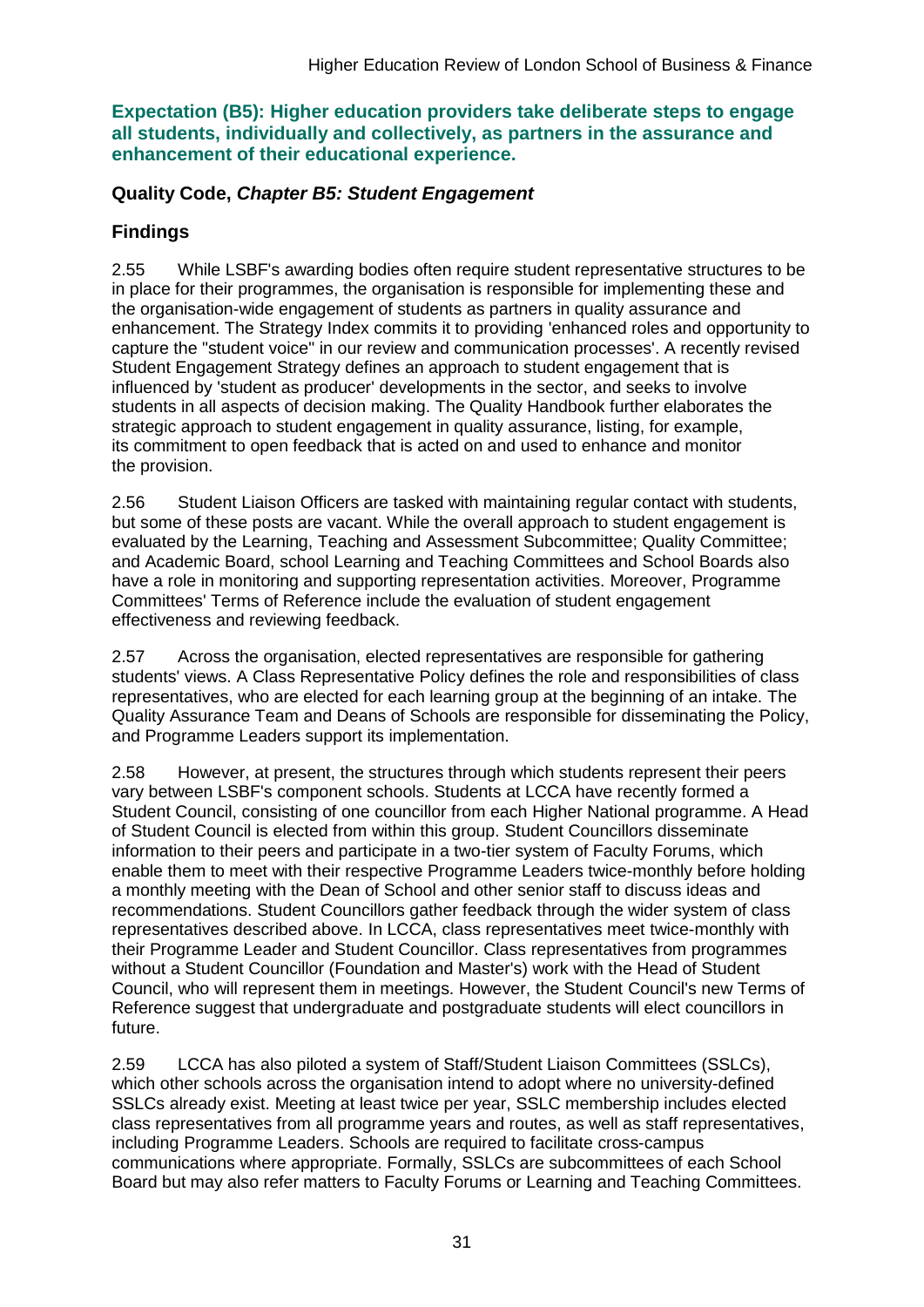SSLCs may consider external examiners' or Standards Verifiers' reports, feedback from surveys, changes to the programme, resource planning and reports from Programme Leaders. School Boards consider SSLC minutes, and responses or minute extracts are placed on notice boards.

2.60 At the Vocational School's Manchester and Birmingham sites, class representatives attend monthly site-wide Student Forums with Programme Leaders, administration and welfare managers. Minutes from these forums are published on LSBF's VLE. In the London Business School, student engagement meetings have brought staff and students together. In the past, Business School staff also engaged with a Students' Association. A Student Engagement Team is reconstituting this Students' Association across the organisation, to combine a representative function in some schools with a broader remit to coordinate social activities. The FBT handbook states that the Students' Association has recently expanded to Birmingham and Manchester from London, although development of the Students' Association is still a work in progress in some sites and schools.

2.61 At programme level, two elected student representatives from each year can attend the Programme Committee meetings held each semester. At school level, student representatives have membership of School Boards, and in the case of LCCA can be nominated by SSLCs. Where applicable, there is provision for the Head of Student Council to attend school-level Learning and Teaching Committees. In principle, students can be represented on organisation-wide committees. The organisation-wide Learning, Teaching and Assessment Committee will consider responses from 'wider student representation' relating to enhancement, and its Terms of Reference provide scope for the Students' Association President to attend as an ex-officio member. The Quality Committee Terms of Reference give membership to one student representative, nominated by the Students' Association. The President of the Students' Association or a nominee is formally a member of the Academic Board. Likewise, the Academic Planning and Development Committee (APAD) Terms of Reference include student membership. The President of the Students' Union can attend the new Board of Governors, which advises the Board of Directors.

2.62 Module and tutor evaluations are used to gather feedback while programmes are still running. LSBF has defined a set of common principles to guide survey implementation, which state that surveys will take place mid-term, feed into SSLC and Teaching and Learning Committees, and, once analysed, will be placed on notice boards. End-of-module evaluations are compulsory and use a standard questionnaires across the provision. Deans of Schools arrange for analysis of paper-based responses and return outcomes to Programme Leaders for review. Summaries should be made available to programme teams and an analysis retained in 'module boxes' for use in quality assurance. In 2014, LSBF undertook an NSS-style survey, which ran on all programmes and sites. Results will be made available on the intranet and on notice boards. Analysis takes place at programme level, but informs programme summary reports, which will be considered at school-level. LBSF also surveys students about careers and other support services, and these are overseen by the Head of Internal Audit, Processes and Student Engagement. Internal and partner Annual Monitoring Reports require comment both on student representation procedures and student feedback.

2.63 This range of representation structures and feedback mechanisms, as documented, allows Expectation B5 to be met.

2.64 To test the effectiveness of these policies and procedures, the review team scrutinised internal quality assurance documentation and committee minutes, and met a wide range of staff and students.

2.65 In the past, communication between staff and students has not always been effective, but students see improvements since the introduction of representation structures. That said, some students still feel that staff do not always respond quickly enough to issues.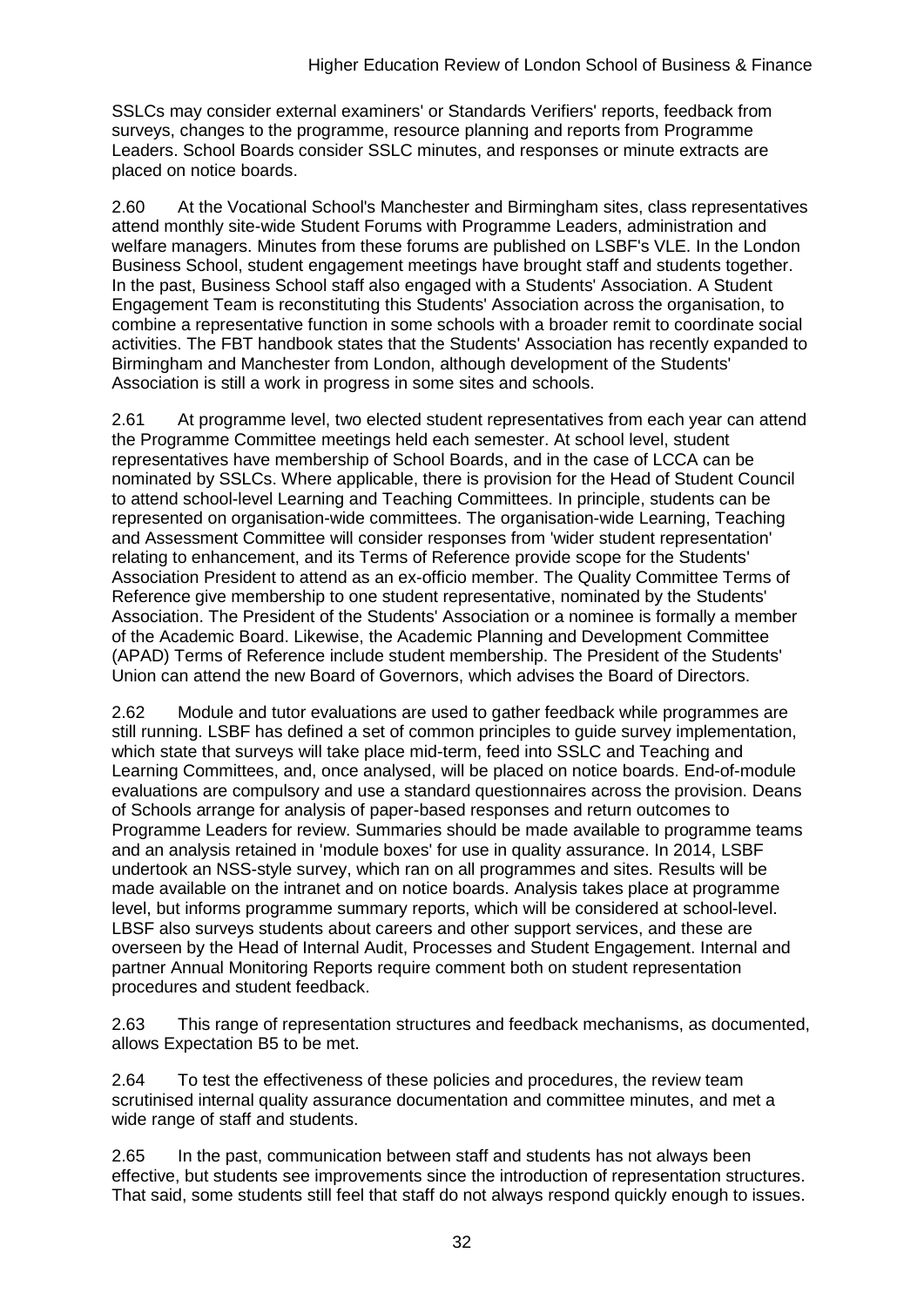2.66 LSBF has evaluated its approach to student engagement and representation. The 2014 Annual Monitoring Self-Assessment Report identified weaknesses in the implementation of school-level Student Engagement Strategies. In October 2014, the Quality Committee concluded that LSBF had a 'disparate' approach to student engagement and that this needed to become consistent across schools. As a result of these comments and earlier reviews, the Vice-Rector instigated refinements to the Student Engagement Strategy and organised supporting activities. For example, both staff and student representatives across LSBF has recently been involved in Quality Improvement and Enhancement Workshops, which focused on defining the role of the student representative. A Vice-Rector's Achievement Award, which will be granted to those representatives who reflect on the skills acquired in their role, is also being developed. The review team noted that an updated version of the Strategic Institutional Enhancement Plan 2015-18 outlined a number of actions concerning oversight of student engagement, which would be monitored by the Senior Management Team and the Executive Chairman's Action Group. The Quality Committee also reviewed the Student Engagement Strategy and committed LSBF to 'placing the student at the centre of decision making'.

2.67 Most Programme Handbooks outline the structures of student representation in place for each programme and include the Class Representative Policy. However, some older handbooks, like that of HND Business 2014, did not describe any representative system.

2.68 In general, the class representative, Student Council, and liaison forums operate effectively. Although only established during the 2014-15 academic year, the Student Council enables LCCA students from all sites to give feedback to their school. While the Student Council is an effective means of raising issues, councillors representing LCCA programmes in Birmingham and Manchester have not always been able to attend. That said, Programme Leaders recognise an improvement in communication between staff and students since the introduction of Student Councillors, and class representatives have held useful meetings with Programme Leaders. Publicity for Student Councillors' work across sites in the LCCA magazine Creative is very effective. Although the system is not as welldeveloped as in LCCA, students in the Vocational School hold regular and effective meetings with staff and receive responses to the points raised regardless of where they are studying. However, the review team heard that some groups do not have active representatives. SSLCs are also operating effectively on awarding university validated programmes.

2.69 In addition to these school-level systems, an organisation-wide student engagement meeting was introduced in July 2014. This focus group allowed student representatives to feedback on issues such as recruitment, programme delivery and administration to senior staff.

2.70 Some student representatives have received training, organised either by site-specific support staff or the Student Engagement Manager, but others were not aware of this.

2.71 However, arrangements for directly involving students in quality assurance and enhancement are less effective. At programme level, some students have few opportunities to directly participate in decision-making committees. Students do not attend Higher National programme team meetings, nor were students recorded as attending any of the Higher National Programme Committee meetings in the minutes provided, despite their formal membership. Furthermore, Programme Committees in the Vocational School do not regularly refer to Staff/Student Liaison Committees or similar representation activities. For university validated programmes, Programme Committees have included student representatives. Indeed, class representatives on university validated programmes attend Course Committee meetings with programme staff and university representatives.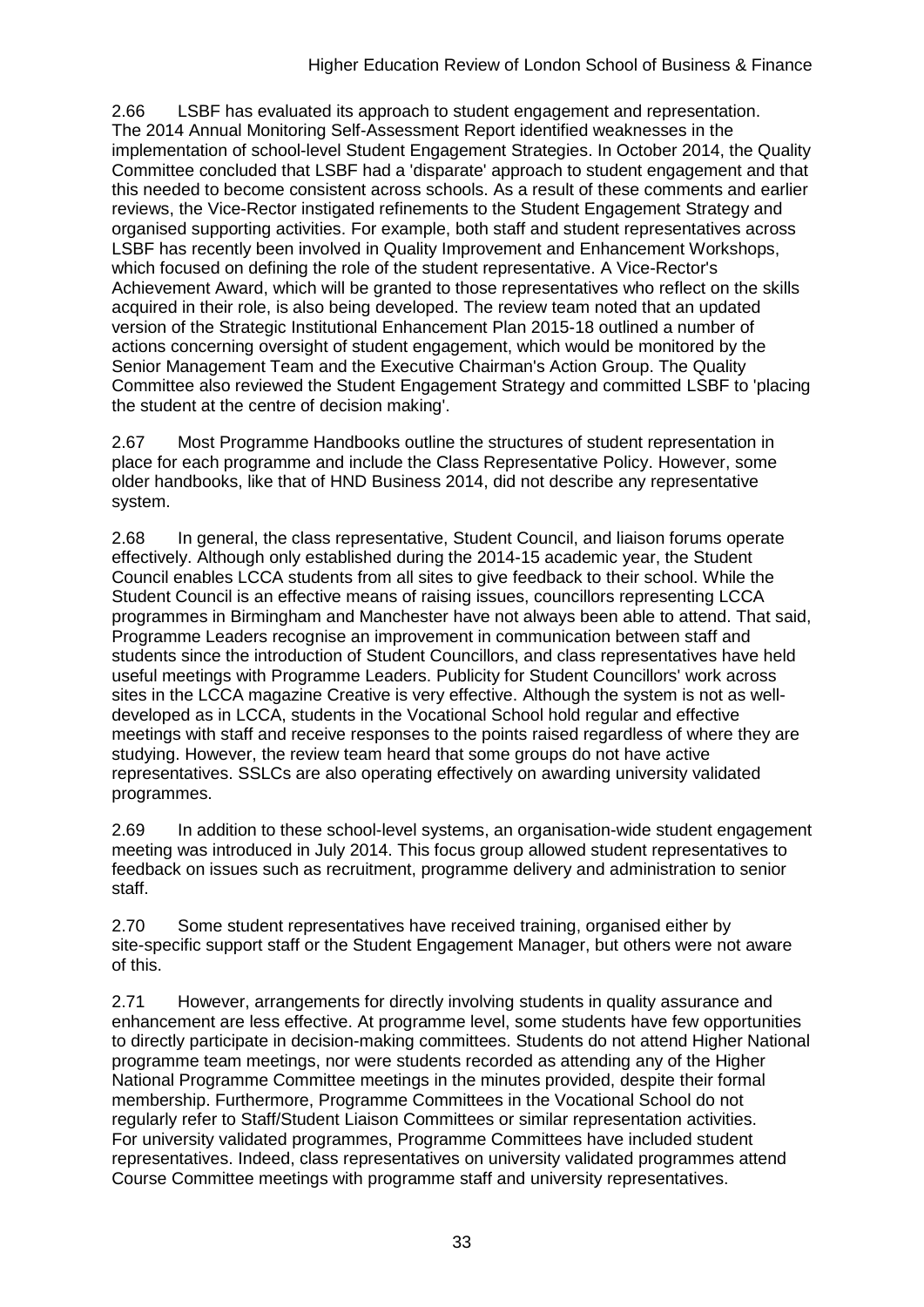2.72 In spite of their formal membership, there is little documentary evidence that students participate in school-level committees. School-level Learning and Teaching Committee minutes do not show that student representatives attend or are invited. Likewise, no student representatives have attended LCCA's School Board meetings.

2.73 There is little documentary evidence that students currently participate in the organisation-wide committees they are formally members of. While the Students' Association President is an ex-officio member, there is no evidence they have attended the Learning, Teaching and Assessment Committee. Similarly, there is no evidence that student representatives attend, or are invited to attend, the Quality Committee, nor have students attended the APAD. While the LSBF Students' Association President occasionally attended the Academic Board in the past, the committee recognised in July 2014 that this was no longer occurring. The President has, however, attended a meeting of the new Board of Governors.

2.74 Furthermore, the review team confirmed with staff and students that the current terms of student's membership of organisation-wide committees do not allow for the representation of students studying in Manchester or Birmingham.

2.75 The review team therefore **recommends** that LSBF include students who represent all delivery sites as members of organisation-level academic committees.

2.76 Despite some evidence that feedback and feedback analysis systems have not been long-established, LSBF now collects a good range of student feedback. A draft Quality Monitoring Annual Calendar coordinates organisation-wide survey activities. Induction surveys gather feedback about the organisation of, and information received at, programmelevel inductions. Module surveys allow a range of qualitative and quantitative feedback to be gathered about teaching. This feedback is used during partnership reviews, programme and module-level annual monitoring, although the extent to which this is analysed varies considerably. At present, students are not directly involved in the programme approval process, although staff highlighted changes to programme content made in response to feedback. Students feel that their feedback has been used to improve teaching, although they do not always see the results of surveys.

2.77 Some School Boards note student feedback but do not consider many of the issues students raised in detail. The Senior Management Team does not regularly record its consideration of student feedback; and although organisation-wide committees, such as the Quality Committee, and workshops have considered survey results, the analysis recorded was not as detailed as it could be. Improvements to LSBF's survey system have been considered, however. Given the proportion of negative comments from students across LSBF in recent feedback, senior staff may want to undertake a deeper analysis of qualitative comments as opposed to relying solely upon the quantitative data.

2.78 The review team concludes that the use of effective class representation forums, focus groups, and surveys means that Expectation B5 is met. However, FBT students at Birmingham and Manchester are not represented on organisation-level committees, and students more generally are not routinely represented at this level. The team concludes that, given this lack of systematic student representation in LSBF's deliberative processes, the associated level of risk is moderate.

**Expectation: Met Level of risk: Moderate**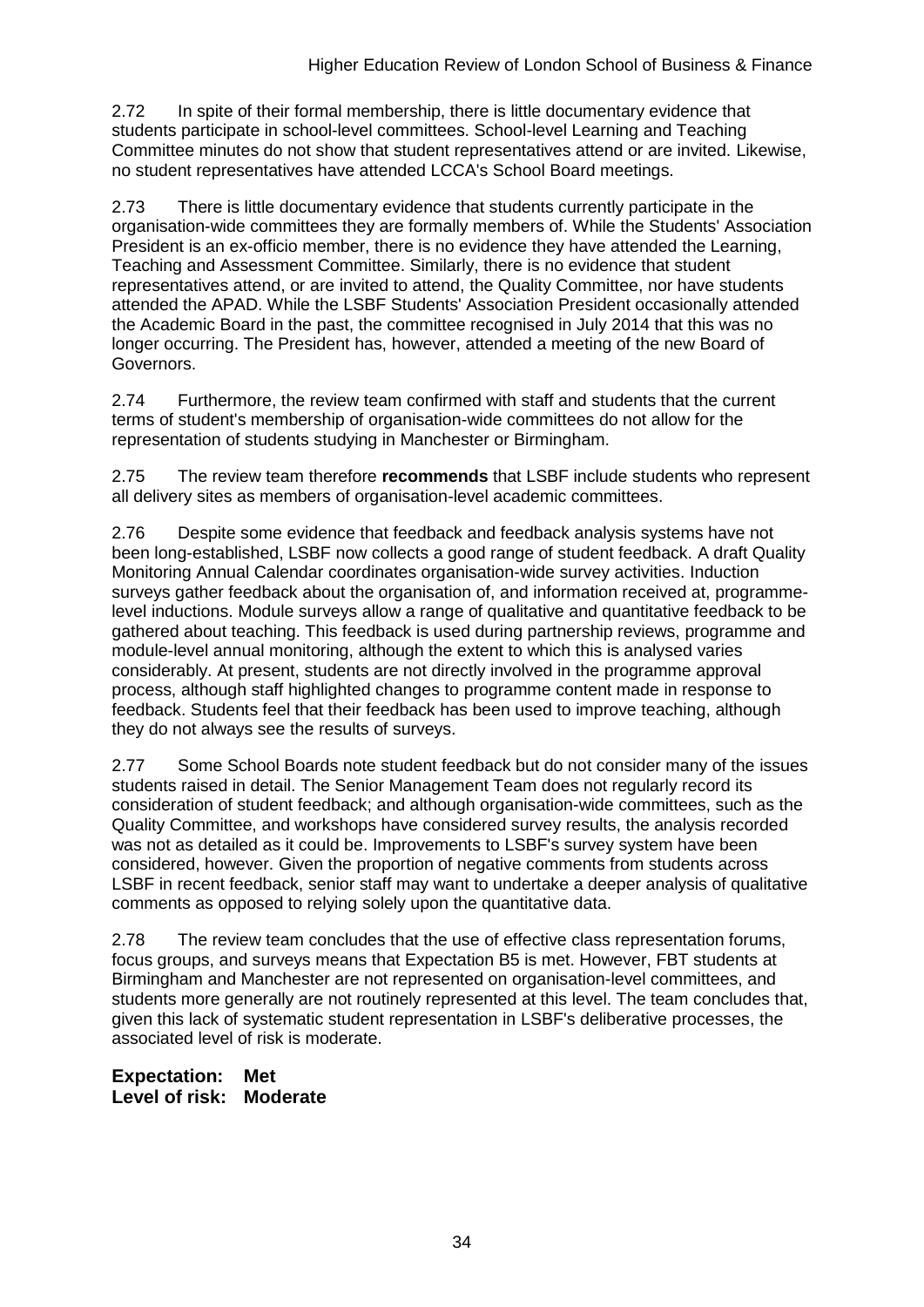**Expectation (B6): Higher education providers operate equitable, valid and reliable processes of assessment, including for the recognition of prior learning, which enable every student to demonstrate the extent to which they have achieved the intended learning outcomes for the credit or qualification being sought.**

### **Quality Code,** *Chapter B6: Assessment of Students and the Recognition of Prior Learning*

## **Findings**

2.79 The Quality Handbook sets out LSBF's principles, policies and procedures relating to assessment. The review team heard in meetings with senior staff that the Academic Board has ultimate responsibility for the oversight of assessment and that operational responsibility lies with the Registrar, supported by the exams and assessment teams. The SED sets out LSBF's aim, as an institutional priority, 'to improve the process and reliability of Internal Verification'.

2.80 The details of LSBFs' partnership arrangements and obligations to its awarding bodies, including those for assessment, are set out in the relevant memorandum of agreement and summarised by LSBF within a matrix of responsibilities. LSBF's responsibilities in relation to the design of assessment vary in accordance with the nature of the agreement with the awarding body. In some cases - for example, where the agreement with a university partner is for the delivery of validated programmes - LSBF designs assessments, which have to be approved by the partner. In other cases - for example, where the agreement is for the delivery of franchised programmes - it uses the same assessments as the partner institution. In both cases, LSBF is subject to the external examining arrangements of the awarding body, which confirm the standards of the awards.

2.81 For its Higher National programmes, LSBF designs and internally verifies assessments; the review team also heard that the awarding organisation's bank of questions may be utilised. Assessments are moderated by Standards Verifiers, who are expected to determine whether centre management of programmes and assessment decisions meet national standards. Marking and grading of students' work is carried out in line with degreeawarding body and awarding organisation requirements.

2.82 Assessment Boards for university partners operate in accordance with their requirements with members of staff from LSBF attending as appropriate. For the Vocational School's Higher National programmes, Assessment Boards are organised centrally and have normally been Chaired by the Registrar, although at the time of the review LSBF was increasing the number of Chairs and has produced revised guidance. For Higher National programmes offered through LCCA, Assessment Boards are organised by LCCA and chaired by the LCCA Head of Operations.

2.83 Processes for the recognition of prior learning are governed by, and operated in accordance with, awarding bodies' and organisation's regulations.

2.84 Taken together, these frameworks allow Expectation B6 to be met. To test the Expectation, the review team reviewed the Quality Handbook; memoranda of agreement between LSBF and its partner universities; the associated matrix of responsibilities; documented policies and procedures for aspects of assessment; external examiners' and Standards Verifiers' reports; various staff and programme team meetings; and Assessment Boards. It also met senior staff, Programme Leaders, teaching staff and students.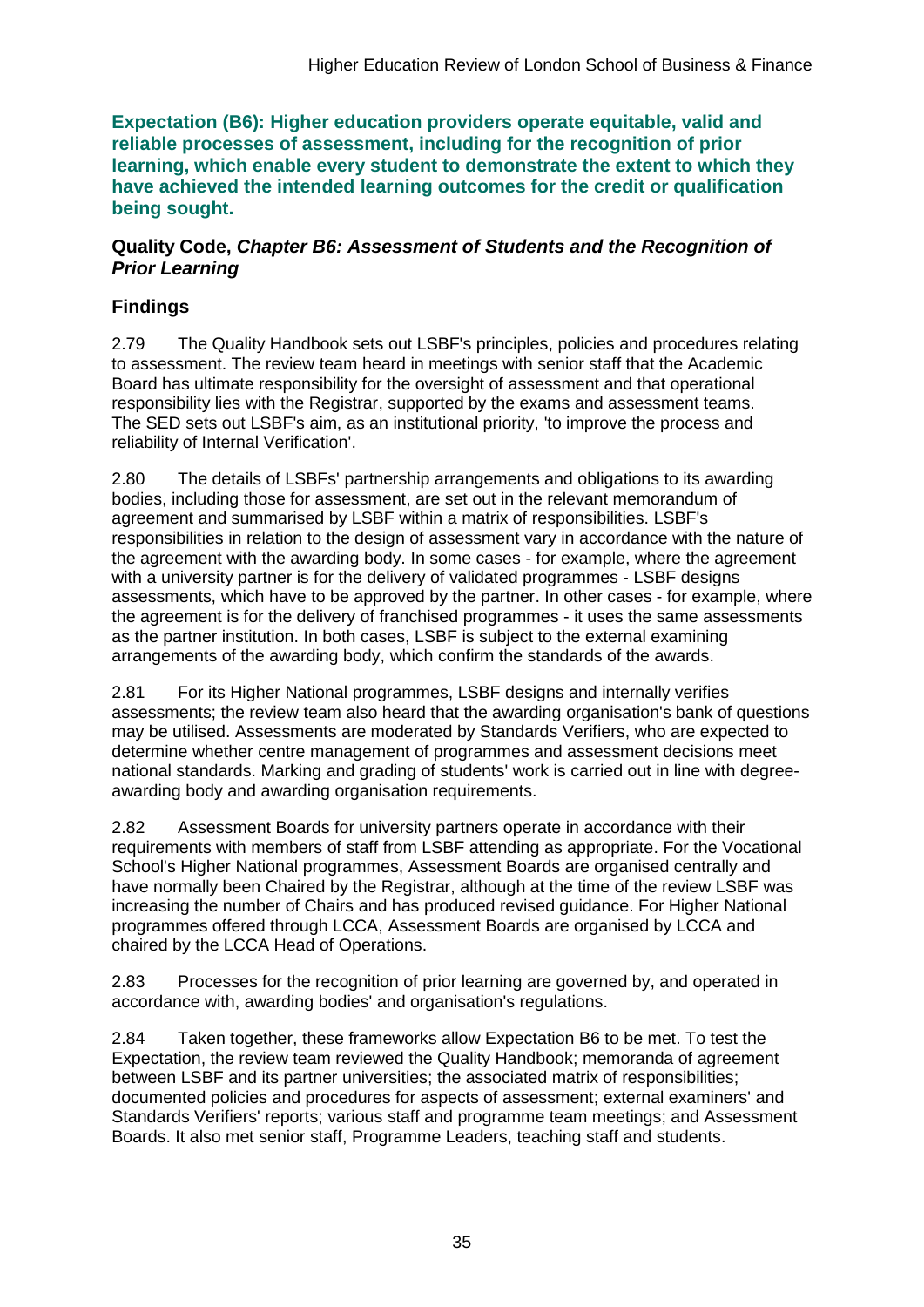2.85 Evidence from external examiners' reports relating to undergraduate and postgraduate degree provision generally confirm that LSBF is discharging its responsibilities in relation to assessment appropriately and in accordance with the requirements of its university partners.

2.86 Over the past year, all of LSBF's Higher National programmes have been blocked for certification by Pearson for a variety of reasons, including, but not exclusively in relation to, essential recommendations made in Standards Verifiers' reports. For example, the Standards Verifier's report for Art and Design July 2014, which covers four Higher National programmes delivered by LCCA (3D Design, Fashion and Textiles, Interactive Media and Photography), records a number of essential actions, including those relating to: the management of academic standards, where comments included the fact that the process of internal verification of assignments and assessments across all sites has been cursory but is improving; the effectiveness of assessment instruments, where comments included the need to develop assignments that align tasks to learning outcomes; and the maintenance and audit of records, where comments related to the need to withdraw non-active learners. Similar issues were raised in the March 2014 Standards Verifier's report for Business delivered across all LSBF sites under the remit of the Vocational School; this report also identified a number of essential actions, including those relating to the standardisation of assessment decisions and the internal verification of assignments across sites, as well as the need for timely registration and withdrawal of students. The July 2014 report of the Standards Verifier for Creative Media Production delivered by LCCA identified major issues with the delivery and assessment of students across all units under review.

2.87 LSBF has acknowledged the observations of its awarding organisation of the need to further develop the awareness of some staff in their engagement with the assessment process. Action plans have been produced to address the recommendations contained in Standards Verifiers' reports. Actions include: a commitment to, and delivery, of both internal training and training delivered through LSBF's awarding bodies and organisation in relation to the design and internal verification of assessment; the standardisation of assessment decisions; the introduction of a standard internal verification template and an internal quality review process; and the appointment of Programme Leaders and regular team meetings through BTEC-call meetings and 'academic huddles'. There is evidence that these actions have resulted in some improvements: for example, the Standards Verifier's report for Business in August 2014 commented upon an improvement in standardisation processes compared to those seen previously. However, the same report noted the need for more thorough internal verification. The review team **recommends** that LSBF ensure that the processes for internal verification of assessment tasks, and internal verification/moderation of marking, are implemented consistently and effectively.

2.88 The situation has been compounded by the non-registration of a large number of students with the awarding organisation (see Expectation B4). LSBF internally verifies and moderates the work of all students enrolled on its Higher National programmes whether or not they have been registered with the awarding organisation. However, the assessed work of unregistered students is not eligible for sampling and external moderation by the Standards Verifiers, thereby potentially undermining the integrity of the award. Recent evidence from the awarding organisation indicates that for Hospitality Management and Business programmes the unregistered learners 'appear to have been subject to the normal internal quality assurance processes required for these qualifications, and have been able to achieve the standards of work expected for students at this level'. On this basis, Pearson, the awarding organisation, is prepared in principle to accept registrations for the currently unregistered learners for these programmes, subject to a full review of learner work and assessment records for each learner. Hence the block on certification for students already studying on Business and Hospitality programmes has been lifted. These programmes will be subject to enhanced annual quality assurance monitoring for at least one academic year.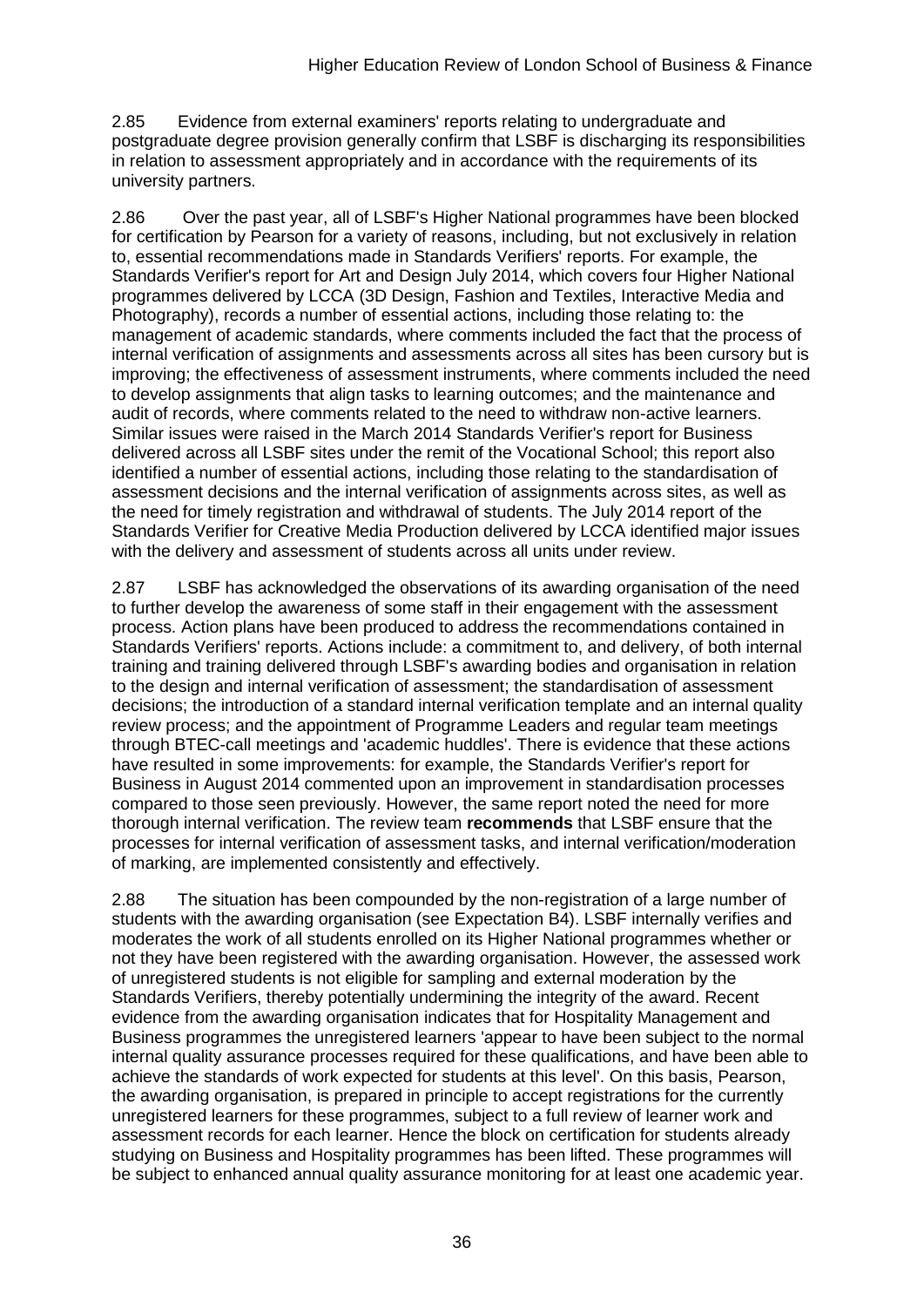The same evidence noted that further sampling visits are still required for Fashion and Art programmes; LSBF has confirmed that these have now taken place and that they are awaiting the outcomes. The review team noted that concerns in relation to the Creative Media Production programme remained. The July 2014 Standards Verifier's report for this programme identified major issues with the delivery and assessment of students across all units under review. Further evidence from a March 2015 sampling of the Creative Media Production programme was summarised orally to the team during the review visit, and was confirmed when the Standards Verifier's March 2015 sampling report was made available to the organisation after the review visit (see paragraph 1.34). This report confirmed that LSBF has addressed the actions from the previous reports for this programme, and noted evidence of 'rigorous assessments and internal verification'. However the report also commented that the improvements had been made 'at some cost as many samples of assessed work reviewed at this visit were not achieving the assessment requirements of the unit' and that 'this is a matter of concern as there are a large number of students in this situation'. The team found that, while improvements have been made, the Standards Verifier's report shows that further action is still needed, particularly in relation to enabling all students to demonstrate achievement of the intended learning outcomes.

2.89 The review team also saw extensive evidence of discussion, in minutes of meetings at institutional and programme levels, about a large backlog of unmarked student work from Higher National programmes. This backlog, which LSBF describes as 'legacy marking', has been discussed with the awarding organisation and addressed in action plans. The team explored this issue with LSBF and heard that this had resulted from ineffective management in one school, the Head of which had been replaced, and the fact that some tutors had left. The team was also told that this issue was now under control and the backlog was cleared, and that mechanisms have been put into place to ensure that tutors had sufficient time for marking at the end of teaching periods. However, the team noted that the minutes of recent BTEC-call meetings and LCCA Programme Leader meetings in February and March 2015, while showing that LSBF was addressing the issue, were still recording the need to mark a substantial, albeit reducing, number of pieces of work from this backlog. The team also heard that additional marking was now being created by resubmissions arising from the recently marked backlog of assignments.

2.90 The review team explored LSBF's expectations in relation to assessment feedback for students, and heard that feedback is expected to be returned in two to four weeks for students on Higher National programmes. For degree programmes the expectations of partner universities vary. Students who met the team reported substantial variations to the stated timescale: in the extreme, a number reported waiting some months or never having received any written feedback on work submitted. There is also some criticism of the quality of feedback to Higher National students in recent Standards Verifiers reports. The team explored how LSBF was addressing the timeliness of student feedback and heard that some student dissatisfaction related to legacy marking issues. Feedback to students on Higher National programmes is now overseen by Programme Leaders who track the marking process through the intranet system and view the feedback provided. Students can also use this system to see if their assignments have been marked. In the team's view, this system has the potential to improve the timeliness of feedback in particular, but students remain dissatisfied. The review team **recommends** that LSBF ensure that assessment feedback to students is consistently timely, constructive and developmental.

2.91 LSBF has developed policies relating to academic misconduct. Plagiarism disciplinary panels are held for students suspected of academic misconduct. Students confirmed that they were aware of academic misconduct and how to avoid plagiarism through their handbooks and assignment briefs.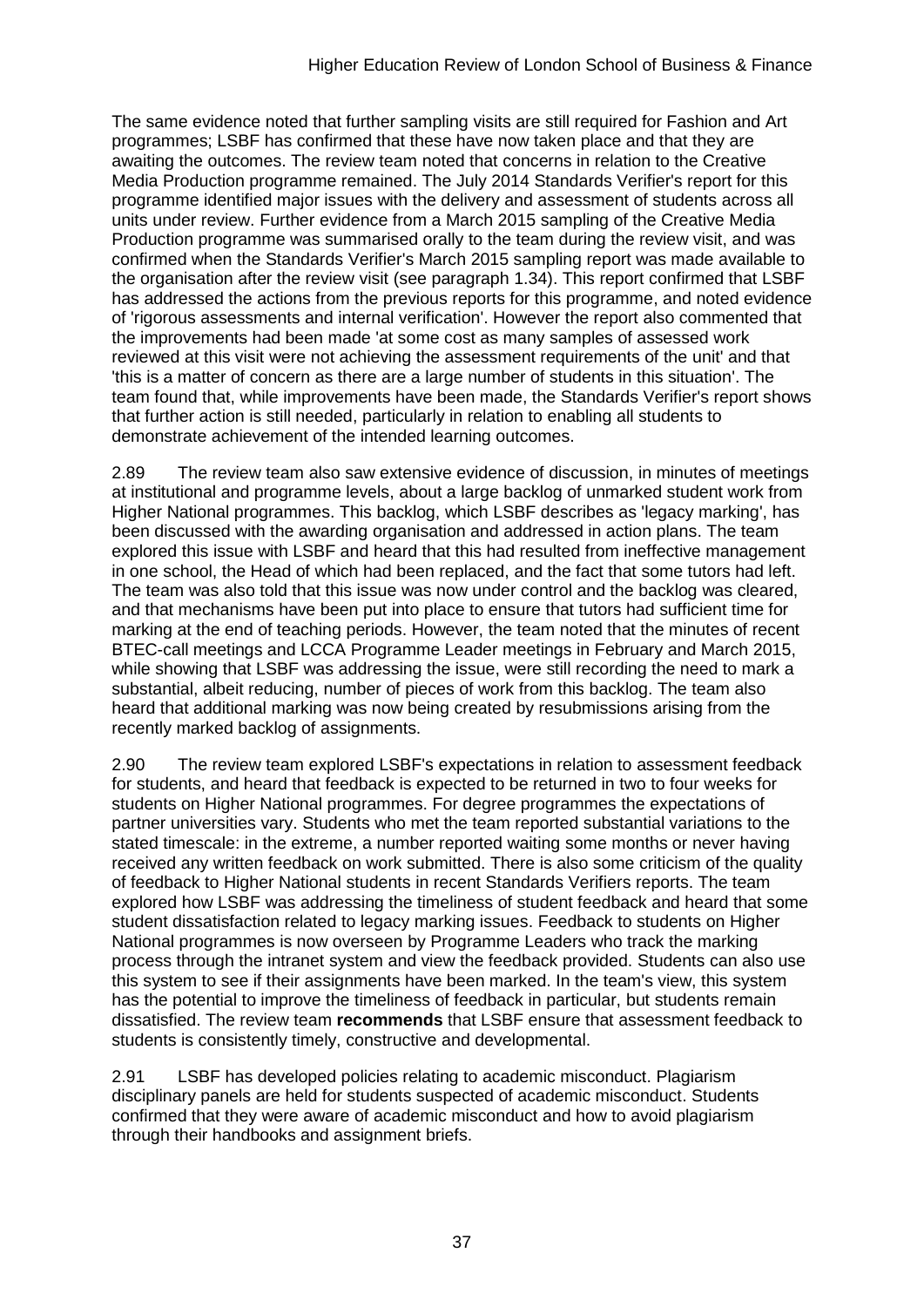2.92 Minutes of Assessment Boards for programmes offered through LSBF's partner universities are operated in accordance with their requirements, and demonstrated appropriate attendance and input from LSBF staff. Assessment Boards relating to Higher National provision are held on a weekly basis; the review team heard that this was related to the volume of work to be processed. Minutes of these Boards are brief and the number of staff attending small. Notwithstanding these comments, the minutes suggest that these Boards are operating in accordance with their stated Terms of Reference.

2.93 The review team concludes that LSBF is discharging its responsibilities in relation to the assessment of students on undergraduate and postgraduate degree provision appropriately and in accordance with the requirements of its University partners. However, it has had multiple and ongoing issues in relation to its processes for, and management of, assessment in its Higher National programmes. Significant issues relating to legacy marking have in turn impacted on LSBF's ability to provide timely and helpful feedback to students. At some point over the past year, all of the organisation's Higher National programmes have been blocked for certification by Pearson, for a variety of reasons. Standards Verifiers' reports have raised a number of issues, and essential actions have included those relating to internal verification procedures, the design of assessments, and their linkage to learning outcomes and feedback to students. These issues have arisen due to ineffective operation of parts of LSBF's governance structure as it relates to quality assurance, as the organisation acknowledged in meetings with the review team; and also because of significant gaps in procedures for the management of assessment in relation to its Higher National programmes. The team recognises that LSBF is now addressing these issues and that evidence from Standards Verifier's sampling visit in March 2015 (albeit presented in documentary form after the review visit) demonstrated further improvement in relation to the quality of assessment and internal verification for the Creative Media Production programme; however, the same report noted the large number of students now not achieving the assessment requirements of these units. The team found that it is too early to assess fully the effectiveness of the measures put in place. In addition, there is recent evidence that some issues remain or that new issues have arisen. Hence, the review team concludes that LSBF is not consistently operating equitable, valid and reliable processes of assessment, which enable every student to demonstrate the extent to which they have achieved the intended learning outcomes for the credit or qualification for which they are studying.

2.94 For these reasons, the review team concludes that Expectation B6 is not met and there is a serious risk that LSBF's processes of assessment are not consistently equitable, valid or reliable, and do not enable every student to demonstrate the extent to which he or she has achieved the intended learning outcomes for the credit or qualification being sought.

**Expectation: Not met Level of risk: Serious**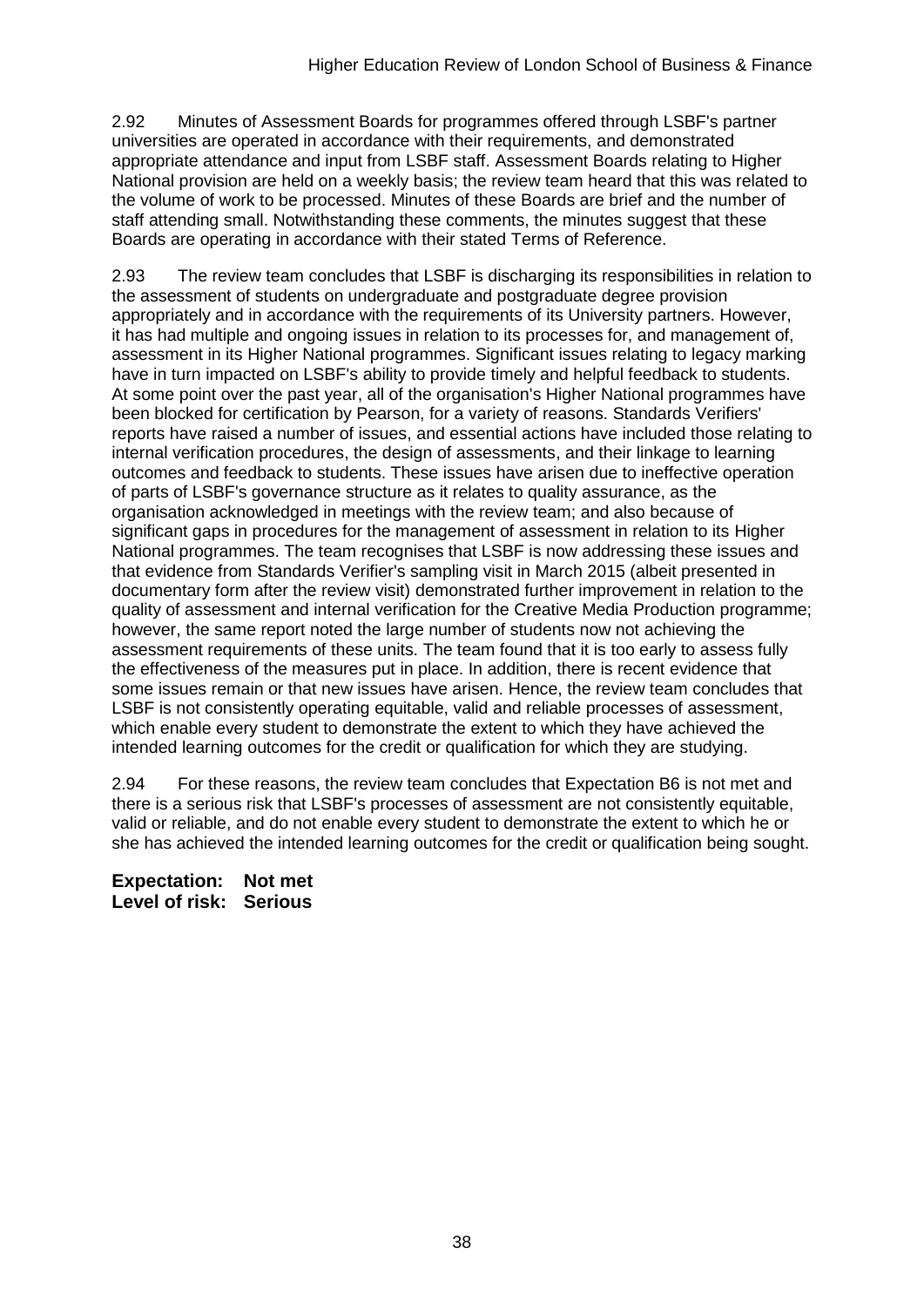### **Expectation (B7): Higher education providers make scrupulous use of external examiners.**

## **Quality Code,** *Chapter B7: External Examining*

## **Findings**

2.95 LSBF's Quality Handbook states that the ways in which academic standards are assured include 'awarding body procedures for a robust external examiner system, whereby external examiners are asked to confirm that academic standards are consistent with academic standards at comparable institutions and external reference points such as the UK Quality Code'.

2.96 LSBF's degree-awarding bodies are responsible for the appointment of external examiners and their overall management. Pearson, as the awarding organisation for current Higher National provision, is responsible for the appointment and management of Standards Verifiers. External examiners and Standards Verifiers work to the protocols of the degreeawarding bodies and awarding organisation. Their reports are received by the Registrar and forwarded to Programme Leaders who have overall responsibility for formulating a response and associated action plan. Other senior staff in the schools may also read the reports. External examiner reports are considered in Annual Monitoring Reports at programme, school and organisation-level. The Quality Committee is charged with considering the externals' reports and responses to them, and a summary is reported to the Academic Board.

2.97 These arrangements are of appropriate design and allow the Expectation to be met.

2.98 The review team tested this Expectation through scrutiny of the Quality Handbook; memoranda of agreement with awarding bodies; external examiner and Standard Verifier reports; responses to external examiners' reports; Terms of Reference and minutes of the Academic Board and Quality Committee; and Annual Monitoring Reports. The review team also met senior staff, Programme Leaders, teaching staff and students.

2.99 The 2012 REO report recommended that LSBF review the effectiveness of its processes and procedures in relation to the consideration and response to external examiner reports. The review team saw evidence of responses to reports produced to a standard template and associated action plans, which are monitored. The team also saw evidence of consideration of reports by the Quality Committee and Academic Board.

2.100 The review team read a number of external examiner reports relating to undergraduate and postgraduate degree provision, which overall were positive and confirm that LSBF is meeting its responsibilities in relation to maintaining the standards of the awards of its partner universities.

2.101 Several of the Standards Verifiers' reports read by the review team were less positive. In those for 2013-14 for Art and Design and Business programmes, essential actions were required in a number of categories, including the management of academic standards, the effectiveness of assessment instruments, the maintenance and audit of records, and registration and certification claims, resulting in the blocking of certification (see also Expectations A3.2 and B6). LSBF has produced action plans to address the recommendations contained in these reports, and evidence of improvement was noted in subsequent reports, although these also indicated that some issues remain.

2.102 Staff confirmed that they meet and interact with external examiners. The review team also saw evidence that four staff had acted as external examiners elsewhere.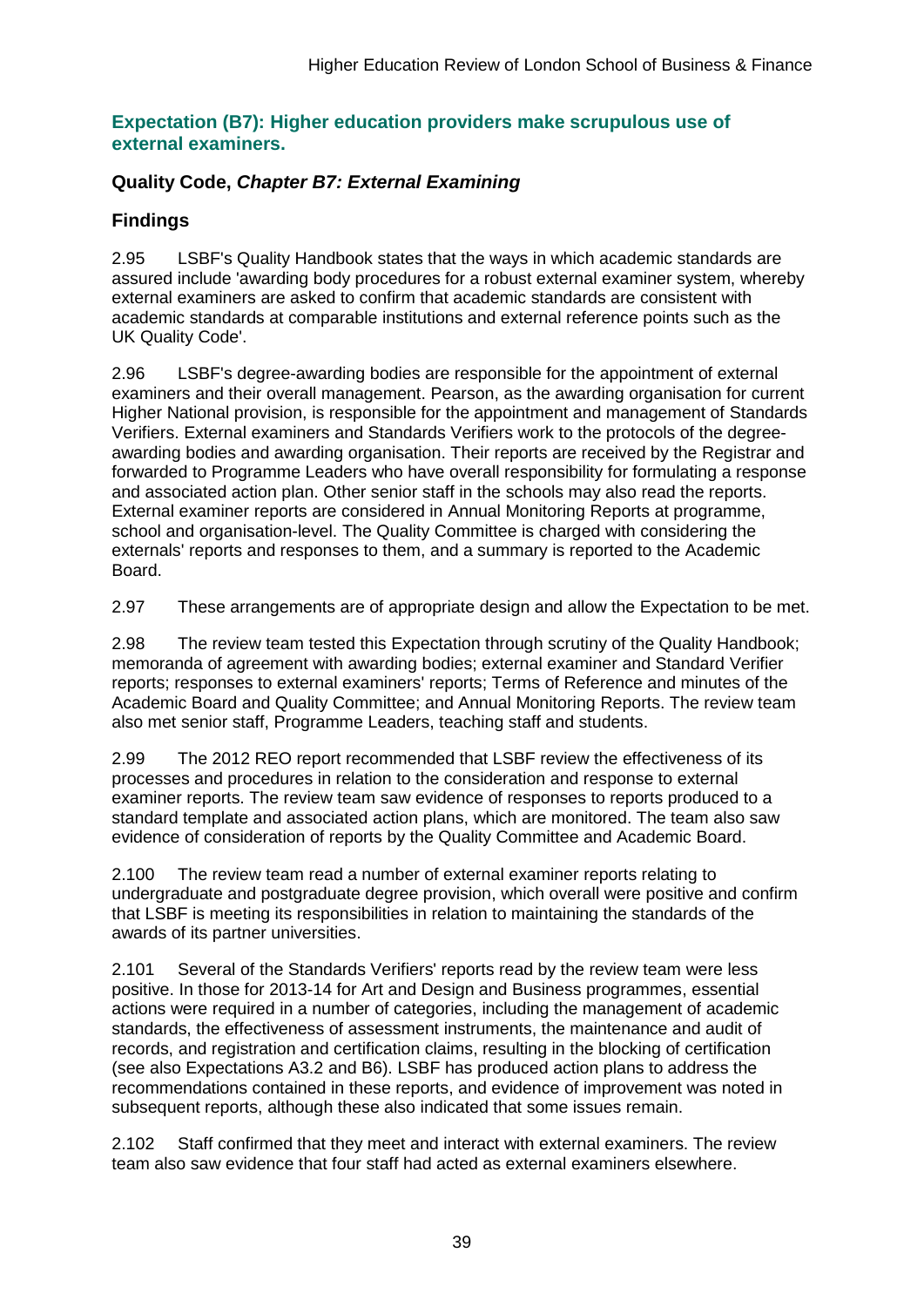2.103 The review team heard that external examiners' and Standards Verifiers' reports are shared with student representatives, made available in the library, and go to some Programme Committees. The minutes of a BTEC-call meeting in December 2014 noted that Standards Verifiers' reports should be shared with students with any confidential information removed. Students who met the team were not aware of external examiner or Standards Verifiers' reports or where to find them, and the examples of Programme Committees made available to the team where students were present did not include any discussion of external examiner reports. The review team **recommends** that LSBF ensure that external examiners' and Standards Verifiers' annual reports are made available, in full, to students.

2.104 Both LSBF and students confirmed that the names of external examiners and affiliations were not made available to students in module and programme information; the review team was not made aware of any plans to do so in the future. The review team **recommends** that the names and affiliations of external examiners and Standards Verifiers are given to students in module and programme information.

2.105 The review team concludes that LSBF complies with its degree-awarding bodies' and awarding organisation's processes for external examining and standards verification. Reports are received and responded to, and action plans are drawn up and monitored. Students were unaware of where to access external examiners' and Standards Verifiers' reports, and both LSBF and its students confirmed that the name of external examiners and Standards Verifiers and their affiliations were not given to students through module and programme information. Notwithstanding the two recommendations addressing these issues, the review team concludes that Expectation B7 is met and the associated level of risk is low.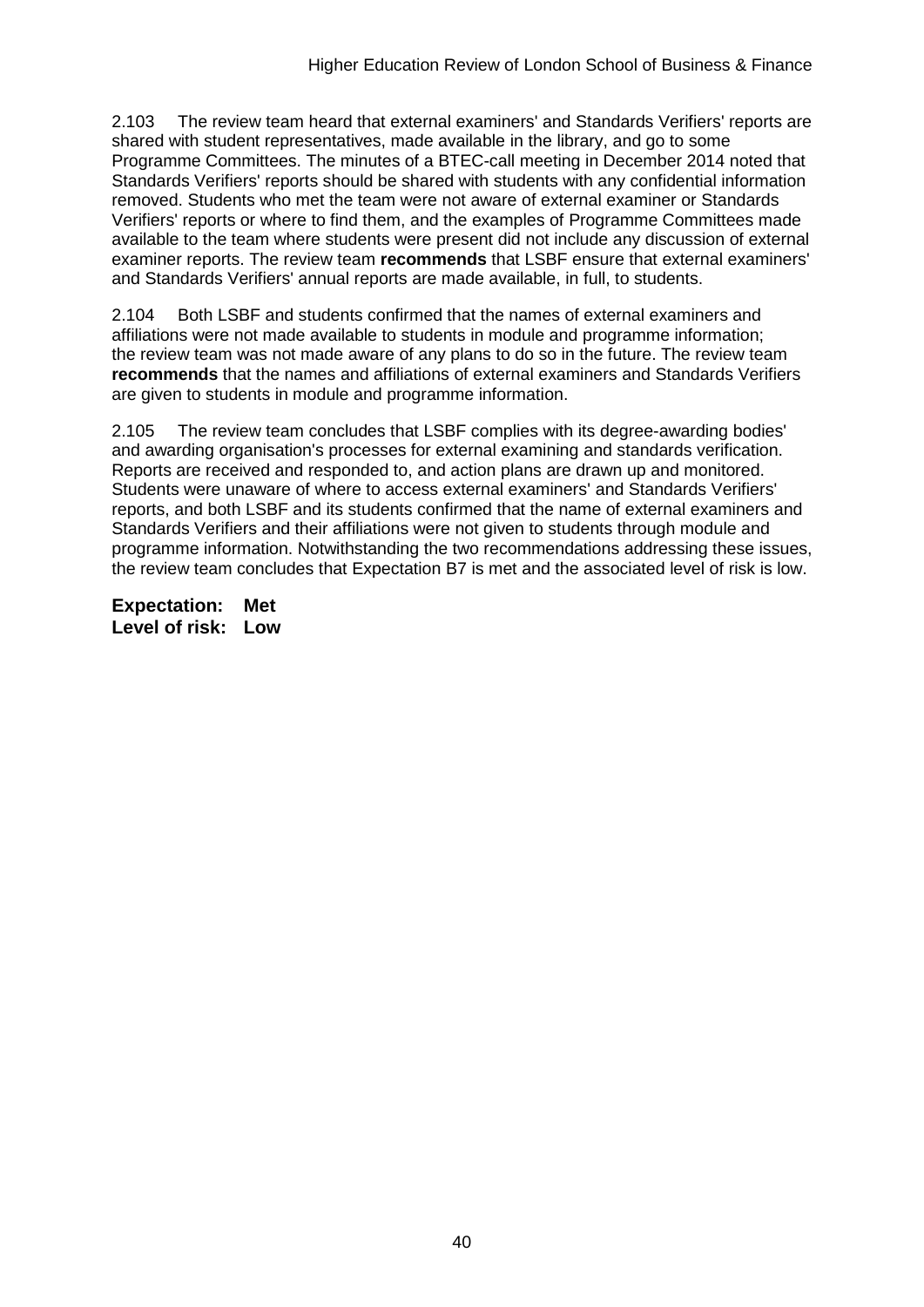**Expectation (B8): Higher education providers, in discharging their responsibilities for setting and maintaining academic standards and assuring and enhancing the quality of learning opportunities, operate effective, regular and systematic processes for monitoring and for review of programmes.**

### **Quality Code,** *Chapter B8: Programme Monitoring and Review*

## **Findings**

2.106 LSBF's quality management procedures for the monitoring and review of academic standards and quality are outlined under Expectation A3.3.

2.107 LSBF currently delivers degree programmes under arrangements made with various UK universities, and with Pearson for its current Higher National provision. In the case of all the UK awards delivered by LSBF, the responsibility for annual monitoring of programmes either lies with LSBF or is shared with the degree-awarding body.

2.108 The responsibility for the periodic review of degree programmes remains with the degree-awarding bodies. For Higher National programmes, Pearson, as the awarding organisation, delegates this function to LSBF. LSBF has thus followed the requirements of its various UK university partners for periodic review. Its Pearson programmes have not been running long enough to be subject to periodic review.

2.109 Annual monitoring is conducted at four levels: module, programme, school, and organisation. At module level, module teams reflect and report to the Programme Committee, which, in addition, considers feedback from students. Programme Leaders produce programme level Annual Monitoring Reports on behalf of the Programme Committee, which are discussed and endorsed at the relevant School Board, and provide the reporting basis for the relationship with the awarding body. Programme Annual Monitoring Reports are produced either on an LSBF template for Higher National programmes or on the validating university's own template.

2.110 At school level, a consolidated school Annual Monitoring Report template is completed. It is considered by the Quality Committee, following which an organisation-level Annual Monitoring Self-Assessment Report is produced, proposing actions for consideration at institutional level by the Academic Board. The Academic Board approves the associated Quality Enhancement Action Plan and Quality Improvement Plan. The annual monitoring process could also be used as a component of an enhancement framework.

2.111 These frameworks allow this Expectation to be met. The review team tested the Expectation by evaluating LSBF's arrangements for annual monitoring and review by reading the various procedures in the Quality Handbook, Annual Monitoring Reports and action plans, and committee records, and through meetings with students, Programme Leaders, academic staff, and senior managers.

2.112 The review team found that the detailed annual programme reports required by validating universities' own quality procedures ensured that the information provided was fit for purpose. It was generally comprehensive, evaluative, and contained sufficient data for the degree-awarding body to make judgements regarding both academic standards and the quality of student learning opportunities. Action plans were followed through from year to year, and where necessary changes had been made.

2.113 Programme Annual Monitoring Reports were supported by written module evaluations, which had clearly taken account of formal and informal feedback from students, and included sufficient data to identify difficulties with student achievement. The review team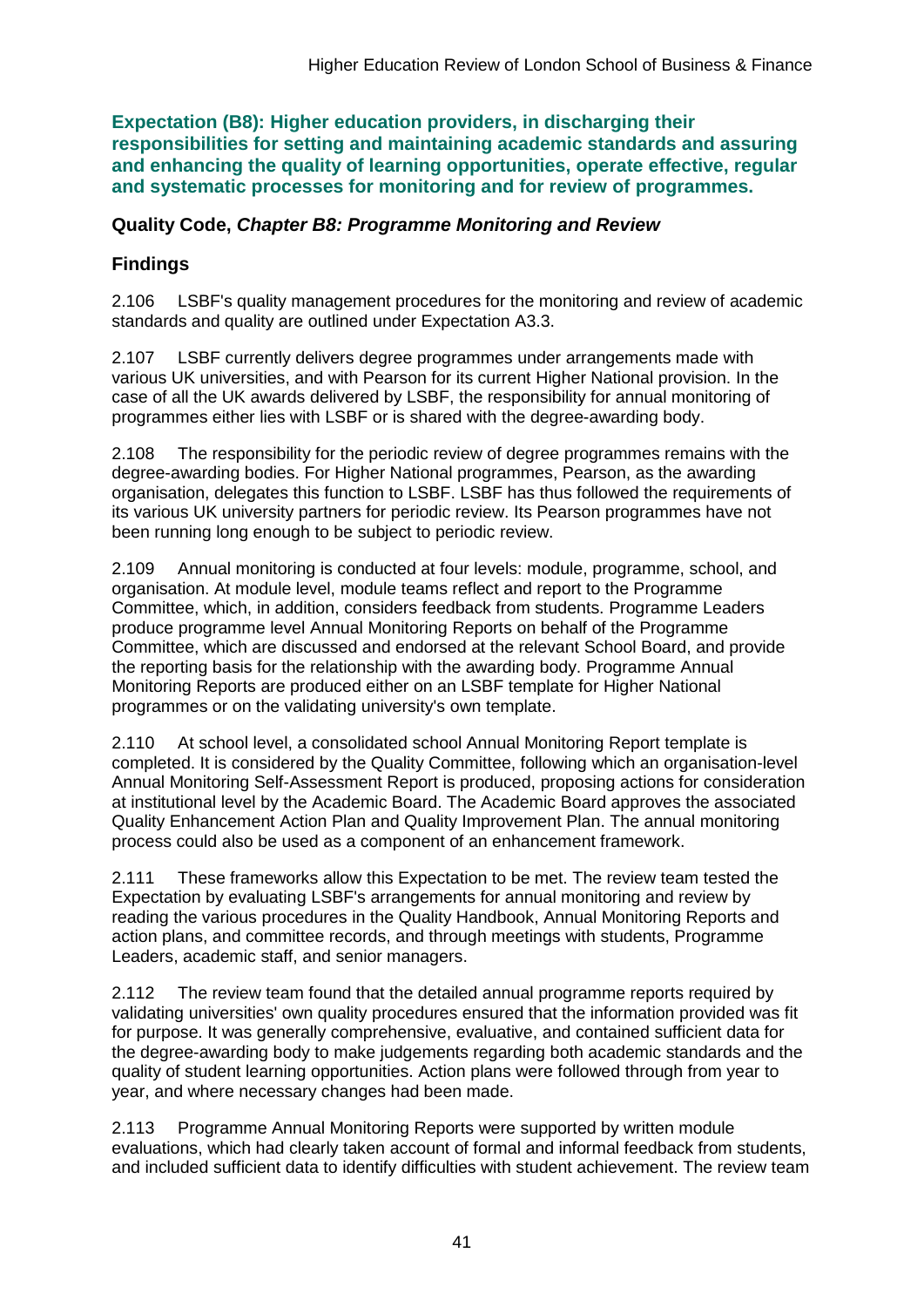was unable to confirm whether partner programme-level Annual Monitoring Reports were considered by either the Quality Committee or Academic Board, but it was clear that where validating universities required institutional annual reports, these were considered by the Academic Board before despatch. The team noted that on at least one occasion, institutional reports were despatched late due to difficulties in verifying student record data.

2.114 In its reading of reports from two interim reviews conducted by one validating university, it was evident to the review team that LSBF had produced comprehensive supporting documentation and had engaged positively at all levels with the university. The validating university was reassured that students were being appropriately supported and were experiencing acceptable learning opportunities. In general, it was clear that academic staff enjoyed a strong working relationship with their university partners, and the team heard about examples of regular visits to and by partners. In a number of cases staff availed themselves of development opportunities with the partner.

2.115 Thus, while it was not clear that LSBF's organisation-level oversight of validated provision includes detailed programme level scrutiny, potentially missing the opportunity to identify internal pressures or opportunities for enhancement, there was evidence that the annual monitoring process and periodic reviews produced sufficient data for validating universities to discharge their responsibilities for ensuring the quality of student learning opportunities. It was also evident that where changes and additional resources were required LSBF responded appropriately.

2.116 The review team was therefore assured that annual monitoring and review operated successfully in respect of programmes validated by degree-awarding bodies.

2.117 LSBF is aware of its own responsibilities to operate internal quality management processes to assure the quality of its Pearson Higher National provision (and potentially that of the SQA, in the future). Its mapping of alignment with the Quality Code, *Chapter B8* identifies the key instruments through which annual monitoring is conducted. The review team was able to trace the development of the Quality Handbook, which aims to provide an overarching approach to quality management with which pre-existing school procedures would align. Schools find the new institutional processes a significant improvement on the previous school-based arrangements. The Quality Handbook permits schools to develop differentiated procedures, but the team learned from senior staff that none had identified the need or yet chosen to do so.

2.118 While module and programme level annual reports have been used within the organisation for several years, the production of school Annual Monitoring Reports and the Annual Monitoring Self-Assessment Report is a new innovation within the current edition of the Quality Handbook, and the review team was thus able to only follow one cycle of the new four-layer annual monitoring process.

2.119 Discussions with teaching staff confirmed that module reviews drew upon student feedback using module evaluation questionnaires, and that Programme Leaders used the module reviews to inform their programme Annual Monitoring Reports. A comprehensive LSBF programme Annual Monitoring Report template guides the author, drawing upon comments from external verifiers and student feedback to produce a Programme Action Plan. It was evident that programme teams reviewed their approach to delivery in order to improve engagement with students, and there was clear evidence of completing programme level action plans in a timely manner. However, in the samples made available to the review team, while reports to validating universities invariably included statistical data pertaining to student performance, progression and achievement, such information was absent from Higher National Standards Verifiers' reports. The Standards Verifier for HND Business and Finance also commented in 2014 that numbers of student records and registrations were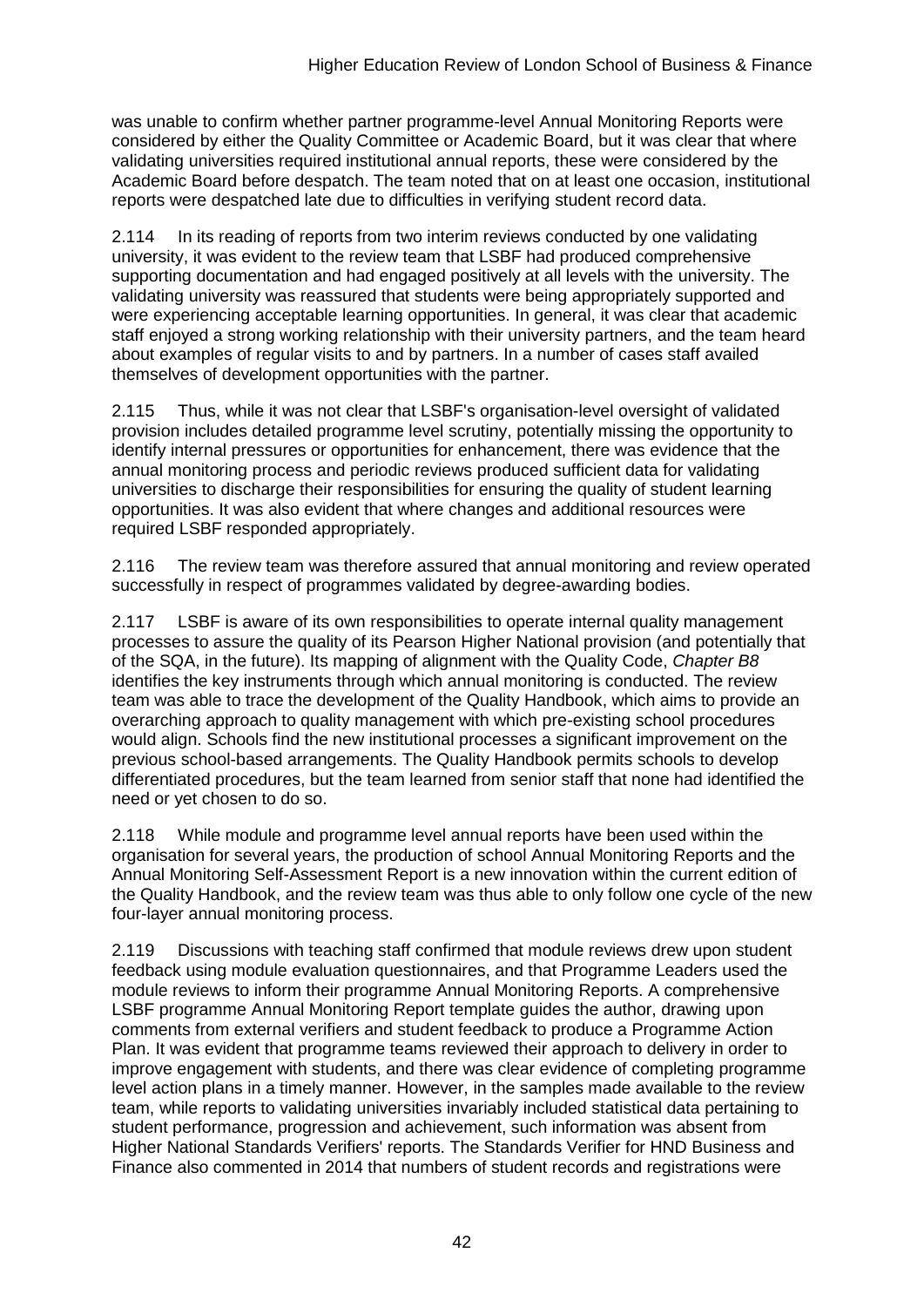confusing, being held separately both at delivery sites and centrally. The Standards Verifier for HND Art and Design also drew attention to high numbers of inactive learners. The lack of data and confusion at programme level is also reflected in the Annual Monitoring Report for the Vocational School (in which most of the Higher National students are enrolled); this Annual Monitoring Report contains no statistical data at all (see also Expectation B4 for further reflections on the organisation's management of student data).

2.120 School-level Annual Monitoring Reports are otherwise comprehensive and evaluative, addressing among other matters: follow-up on previous action plans; curriculum and standards; student recruitment and performance; student support and guidance; student engagement and feedback; learning resources; and staffing. While they reflect the diversity of provision and learning, all are well-written, and are appropriately self-critical rather than congratulatory. They make reference to a range of sources of evidence (interim programme reports, external examiners' reports, module evaluation reports, committee meetings, partner feedback and reports, student feedback, and consultations with Programme Leaders) used in their production.

2.121 The Vocational School Annual Monitoring Report for 2013-14 also identifies the backlog of unmarked Higher National assignments referred to as 'legacy marking' (see Expectation B6), and notes the need to ensure that staff undertake development to ensure more consistent grading. It also reports that issues with student records have resulted in efforts to audit and cleanse data in order to ensure 'the timely registration, certification and withdrawal of students' (see paragraphs 2.16-2.19). Similarly, the LCCA Annual Monitoring Report for 2013-14 identified the need to focus on assessment and student support in order to address several areas of extremely poor progression and retention. Some examples of good practice are identified in school Annual Monitoring Reports.

2.122 The organisation-level Annual Monitoring Self-Assessment Report is considered at the Academic Board, with school Annual Monitoring Reports included for information. While developmental in tone, the Annual Monitoring Self-Assessment Report identifies aspects of the school reports that might be improved in future years, is concise, and focuses simply on the key areas where improvement is needed, and also where good practice exists. As is one example, it identified clearly that in one school, there was no narrative revisiting the previous year's action plan to confirm that matters had been addressed. The links to the associated Quality Enhancement Action Plan and Quality Improvement Plan were self-evident.

2.123 Of particular note, the Annual Monitoring Self-Assessment Report identifies that the Vocational School's Higher National programmes 'have been subjected to ongoing Pearson scrutiny for the majority of 2014 as a result of major admissions, staffing and assessment issues. Review and evaluation of assessment and internal verification processes have highlighted substantial issues including assessment back log, lack of student feedback, poor quality feedback to students and inadequate learning resources'. It intimated that the lower-level Annual Monitoring Reports did not reflect the concerns of Standards Verifiers, although the review team found evidence that the Academic Board itself had discussed the marking backlog in March 2014. Thus it was evident that the legacy marking issue was well-known at senior level, and was supposedly being addressed in March 2014, some six months before the writing of the school Annual Monitoring Report, in which the concerns raised by the Standards Verifiers had not been surfaced.

2.124 The Annual Monitoring Self-Assessment Report proposed the establishment of a Data Management Working Group, to determine how to improve the integrity of student records and registrations with the awarding organisation, and the acceleration of the launch of a Quality Monitoring Annual Calendar with formal key census dates for data collection, which will 'facilitate regular engagement with retention, progression and achievement data at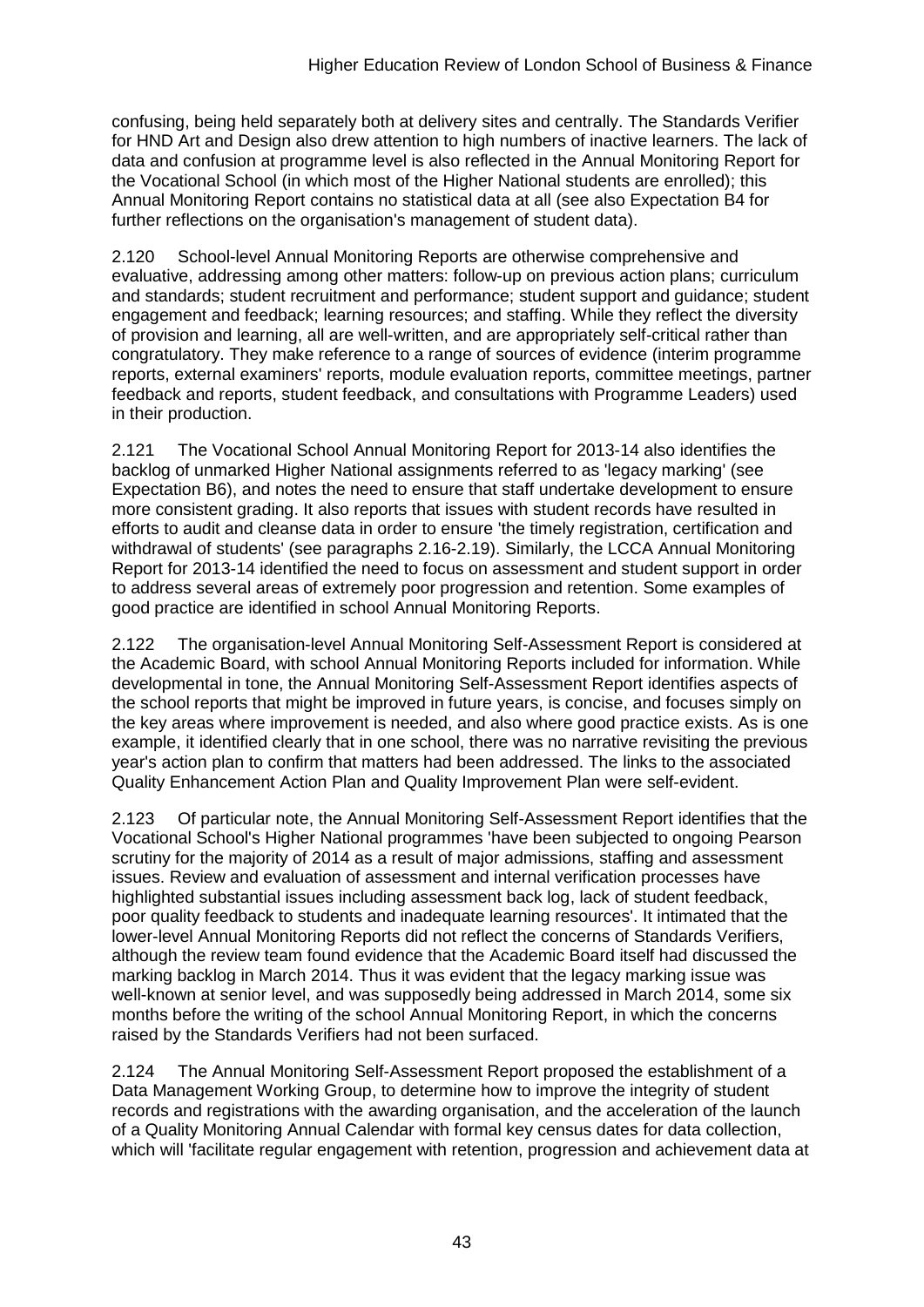programme and school level, contributing to the development of continuous programme monitoring'.

2.125 This report has already referred to a Concern regarding significant delays in registering Higher National students with Pearson, the awarding organisation concerned (see page 5 and Expectation B4). The review team found that the number of Higher National students registered with Pearson by LSBF was significantly smaller than the number of students enrolled on the programmes. As a result, large numbers of students may have been studying for months, or even a year or more, on programmes leading to awards for which they were not registered. The problems are compounded by a large backlog of many pieces of unmarked assignments (see Expectation B6), further confusing the accuracy of student data. LSBF's school and organisation-level Annual Monitoring Reports and Standards Verifiers' reports referred to inaccurate student records. However, the review team found no evidence that these reports had raised serious concerns within the programme and school management teams, or at organisation level.

2.126 The review team explored these matters with senior staff on four occasions. It heard in some detail of the measures that had recently been put in place to remedy the student record data system. The Data Management Working Group has yet to start its work in earnest, but will bring together both academic and service area stakeholders. It will receive regular quarterly updates of registrations and enrolments, with the aspiration of identifying variance well in advance of the annual academic monitoring process. The reluctance of staff to disclose data errors has been addressed, a number of senior appointments have been made to bolster the recruitment and data teams, and bring enhanced oversight to registration with the awarding organisation. In addition, the organisation has adopted a less aggressive approach to widening-participation recruitment of students, and the number of Programme Leaders has been increased to enable better oversight of the assessment process and student support. Additional staffing effort has been brought to bear in order to address the marking backlog.

2.127 The review team also heard that LSBF intended to extend annual monitoring to include service areas, a development that would augment current ad hoc unsolicited student feedback, and was likely to assist in unpicking the confusion between schools and central teams regarding the provision of accurate student data. Senior staff also described in detail the planned development of the Quality Monitoring Annual Calendar.

2.128 The review team considers that the new four-layered process of annual monitoring shows promise, though it is still being embedded, and teething issues are noted above. It should be considerably enhanced as the embryonic Quality Monitoring Annual Calendar matures to give predictability and timeliness to procedures and the consideration of reports in committee. The single cycle thus far demonstrates the ability of the organisation to be self-critical and evaluative. The review team therefore **affirms** the ongoing development of the annual monitoring process.

2.129 The review team also believes that the recent remedial action to address the backlog of marking and the various data and registration challenges may bear fruit in due course. However, it considers that institutional oversight of these matters has been notably lacking, and that as a result many Higher National students have been potentially disenfranchised from their awards or academic credit. The review team therefore **recommends** that LSBF ensure that internal quality assurance systems enable the Academic Board and senior managers to discharge consistently their responsibilities for academic oversight across all higher education provision.

2.130 In summary, the review team found that at LSBF, while internal annual monitoring processes have been improved and may in due course pay dividends, timely and accurate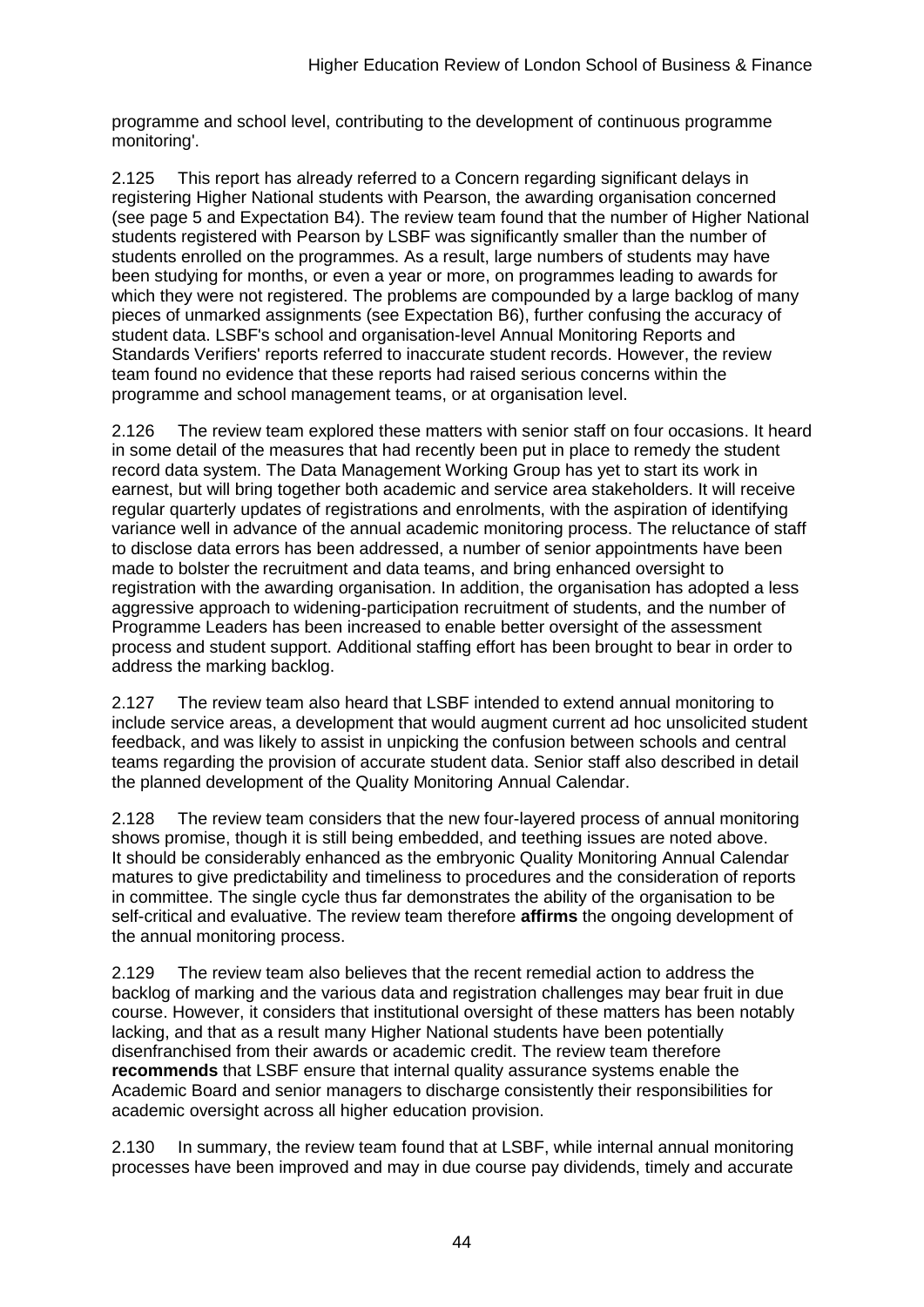monitoring processes are not yet in place to enable the organisation to systematically, effectively and consistently discharge its responsibilities for overseeing, assuring and enhancing the quality of learning opportunities. As such, the review team concludes that Expectation B8 is not met. The level of associated risk is moderate rather than serious, as LSBF is making appropriate progress in addressing some of the issues discussed above.

**Expectation: Not met Level of risk: Moderate**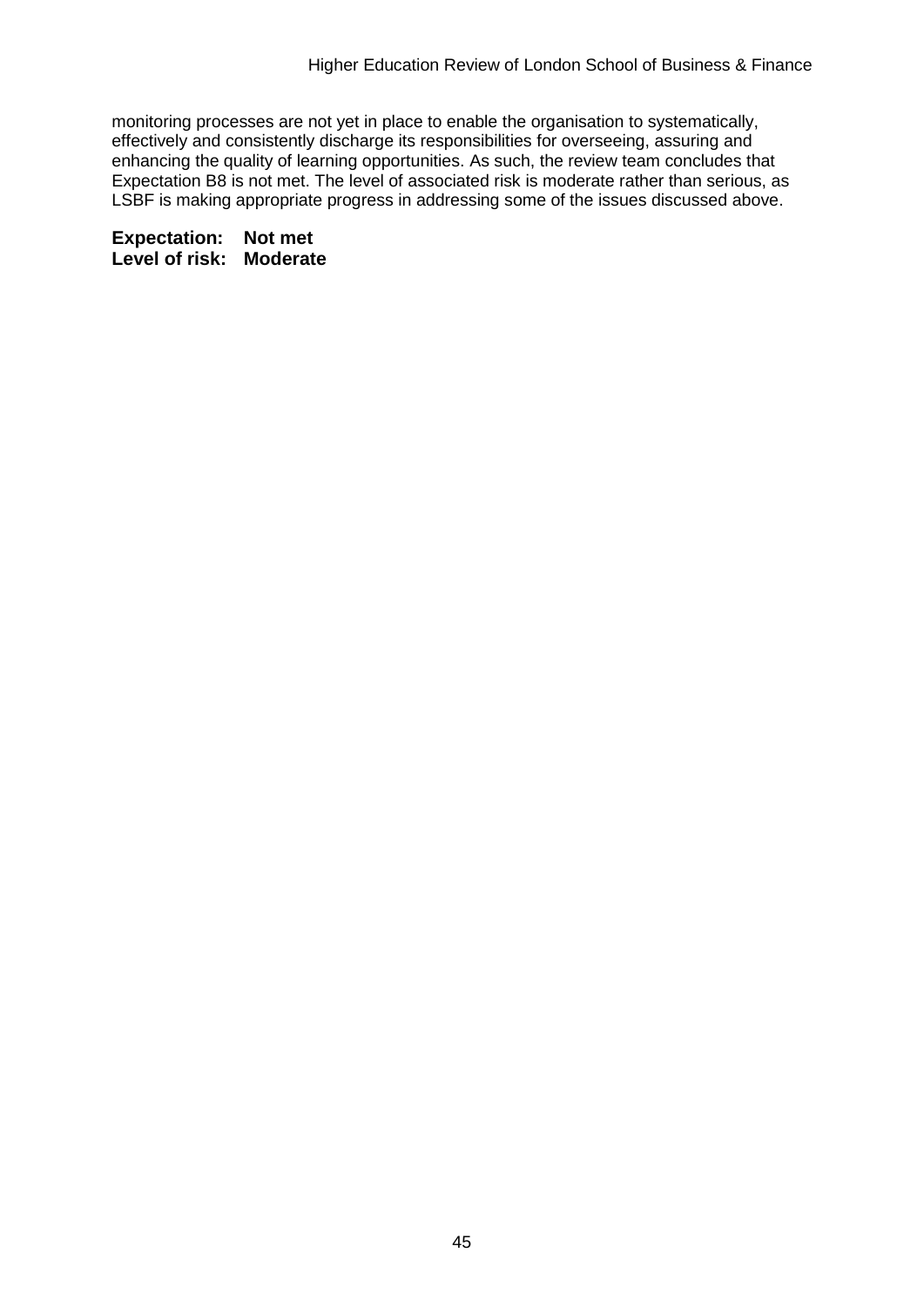**Expectation (B9): Higher education providers have procedures for handling academic appeals and student complaints about the quality of learning opportunities; these procedures are fair, accessible and timely, and enable enhancement.**

### **Quality Code,** *Chapter B9: Academic Appeals and Student Complaints*

## **Findings**

2.131 Students studying on university-validated programmes are subject to the relevant university's complaints policies, and LSBF must ensure that students are aware of these. However, LSBF's university partners encourage students to resolve complaints locally through internal procedures where possible. LSBF must inform its partner universities of formal complaints that have not been quickly resolved or 'seek advice from the University if it is envisaged that an unresolved complaint should be referred to the University'. Pearson requires students on Higher National programmes to lodge complaints through the organisation's local procedures.

2.132 An overarching Complaints Policy covers all schools and sites. The Policy outlines an appropriate set of principles, according to which LSBF operates its procedures. The organisation is committed to timely, fair and transparent processes that aim to resolve complaints informally where possible and feed issues into quality assurance mechanisms. The organisation seeks to resolve all complaints within ten days (or three months if formal procedures are invoked) and clearly distinguishes complaints from academic appeals. Students can receive assistance from the Student Liaison Officer or via their personal student liaison if studying online. Mediation and informal resolution are options throughout the process. At any formal meetings relating to a dispute, all parties may be accompanied by a friend or non-legal representative.

2.133 LSBF operates a three-stage complaints procedure. First, a complaint may be raised informally with the module tutor, Student Liaison Officer or Programme Leader. The staff member concerned may raise the issue with senior staff and will normally acknowledge the complaint within 48 hours. Second, if the complaint remains unresolved, formal complaints can be submitted via a complaints form to a designated senior officer. Once received, the Complaints Officer can take a number of actions, including holding a meeting with senior officer to clarify procedure, forwarding the complaint for local investigation and mediation, seeking the appointment of a senior investigating officer, or holding a formal hearing. Third, if the student does not consider the complaint resolved, an appeal stage can be invoked, which involves a review of the case by the Student Complaints Committee. There is provision to escalate cases to awarding bodies.

2.134 LSBF has a separate Admissions Complaints Procedure, which outlines the scope of admissions complaints and relevant procedures. If they have concerns about the admissions decision the applicant can refer the matter to the Admissions Officer. If the applicant has new evidence that may have a bearing on the decision a decision review can be requested. The Complaints Policy describes appropriate informal and formal stages, setting out the documentary requirements for the latter. If the Complaints Officer decides that a formal investigation is warranted, the Head of the relevant school or the Academic Registrar carries out the investigation within 20 working days.

2.135 Responsibility for analysing complaints data, publicising procedures and reviewing the Complaints Policy sits across LSBF's management, quality assurance systems and committee structures. The Academic Registry is responsible for raising awareness of the Complaints Policy and procedures. Programme Handbooks are required to include the complaints procedure. Within the Academic Registry, the Quality and Standards Officer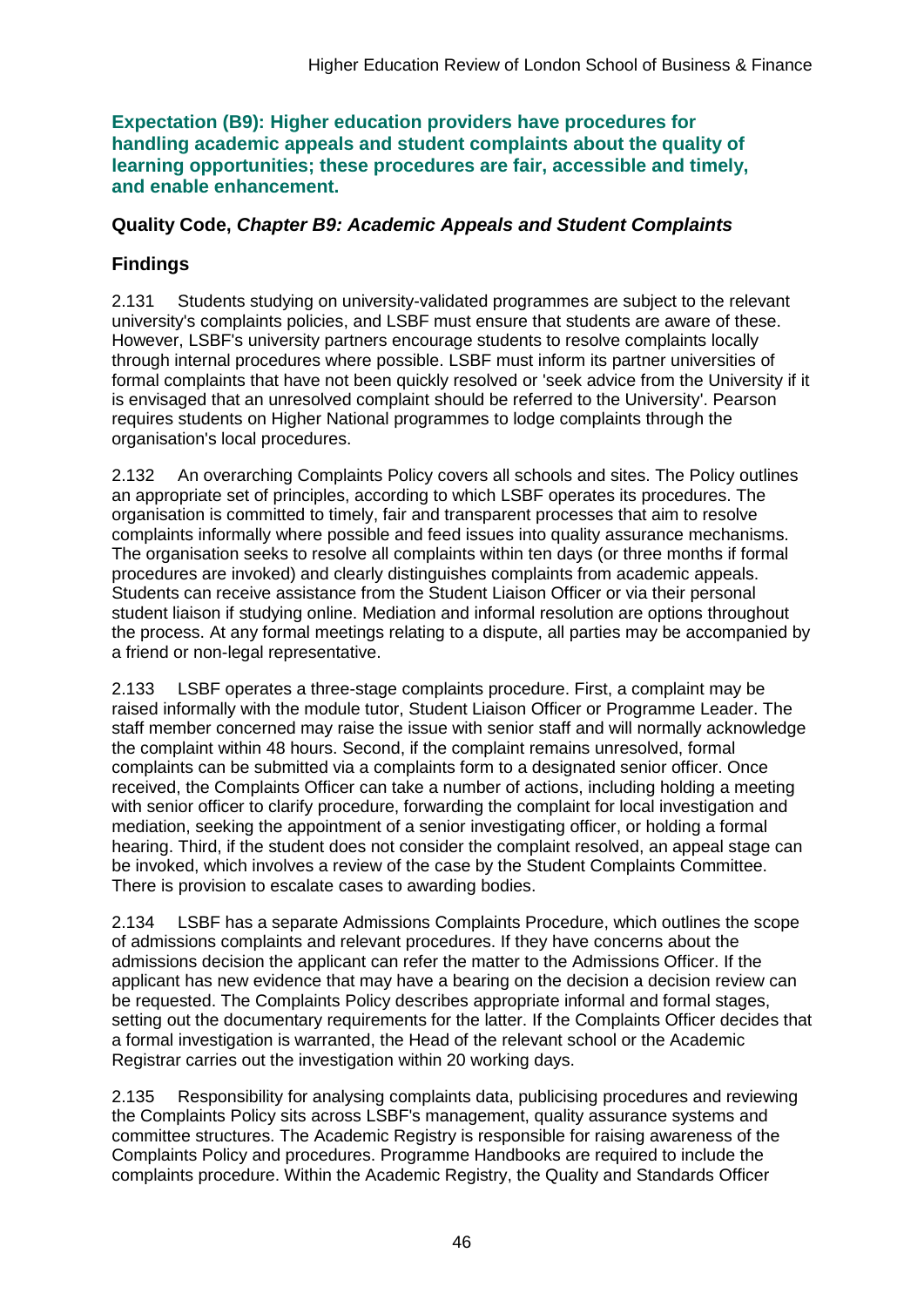monitors complaints dealt with at school level and ensures that appropriate records are kept. However, the review team heard that this monitoring function was in the process of being transferred to the Student Engagement Team. School Boards oversee the local management of complaints. Complaints data is monitored by the Academic Board and Quality Committee, which consider trends and suggests improvements to the reporting process. The Learning, Teaching and Assessment Committee also considers improvements to the complaints policy.

2.136 These frameworks in theory allow LSBF to meet this Expectation with regard to student complaints. To evaluate the operation of the Complaints Policy and systems, the review team scrutinised anonymised complaints, the complaints log, Student Handbooks, and the intranet SharePoint site. The team also met teaching staff, senior management and students.

2.137 In 2013, LSBF sought external advice on strengthening its complaints procedures. This resulted in a series of good practice forums and guides, as well as the development of a complaints log and trend analysis. Moreover, in response to a QAA Concerns report, LSBF conducted an internal audit of its complaints procedures. This made detailed recommendations regarding the recording, categorisation and reporting of complaints. However, the changes suggested to the Complaints Policy itself, while fairly minor, do not feature in the publically available document. The team notes that the Strategic Quality Enhancement Plan 2015-18 is incomplete with regard to actions taken regarding the recommendation to 'develop further, effective strategies and actions to minimise the incidence of student complaints across the institution'. Likewise, the draft Quality Monitoring Annual Calendar mapping to the Quality Code does not contain events explicitly linked to complaints monitoring.

2.138 More specifically, LSBF explained that many complaints concerned its refund procedure. In response, it had appointed a Senior Operations Manager and introduced an online self-service refunds system alongside a shorter response time for refund appeals decisions. The organisation has also recognised that other aspects of its provision are subject to complaints, some of which tally with the issues raised through student surveys. These include poor communication about the programmes, poor attitudes among administration staff, low-quality teaching, and a lack of resources.

2.139 A register of complaints is periodically presented to the Academic Board and the Quality Committee. Schools analyse the number and nature of complaints in their Annual Monitoring Reports, but these do not consistently report complaints data and actions taken. Some schools, such as the Business School, conduct detailed analysis of complaints data within their Annual Monitoring Reports. However, other schools' Annual Monitoring Reports (for example, the report for LCCA) do not record any complaints or actions taken, even though other evidence suggests that there were 18 recorded complaints in this school during the period in question. Likewise, although 58 complaints were logged in the Vocational School between October 2013 and May 2014, the 2013-14 Annual Monitoring Report recorded only a single complaint. LSBF's Annual Monitoring Self-Assessment Report for 2013-14 considered the collated schools' analyses of complaints, but did not identify a lack of accurate reporting in Annual Monitoring Reports. There is evidence, therefore, that the way complaints are dealt with in the Annual Monitoring Report and Annual Monitoring Self-Assessment Report does not enable enhancement. The inconsistent reporting of complaints in Annual Monitoring Reports supports the recommendation made under Expectation B8.

2.140 The Complaints Policy and procedures are available to students, who use these to lodge complaints, although not all students are aware of this. School-level handbooks outline the overarching complaints procedures and relevant contact details. Complaints Policies are available on the schools' websites, the VLE and in many programme-level handbooks.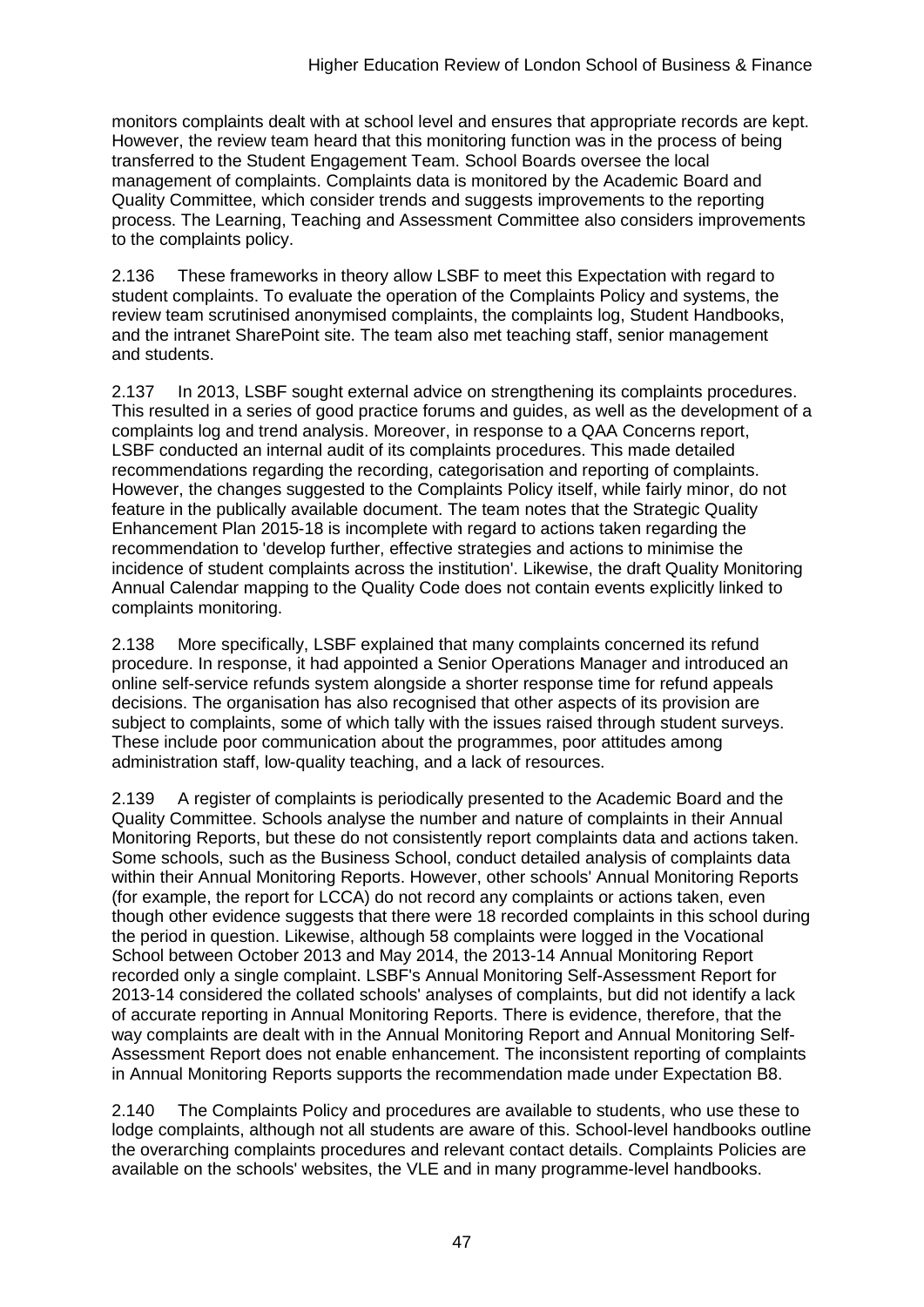However, some Programme Handbooks, such as HND Hospitality, do not include the complaints procedure. The Quality Handbook signposts staff to a Complaints Policy intranet site.

2.141 The review team scrutinised anonymised complaints correspondence. LSBF's complaints department signposts students to support and outlines timelines for resolution. However, the team found examples of investigations and responses to complaints that were inappropriate, inaccurate and did not follow established procedures. For example, in October 2014 a Higher National student complained about the quality of resources, teaching, feedback, and organisation of their programme. LSBF's response contained serious inaccuracies. It incorrectly stated that the complaint was being dealt with 'at stage 1'. According to the Complaints Policy, formal written complaints sent to the LCCA Complaints Officer should be treated as 'stage 2' complaints. Given the serious nature of the complaints, the designated officer should have appointed an independent investigating officer or arranged a formal hearing of the complaint. The evidence does not suggest that either took place. LSBF's response misleadingly stated that recent Standards Verifiers' reports were satisfied with resources. It wrongly claimed that its Refund Policy is detailed in the Programme Handbook. The student's concerns about the organisation's recruitment policies were dismissed, despite the fact that Standards Verifiers had previously listed this as an essential action. The student's concerns about late feedback were not suitably addressed given the ongoing problems discussed under Expectation B6. The response dismissed the student's concerns about lack of Health and Safety regulations. Although the organisation provided the review team with evidence of Health and Safety training during induction, the team noted that a programme lecturer had complained on this subject earlier in the year, stating that 'health and safety regulation is not in place'. The response incorrectly outlined the student's options for escalating the complaint by suggesting that their only option was an appeal to their Programme Leader within ten days. In fact, appeals must be submitted to the Executive Dean within 21 days. Furthermore, the response inappropriately sought to undermine the student's credibility by discussing their poor academic performance when this was not germane to the specific complaint. In other examples, senior staff members fail to outline the student's options for appeal and take no further action despite acknowledging errors in their investigation. Students have experienced delays in resolving complaints and poor communication with LSBF generally. Detailed analysis of the complaints log revealed that complaints stretching back to 2013 were still pending and that many complaints relating to provision in the scope of this review remained unresolved. The log also records that some staff members refuse to respond to complaints forwarded to them by the Complaints Officer.

2.142 Despite reviewing its policies and procedures, the evidence supplied by LSBF demonstrated that complaints are not consistently handled in a fair or timely manner. The review team therefore **recommends** that LSBF ensure that complaints are investigated according to its procedures and in a manner that is timely and fair.

2.143 Students studying on university-validated provision are subject to the relevant university's Academic Appeals Procedures, which are beyond the scope of the present review. However, students studying on Higher National programmes must utilise LSBF's internal procedures. Pearson requires each centre to have a centre policy on enquiries and appeals for Pearson qualifications and procedures in place. Pearson advises centres that it is essential that the policy is communicated to staff and students. The Quality Committee is responsible for determining these internal appeals procedures and monitoring them.

2.144 The SED, the Complaints Policy, and a limited number of senior staff refer to an internal Academic Appeals Procedure. However, the review team was not provided with an organisation-wide internal Academic Appeals Procedure. Despite the Quality Handbook's requirement that Programme Handbooks include Academic Appeals Procedures, none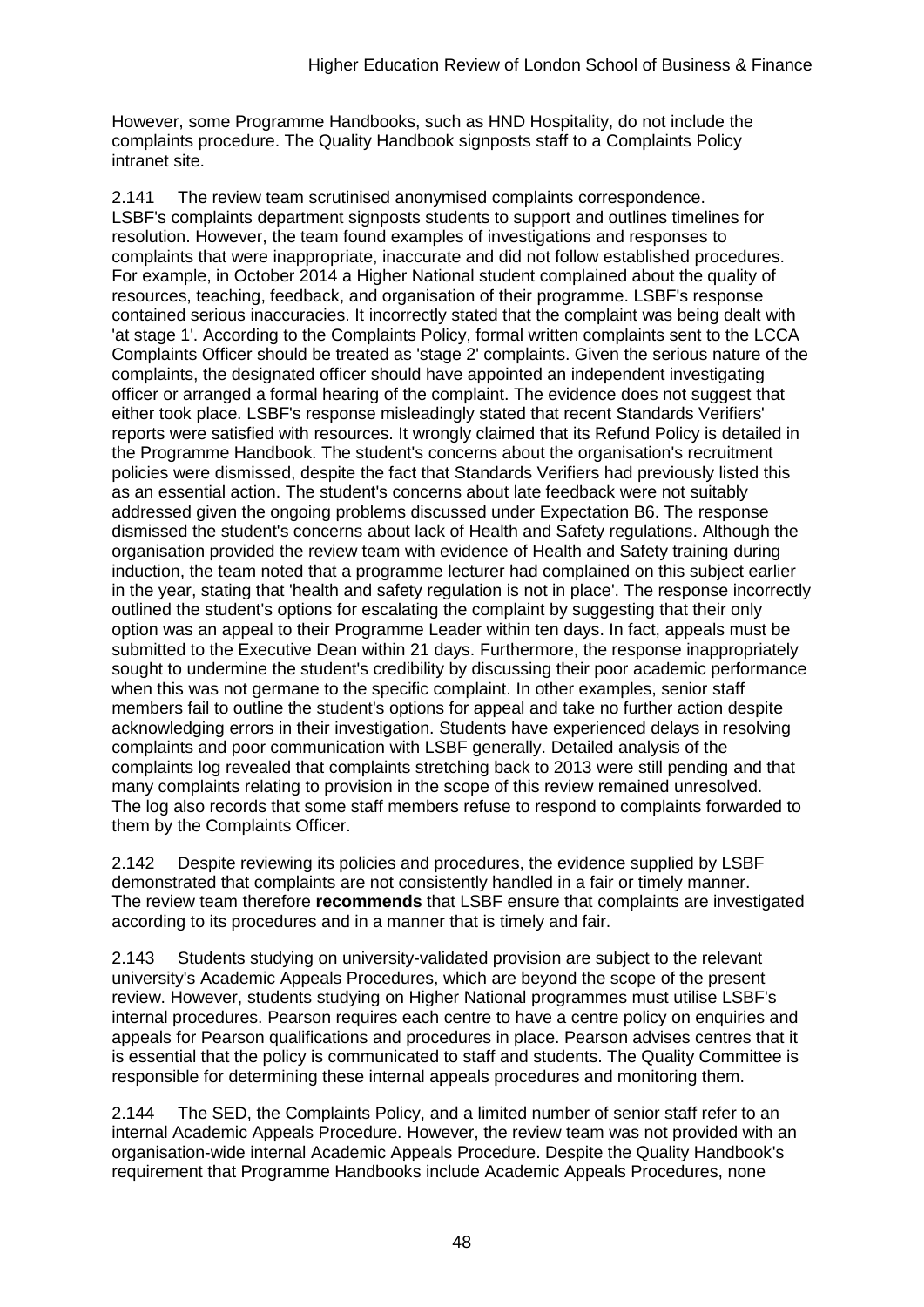appear in Student or Programme Handbooks within the scope of the review. The Quality Handbook provides a link to intranet information relating to the possible grounds for academic appeals and the procedures to be followed. However, when senior staff demonstrated the intranet, the linked folder was empty and staff members were unable to locate an internal Academic Appeals Policy. Moreover, while the Quality Handbook mandates that a programme file will include an Academic Appeals Procedure and that Assessment/Exam Board chairs should be familiar with these procedures, teaching and senior staff were unaware of an internal Appeals Policy. The review team noted that a previous REO report had found that links to this Appeals Policy were not working. During the review, LSBF provided LCCA-specific appeals procedures. However, while these procedures applied to Higher National provision, they were primarily concerned with appealing individual academic judgements and did not contain sufficient detail about the permissible grounds for appeal, students' rights and responsibilities, or membership of decision-making panels to be used effectively, nor are they published or referenced in school or programme-level handbooks. LSBF now states that it has no internal academic appeals procedures of its own; rather, it has adopted University of Wales policy as its residual procedures. The review team examined these procedures and found that they are outdated, do not reflect the structure of the organisation, and are not suitable, nor designed, for Higher National students wishing to appeal an assessment decision. As noted above, Pearson requires centres to have an appeals policy applicable to Higher National students and advise students that they 'cannot appeal to Pearson without first going through the appeals process of your centre'. While appeals heard by Pearson may not concern academic judgement of learner work, students should be able to launch and escalate appeals against a 'centre decision' that they consider to have disadvantaged them, particularly on grounds of whether a centre 'used procedures that were consistent with Pearson requirements' or 'applied the procedures properly and fairly in arriving at judgements'.

2.145 The lack of an appropriate internal appeals policy that covers Higher National provision and is readily available to staff and students means that Expectation B9 cannot be met, even in theory. The review team therefore **recommend**s that LSBF develop, publish and consistently implement an academic appeals policy and procedures for students on Higher National programmes.

2.146 To evaluate the operation of the appeals systems and policies, the review team scrutinised programme and school handbooks, Annual Monitoring Reports, the website, related quality assurance documents, and the intranet. The team also met teaching staff, senior managers and students.

2.147 Students studying on university-validated programmes receive appropriate information about their awarding body's academic appeals regulations. In the absence of an internal policy, the review team had difficulty testing the effectiveness of internal appeals procedures. Annual Monitoring Reports should log the number and nature of academic appeals, although the examples provided did not record any. School and programme-level handbooks contain minimal information about academic appeals, merely stating that students should seek support from the administration team within 10 days of results being published. Students and staff are not aware of formal internal appeals procedures. Discussions with senior staff confirmed that administration staff had no knowledge of internal appeals procedures. Senior staff and teaching staff described working practices in the absence of a formal policy. These involve students informally consulting with their tutor about a grade, and staff do not have a clear understanding of the potential grounds for academic appeals. Moreover, the informal procedures described risk students being unable to escalate appeals independently of their tutor.

2.148 The review team concludes that, given the lack of an internal appeals policy requiring fair, accessible and timely appeals, Higher National students are unable to launch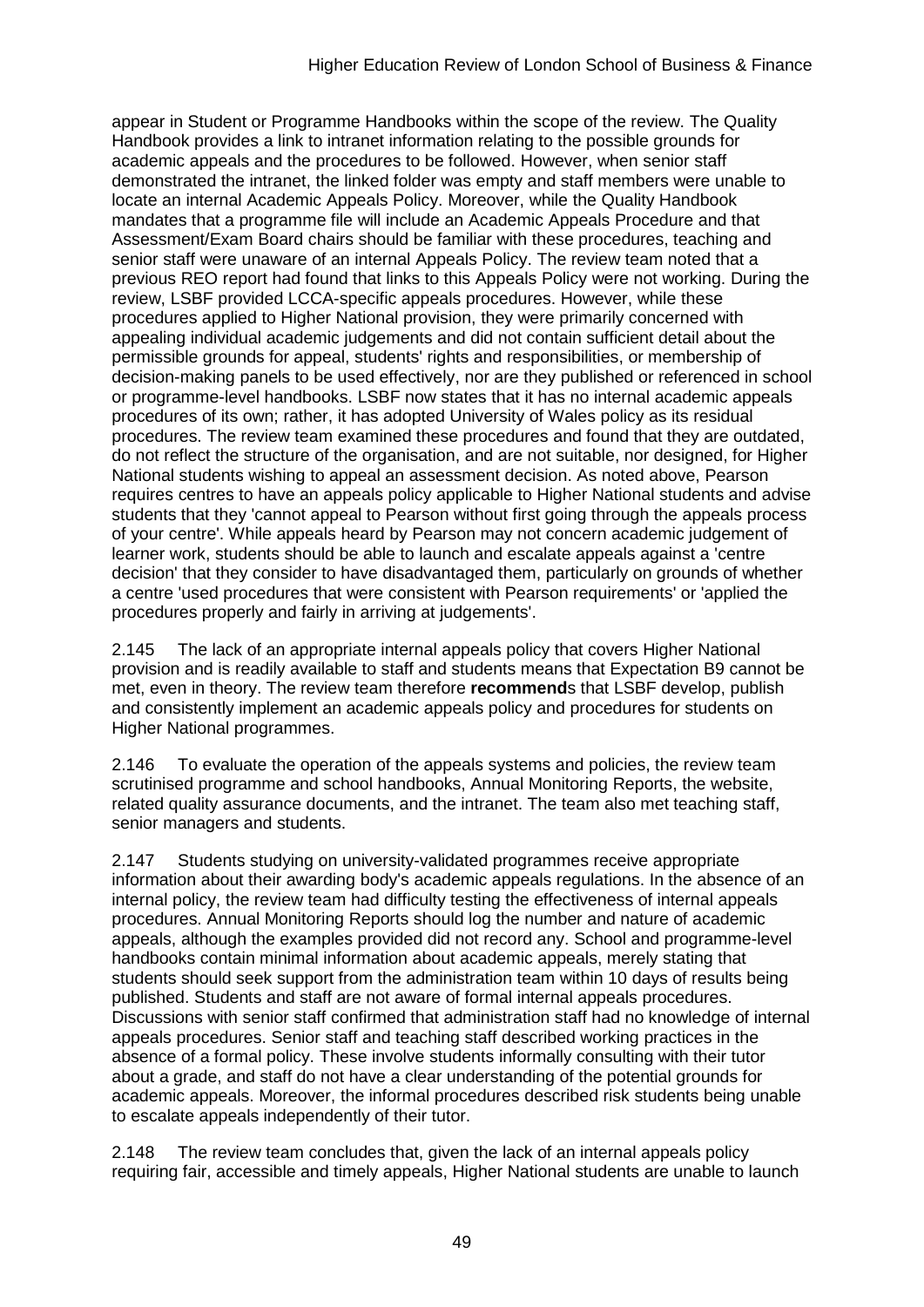academic appeals according to any defined procedures. Such students cannot challenge assessment decisions on well-defined grounds of appeal in a fair, accessible or timely manner. The team also found that LSBF's complaints procedures have failed to work effectively, and thus are unfair and inaccessible to students. For these reasons, the review team concludes that Expectation B9 is not met and the level of associated risk is serious.

**Expectation: Not met Level of risk: Serious**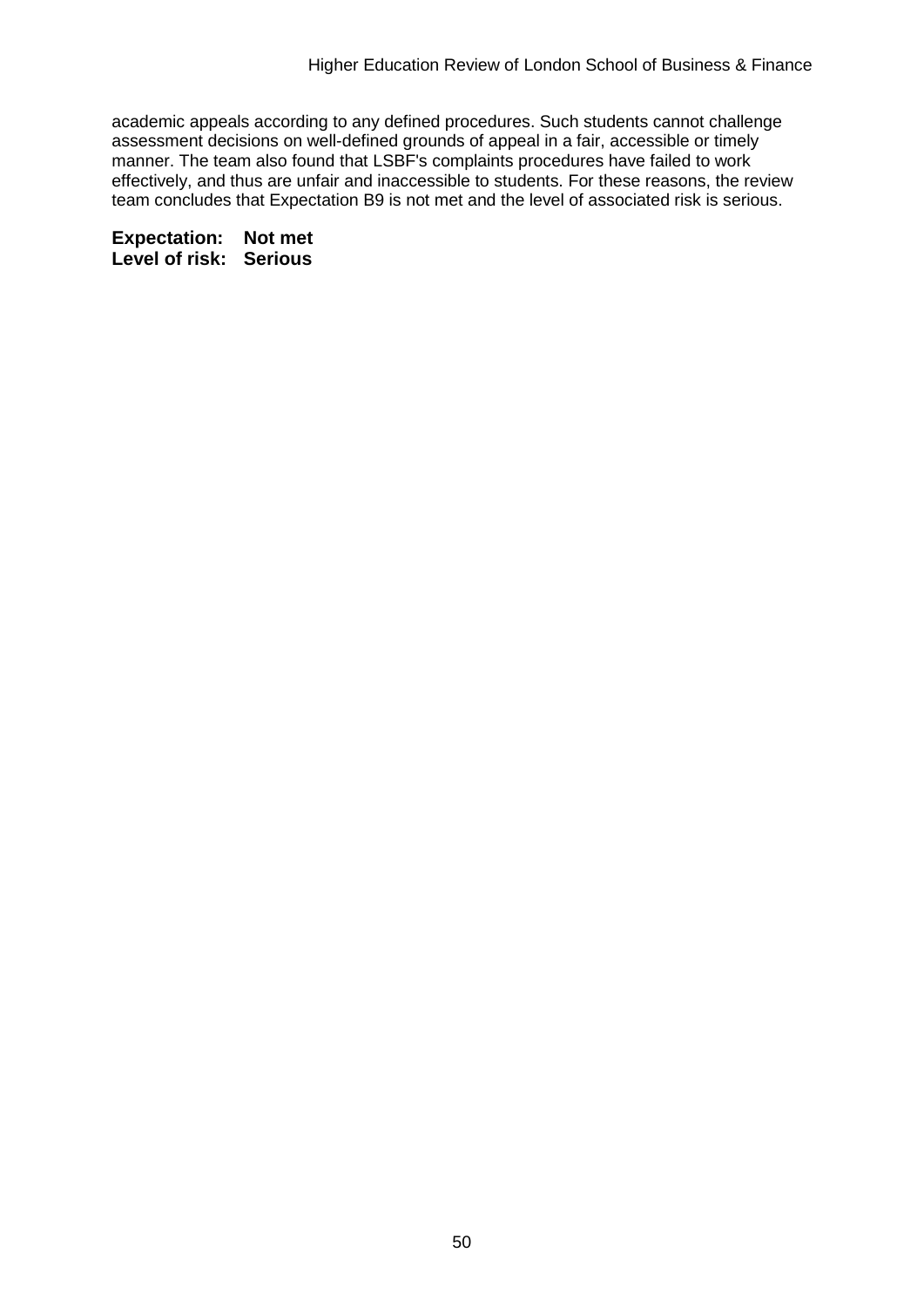**Expectation (B10): Degree-awarding bodies take ultimate responsibility for academic standards and the quality of learning opportunities, irrespective of where these are delivered or who provides them. Arrangements for delivering learning opportunities with organisations other than the degree-awarding body are implemented securely and managed effectively.**

### **Quality Code,** *Chapter B10: Managing Higher Education Provision with Others*

## **Findings**

2.149 LSBF's current awarding partnerships are summarised on page 4 of this report. The organisation's Strategy Index offers a clear statement of intent in seeking further awarding partners to work with. There is no separate document outlining a collaborative provision strategy. All current partnerships with UK universities are currently being phased out. There was evidence of confusion regarding the status of the organisation's partnership with the University of Wales. Information sent by LSBF to the review team on 8 January 2015 stated that 574 students were registered to University of Wales awards. Further lists provided on 20 February included no University of Wales programmes or students. At the team's request, LSBF provided a document listing 'current and previous partnerships', which described the University of Wales as a previous partnership which had been 'terminated'. The University of Wales is not listed as a partner on LSBF's website, however, the organisation later confirmed that the 8 January information had been correct. The team accepted that position for the purpose of this report, but noted that LSBF had not been able to present consistent data in connection with this partnership.

2.150 LSBF has been approved to deliver Higher National programmes leading to awards of the SQA (see page 4). It is not clear how far this development process has advanced. The review team variously heard or read that this project was yet to get underway, that it was at the pilot stage, and that the organisation was planning to recruit students to SQA awards in the following month.

2.151 Section 5 of the Quality Handbook refers to managing higher education with partners. It describes approval and reapproval processes (referencing the Quality Code, *Chapter B1*) in some detail. Later in the Quality Handbook, there is a Partnerships Handbook. This refers to the Quality Code, *Chapter B10* and describes the nature and purposes of academic partnerships and a set of 'primary principles underpinning all academic partnerships'. The process for the approval of a partnership involves a comprehensive 'due diligence' questionnaire, advice from the Academic Planning and Development Committee, and sign-off by the Vice-Rector. There is a brief reference to monitoring partnerships in the Partnerships Handbook section of the Quality Handbook.

2.152 The review team tested these arrangements through reading documentary evidence, evaluating electronic resources, and meeting with managers, staff and students.

2.153 The review team asked whether there was an organisation-wide register of partnerships and was told there was. LSBF subsequently produced three documents listing various forms of partnership. None of the entries indicated any placement or work-based learning arrangements. Meetings with staff and employers indicated that there were some unpaid internships undertaken, and some projects undertaken by LSBF students using employer-based requirements.

2.154 Students were not aware of opportunities for work-based learning. The review team was informed that there were currently no work-based learning students but that a postgraduate programme was under development, which would have work-based learning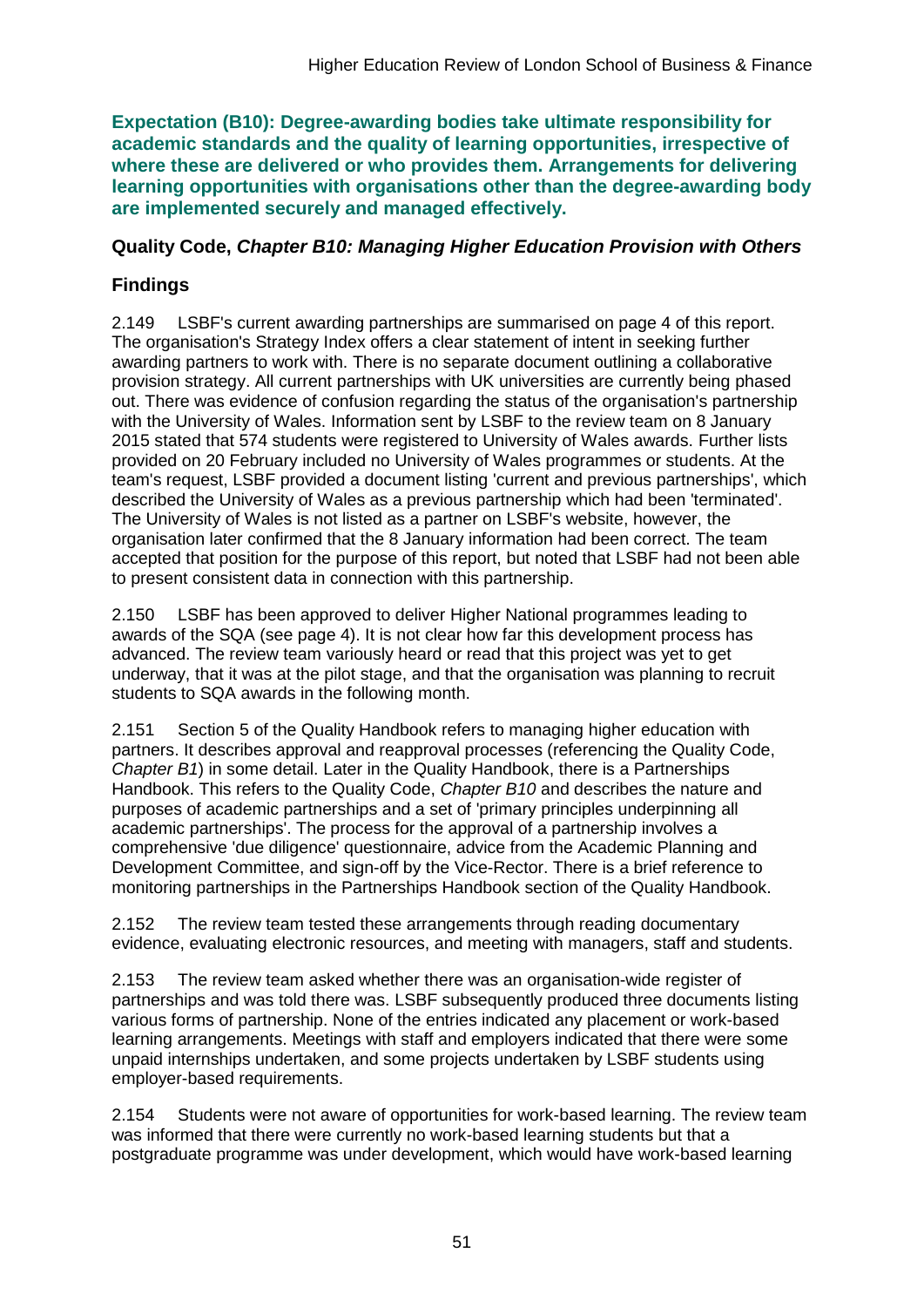modules. The Careers Service was playing a major part in the development of this part of the curriculum.

2.155 Although there is a template for internship agreements in LCCA and a basic guide for student interns, the review team was informed that there were no formal written procedures or guidance for setting up, agreeing terms and conditions or monitoring workbased learning placements. The review team therefore **recommends** that LSBF develop, publish and implement a policy and procedures for the management of work-based learning arrangements.

2.156 The review team concludes that Expectation B10 is met. However, given the planned introduction of further work-based learning provision, its limited use already in Higher National programmes, and the absence of any formal procedures for the management of such provision, the associated level of risk remains moderate.

**Expectation: Met Level of risk: Moderate**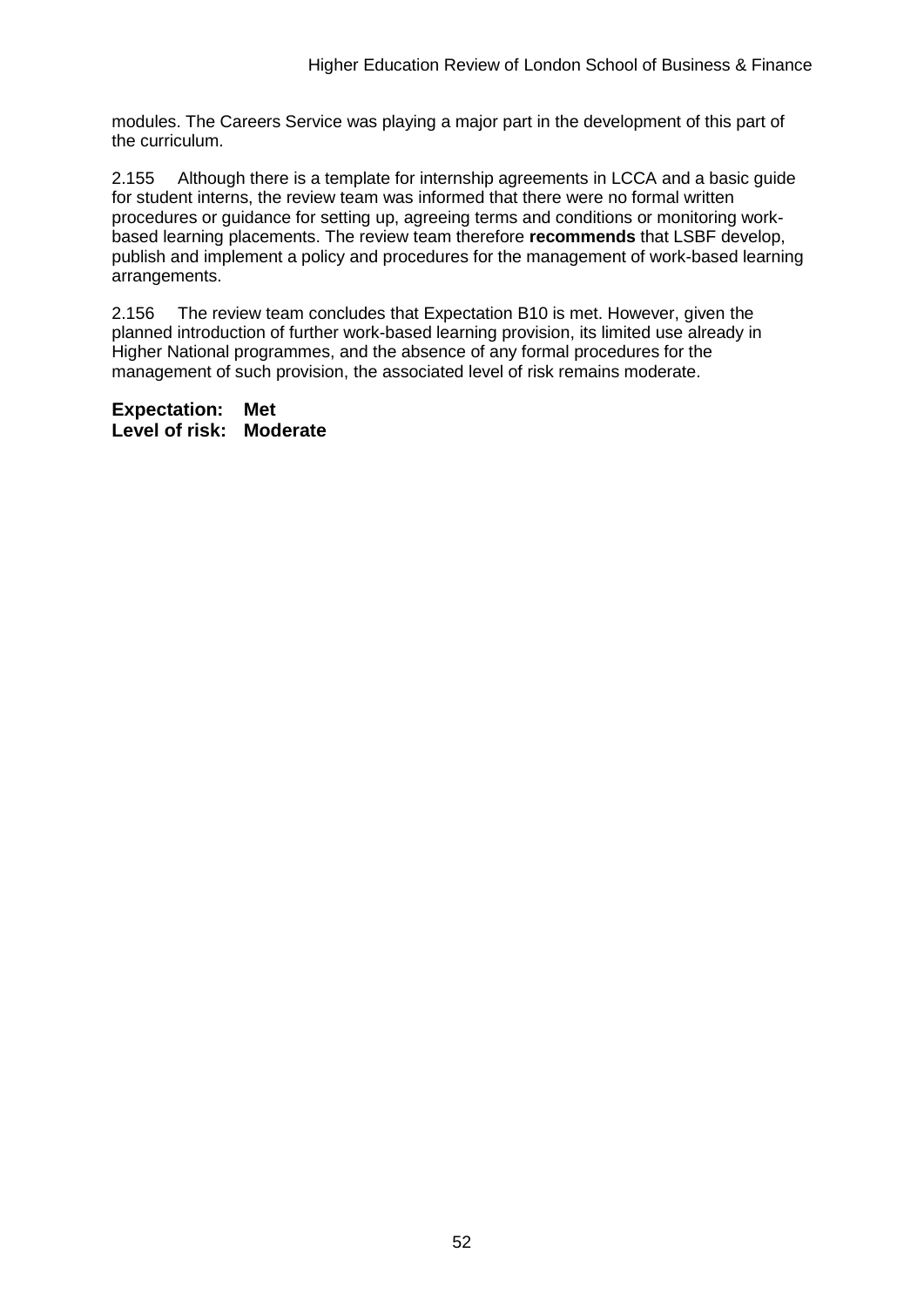**Expectation (B11): Research degrees are awarded in a research environment that provides secure academic standards for doing research and learning about research approaches, methods, procedures and protocols. This environment offers students quality of opportunities and the support they need to achieve successful academic, personal and professional outcomes from their research degrees.**

#### **Quality Code,** *Chapter B11: Research Degrees*

### **Findings**

2.157 LSBF does not offer research degrees, therefore this Expectation does not apply.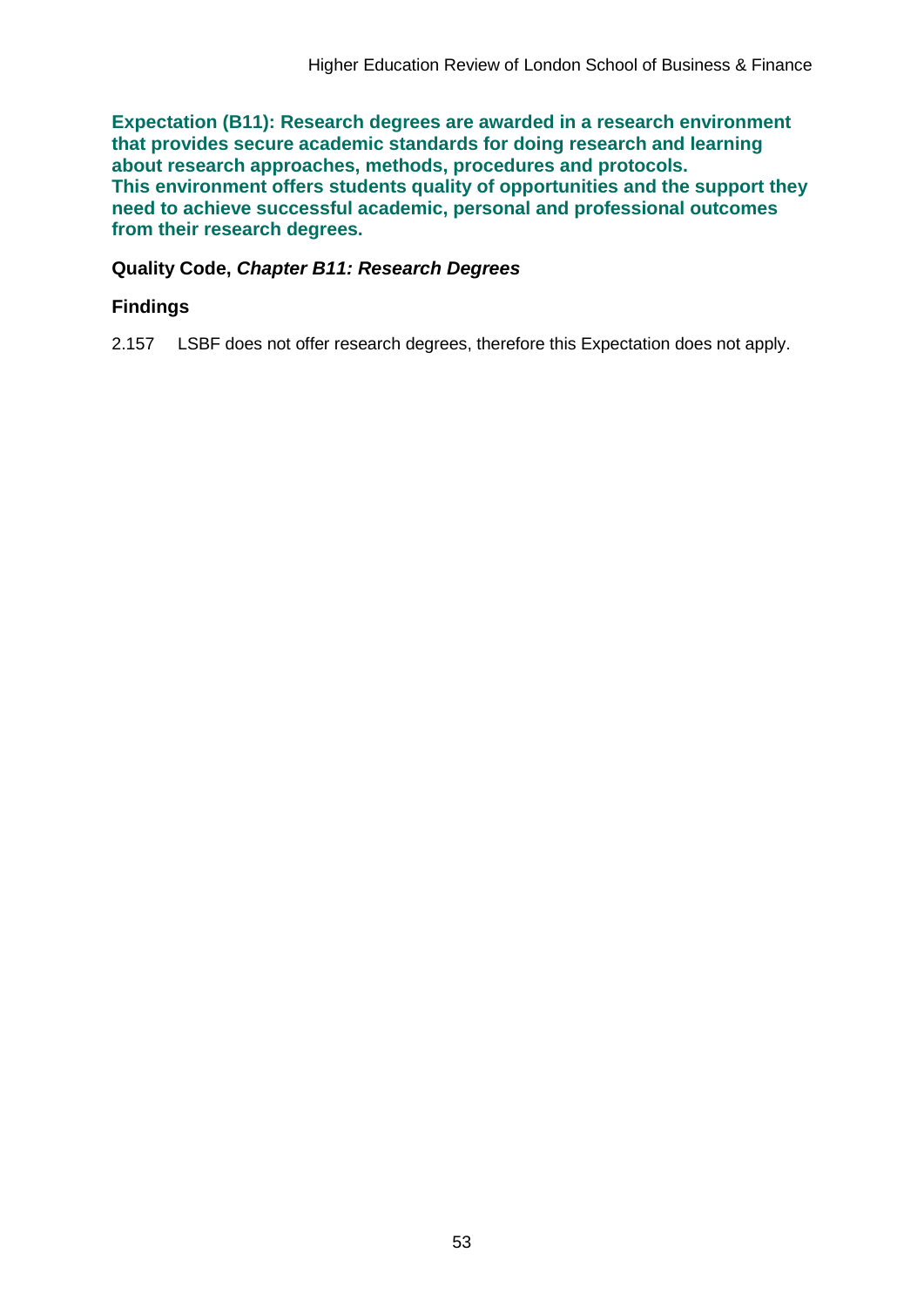## **The quality of student learning opportunities: Summary of findings**

2.158 In reaching its judgement about the quality of student learning opportunities at LSBF, the review team matched its findings to the criteria specified in Annex 2 of the published handbook.

2.159 Of the 10 applicable Expectations, five are met and five are not met. Of the five Expectations which are met, three have a low level of risk and two carry a moderate risk. Recommendations within these five sections, of which there are four, focus primarily on strengthening quality assurance, which is already broadly adequate.

2.160 Of the five Expectations that are not met, one has a moderate level of risk and four have serious and ongoing risks to the quality of student learning opportunities. Recommendations in these sections, of which there are eight, are focused on LSBF's Higher National provision and are intended to address significant gaps in policy, structure or procedure relating to quality assurance and the ineffective operation of parts of the organisation's governance structures. Moreover, the fact that many of the weaknesses identified by the review team remained in evidence at the time of the review visit demonstrated that the organisation's plans to improve the quality of its Higher National provision were inadequate.

2.161 There was one feature of good practice related to this judgement area and two affirmations.

2.162 The review team found that the discrepancy it identified between the quality of learning opportunities available to students on programmes leading to awards of UK degree-awarding bodies and those on Higher National programmes justified a differential judgement between these two types of provision. The review team therefore concludes that the quality of learning opportunities for students on degree programmes at LSBF **meets** UK expectations, while the quality of learning opportunities for students on Higher National programmes at LSBF **does not meet** UK expectations.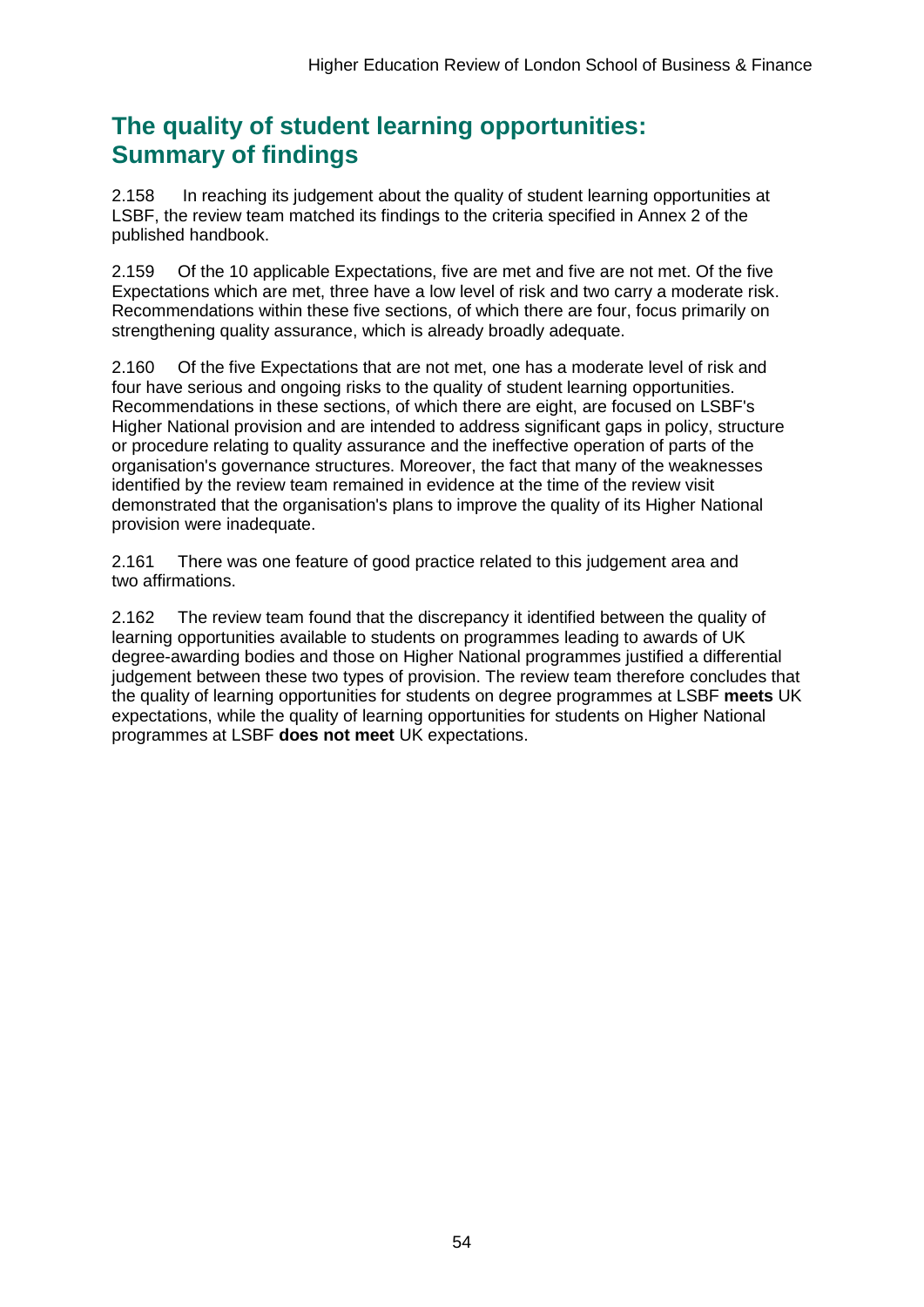## <span id="page-55-0"></span>**3 Judgement: The quality of the information about learning opportunities**

### **Expectation (C): UK higher education providers produce information for their intended audiences about the higher education they offer that is fit for purpose, accessible and trustworthy.**

## **Quality Code, Part C: Information about Higher Education Provision**

## **Findings**

3.1 The provision of information is a centrally managed service operated from London, with overall responsibility for information resting with the Head of Brand and Marketing. Ensuring the accuracy of information produced by LSBF is the ultimate responsibility of the relevant Head of School or service area. LSBF has a detailed Public Information Policy, which is explicit in its intention to embed the Expectation of the Quality Code, Part C. It publishes a detailed Student Handbook and the review team saw full and detailed Programme Handbooks, which set out programme intended learning outcomes and assessment activities. Each student has access to a VLE, named MyPage, that offers access to institutional and programme-specific information and through which they can track their assessments and assessment feedback.

3.2 These frameworks in theory allow this Expectation to be met. To determine whether LSBF produces information that is fit for purpose, accessible and trustworthy, the review team scrutinised a range of documentation (both published in hard copy and via electronic media) made available to staff; prospective, current and former students; and other stakeholders.

3.3 The review team was provided with a demonstration of MyPage, and formed the view that it was a comprehensive vehicle for the dissemination of information to students about their studies. However, it observed that the presentation of course grades on the site might be mistaken for a formal document. The team also considered that this information source, when printed, might give the appearance of a transcript of studies, in the absence of a formal award by an awarding organisation.

3.4 In addition to its external-facing websites, LSBF has a SharePoint system for staff, which, among other things, acts as a repository for its policies and procedures, and enables staff to track student achievement. The review team was not informed about the existence of this SharePoint site until the last stage of the review, at which point it was not able to gain free access to the site so that it could explore the nature of the documentation there and determine the status of the policies and procedures in use. The team was, however, offered a demonstration of the site, and found that it was a well-organised resource, which offered a good platform for the provision of regulations, policies, and procedures.

3.5 However, the review team noted a number of areas in which LSBF fell short of this Expectation. As noted under Expectation B9, the review team saw no evidence of an Appeals Policy suitable for its Higher National students, despite the requirement by Pearson that it should have one. In some areas the review team was left uncertain as to which was the definitive version of documentation presented, an example being the Quality Handbook, two undated versions of which were offered as evidence. There was no shared understanding as to which document constituted LSBF's Admissions and Recruitment Policy, with different meetings offering different explanations, and producing different versions of policies (see Expectation B2). However, the team recognised the work being undertaken to produce definitive policies and procedures.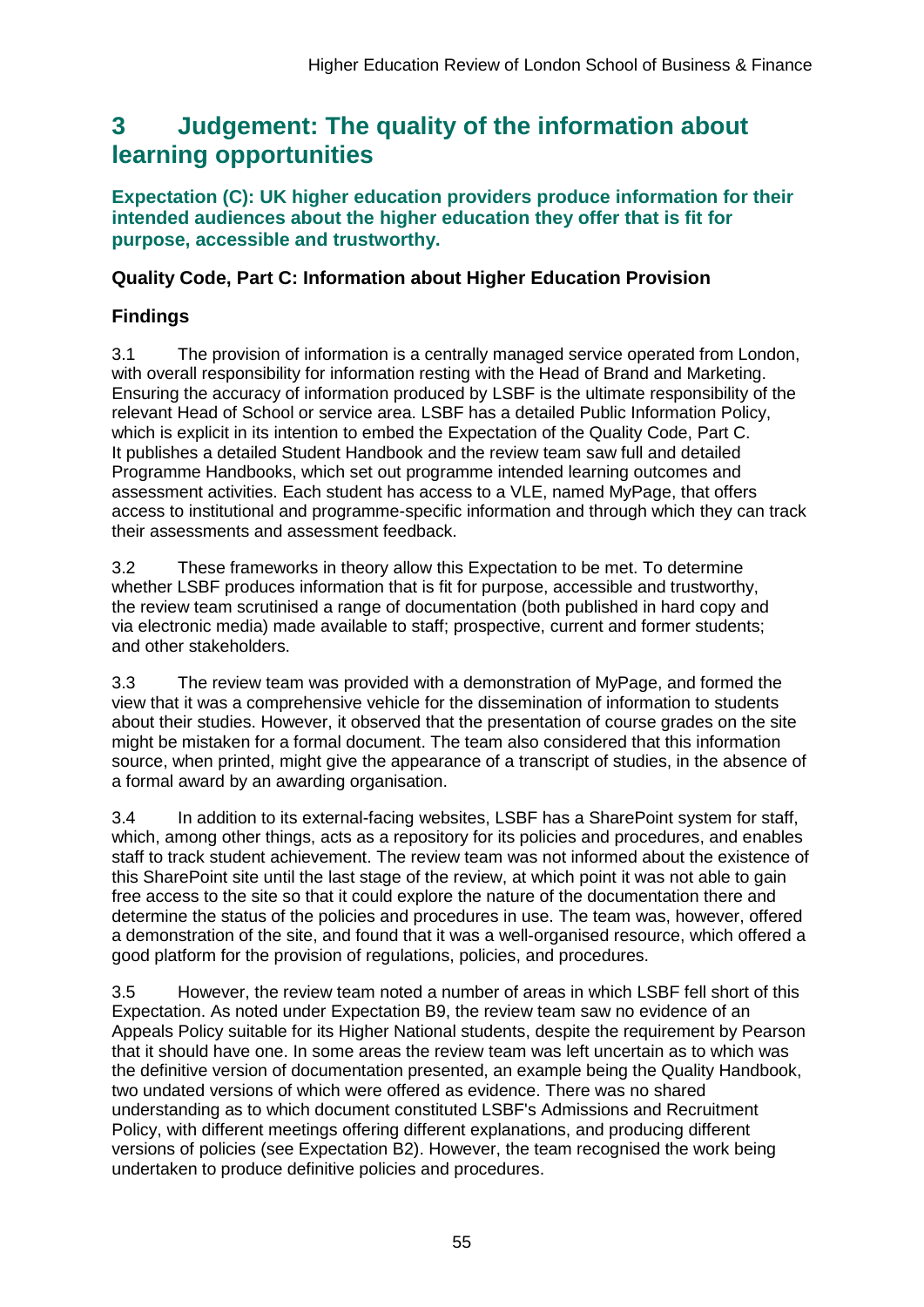3.6 The review team also noted areas where the content of school and Programme Handbooks falls short of the full information required by students for study on their programmes. This includes information about the complaints procedure and academic appeals (see Expectation B9).

3.7 The review team was also concerned that, from the evidence it saw, the relationship between the constituent parts of LSBF is not always clear, so that students may not be confident about the precise nature of the institutions at which they are studying. While the review team was left in no doubt that LCCA is a school of LSBF, this is not always clear from the organisation's published information. For example, some Programme Handbooks for LCCA programmes, which were seen by the review team, including one for 2014-5, make no mention at all of LSBF, while offering a brief description of LCCA and setting out in detail its mission and Academic Signature. Other handbooks seen by the review team included the logo of LSBF alongside that of LCCA, but were otherwise unchanged. In neither case was there any indication of the nature of the relationship between the two bodies. Even where the handbooks contained the LSBF logo, the inference might have been drawn that these were partner organisations. The handbooks concerned make reference to the 'academic regulations' and 'Student Code of Conduct and Student Regulations' of LCCA and inform students that they will be 'given a transcript on successful completion of your studies at LCCA'. These ambiguities were also reflected on the website. At the time of the review, LCCA was listed on LSBF website as a partner, and had its logo positioned side-by-side with some of LSBF's partners. The team noted that some students who were following programmes delivered at LCCA were unaware that they were students of LSBF. At the time of the review, the list of current partners on the website was not accurate, and in particular did not include the SQA, even though LSBF had approval to offer SQA programmes, and according to one source of information (see Expectation B10) was planning to recruit students to SQA awards in the following month.

3.8 A further area relates to the quality of the information provided to those students who were enrolled on Higher National programmes, but who had not been registered with Pearson as the awarding organisation. LSBF confirmed that it had taken a decision not to inform students who had been affected by the block on registration, stating that it had been requested by Pearson not to do so (though the review team did not find direct documentary evidence of this request). In the light of this decision, the review team considered that LSBF is not meeting its obligation to provide all its current students with accessible and trustworthy information on which to make informed judgements about their programmes of study.

3.9 In the light of these findings, the review team **recommends** that LSBF ensure that all published information about policies, programmes and academic partnerships is fit for purpose, accessible and trustworthy.

3.10 The review team finds that LSBF's provision of information about the organisation and its programmes does not consistently enable its intended audiences to form reliable views about the higher education that it offers. On this basis, the review team concludes that the Expectation is not met and the associated level of risk is moderate.

**Expectation: Not met Level of risk: Moderate**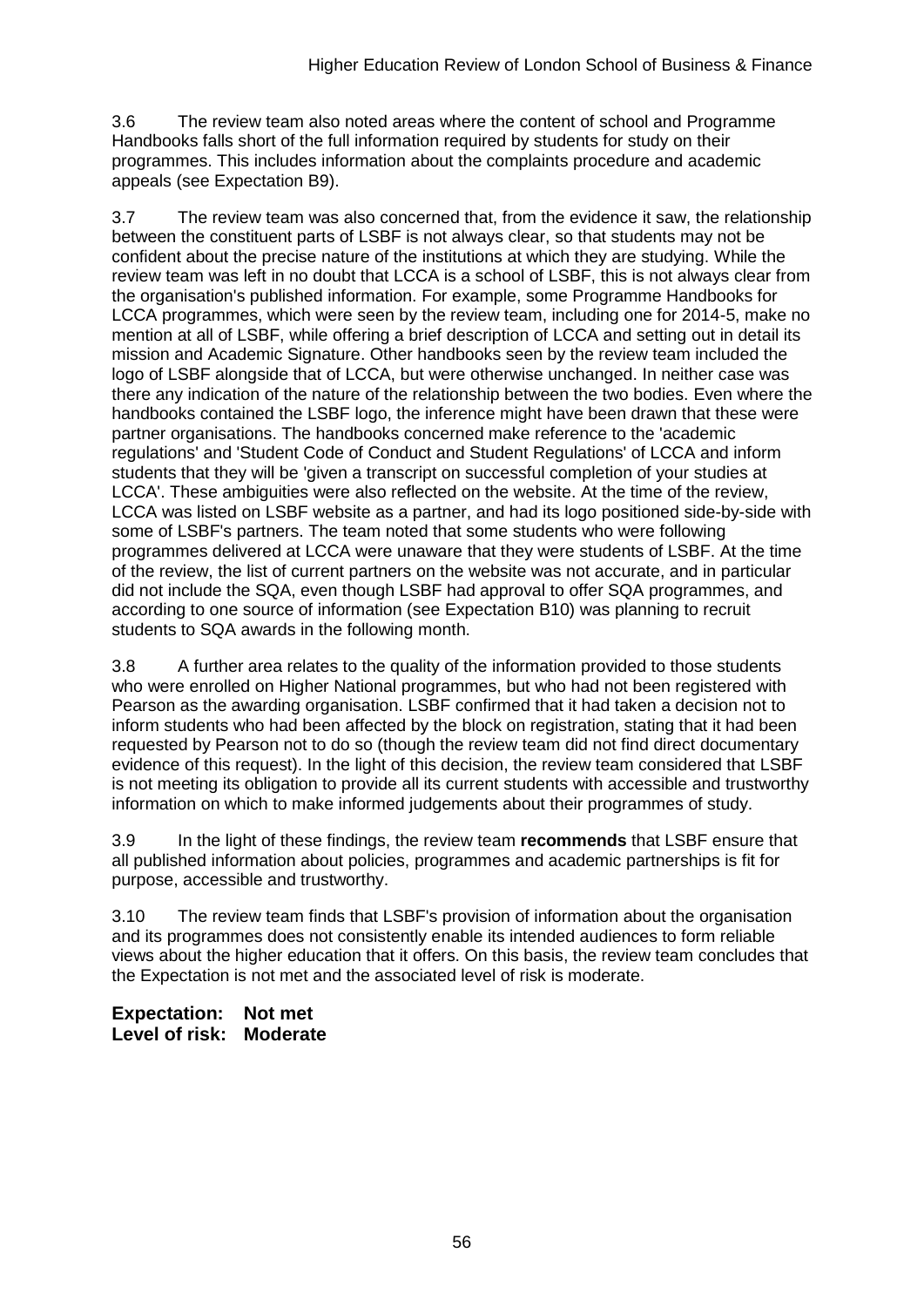## **The quality of the information about learning opportunities: Summary of findings**

3.11 In reaching its judgement about the quality of the information about learning opportunities, the review team matched its findings against the criteria specified in Annex 2 of the published handbook.

3.12 There is one Expectation in this judgement area, which is not met and considered to represent a moderate risk. There is also one recommendation, which relates to significant gaps in the procedures for assuring the fitness for purpose and trustworthiness of information. On this basis, the review team concludes that the quality of the information about learning opportunities at LSBF **requires improvement to meet** UK expectations.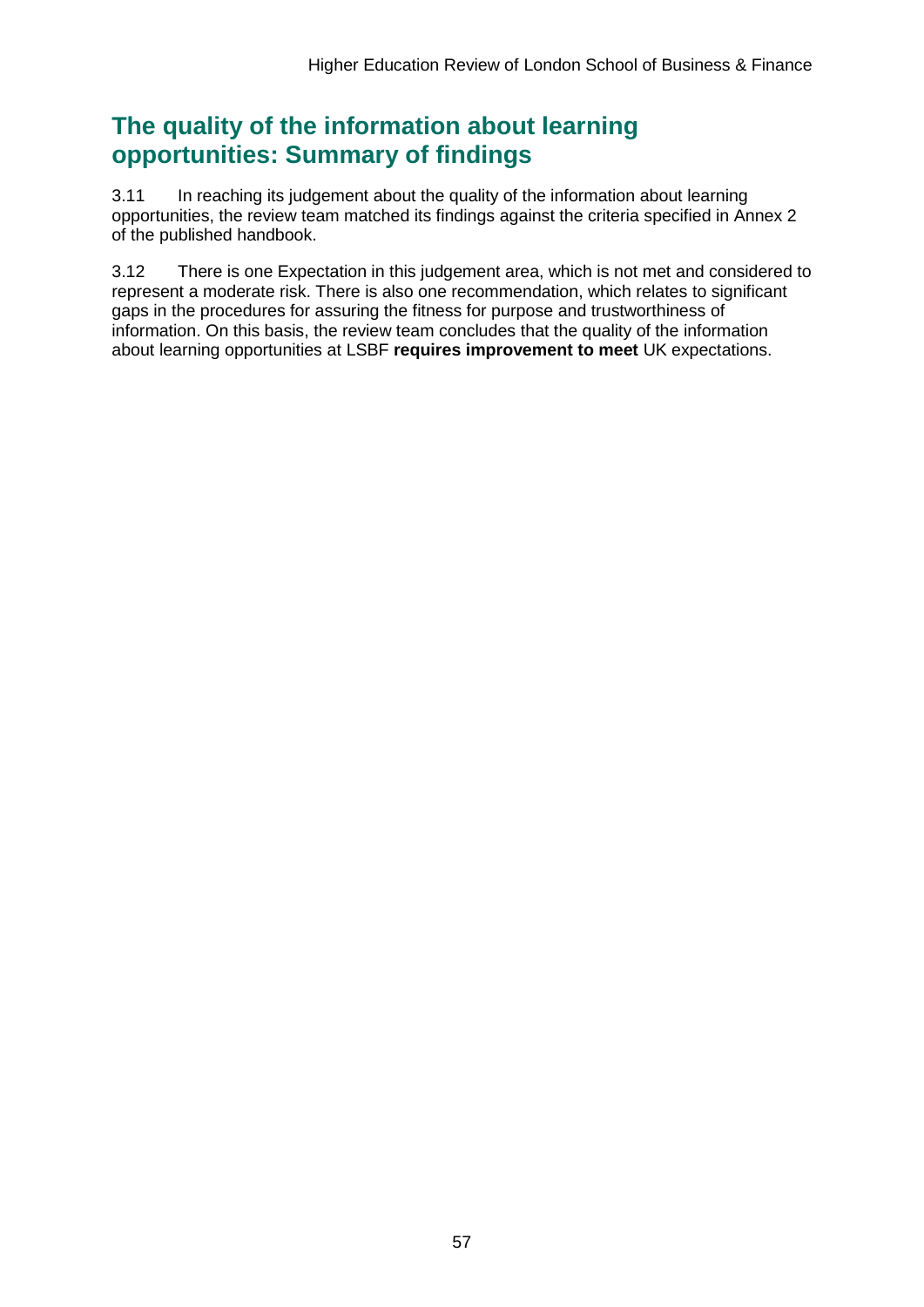## <span id="page-58-0"></span>**4 Judgement: The enhancement of student learning opportunities**

## **Expectation (Enhancement): Deliberate steps are being taken at provider level to improve the quality of students' learning opportunities.**

## **Findings**

4.1 The SED comments on enhancement, although it is not clear from this document where, in the governance structure, the responsibility for a systematic approach to enhancement, driven and reviewed at organisation level, lies. The SED makes brief reference to deliberate steps taken at organisation level and to the 'strategic enhancement plan'. The SED commentary also highlights some instances of the identification of good practice from a number of sources. These include: the Learning, Teaching and Assessment Committee; the Student Council in LCCA; programme boards and committees; and student surveys. However, the SED provided no evidence of a systematic approach to enhancement, driven and reviewed at organisation level.

4.2 The organisation cites the Quality Monitoring Calendar and the Quality Improvement and Development Action Plan as vehicles for enhancement. However, there is no indication within the documentation of how the former is used: for example, it is not clear which committees develop and monitor it. The latter has specific tasks listed, with responsible officers, due dates and committee monitoring. There is also a Strategic Quality Improvement Action Plan and a Strategic Institutional Enhancement Plan, but these do not refer directly to a quality enhancement process as defined by the Expectation. The Academic Board Terms of Reference make no reference to enhancement, other than ratifying the Strategic Institutional Enhancement Plan (see Expectation B8, paragraph 2.110). Minutes of the Academic Board, drawn to the attention of the review team in this context, showed no evidence of how the Strategic Institutional Enhancement Plan is developed, nor how any specific aspects are implemented and subsequently monitored.

4.3 The Quality Committee mentions enhancement in its Terms of Reference but the Academic Planning and Development Committee has no mention of enhancement in its Terms of Reference. The Terms of Reference for School and Departmental Boards have a passing mention of enhancement but these may be subject to modification by individual schools. Programme Committees are required, as one of their functions, to 'approve annual enhancement plan'. However, there is no reference to the production of this plan in the monitoring section of the Quality Handbook.

4.4 The review team asked about LSBF's approach to enhancement at a number of meetings with staff at the visit. The responses varied, with no indication of any agreed organisation-wide understanding of an approach. Enhancement was viewed in several different ways: as 'an innovative and entrepreneurial approach'; a 'top-down, bottom-up' approach in which initiatives were fed upwards from Programme Leaders through the organisation; and an 'ISO-based' approach to innovation and employability. Various examples of instances where issues with student learning opportunities had been identified through student feedback and other routes, and had been rectified, were noted. In addition, some innovations in teaching, learning and assessment were cited. There is a 'Good Practice forum', which acts as a subgroup of the Learning, Teaching and Assessment Committee, where instances of good practice from all sites can be discussed. However, ~this group has no terms of reference or formal minutes; it acts solely as a discussion forum; and there was no indication of how any of its initiatives are escalated to the more senior committees of the organisation. The team concluded from these discussions, in which it was given widely differing interpretations of enhancement, many of them contradictory, that there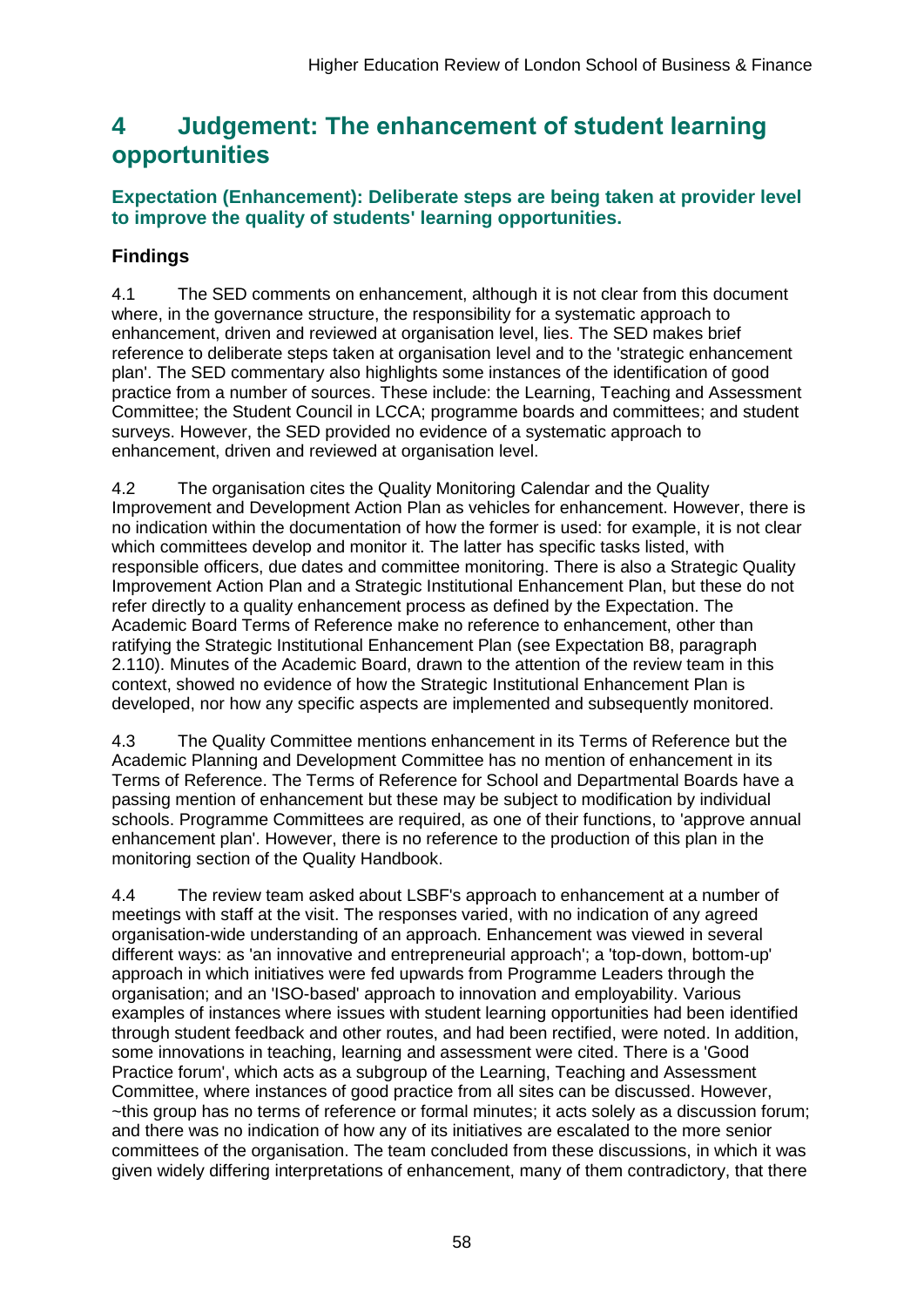is no common understanding of the enhancement process embedded within the organisation.

4.5 The review team asked for evidence of committees or groups where there would be evidence of deliberate steps being taken at organisation level to improve the quality of student learning opportunities. Reference was made to the Senior Management Team and Executive Chairman's Action Group meetings, and to the Board of Governors, Academic Board, APAD and the Quality Committee.

4.6 Inspection of the Academic Board minutes provided found that there was no regular consideration of enhancement from an organisation-wide or strategic perspective. Apart from a note of the intention to set up a working group to look at quality assurance and quality enhancement, the only reference was from the Academic Board meeting of 25 September 2013: 'The next stage of enhancement is to establish a complaints enhancement system'. From scrutiny of the minutes of the APAD provided, it transpired that there was no regular consideration of enhancement from an organisation-wide or strategic perspective. Similar scrutiny of the minutes of the Board of Governors, the Quality Committee, the Senior Management Team and the Executive Chairman's Action Group minutes made available revealed no evidence of a strategic approach; integration of activities in a systematic way; or the development, implementation and monitoring of enhancement activities.

4.7 Quality Improvement and Enhancement Workshops have been chaired by the Vice-Rector or the Head of Quality. Inspection of the minutes of these workshops show that, although an initial workshop discussed a definition of enhancement, most were involved either with mapping LSBF processes to the Quality Code, or preparation for the QAA HER.

4.8 The review team made extensive and repeated efforts to find evidence of deliberate steps being taken at organisation level to improve the quality of student learning opportunities. Although the team did not consider it necessary for the organisation to have a single documented enhancement strategy, it looked for explicit evidence of a strategic approach to enhancement, and of enhancement activities being developed, implemented and reviewed in a systematic and planned manner at organisation level. However, no such evidence was found through the team's meetings with managers and staff, and its reading of documentation. In view of this fundamental lack of engagement with the Expectation for Enhancement, the review team **recommends** that LSBF revise its organisation-level approach to the enhancement of student learning opportunities in order to ensure that it is strategic, systematic and coherent, and embed this at all levels of the organisation.

4.9 Taking all these matters into consideration, the review team concludes that the Expectation for Enhancement is not met and that there is a serious risk that students' interests will be jeopardised, as LSBF lacks a strategic approach that enables it to take deliberate steps at organisation level to improve the quality of student learning opportunities.

**Expectation: Not met Level of risk: Serious**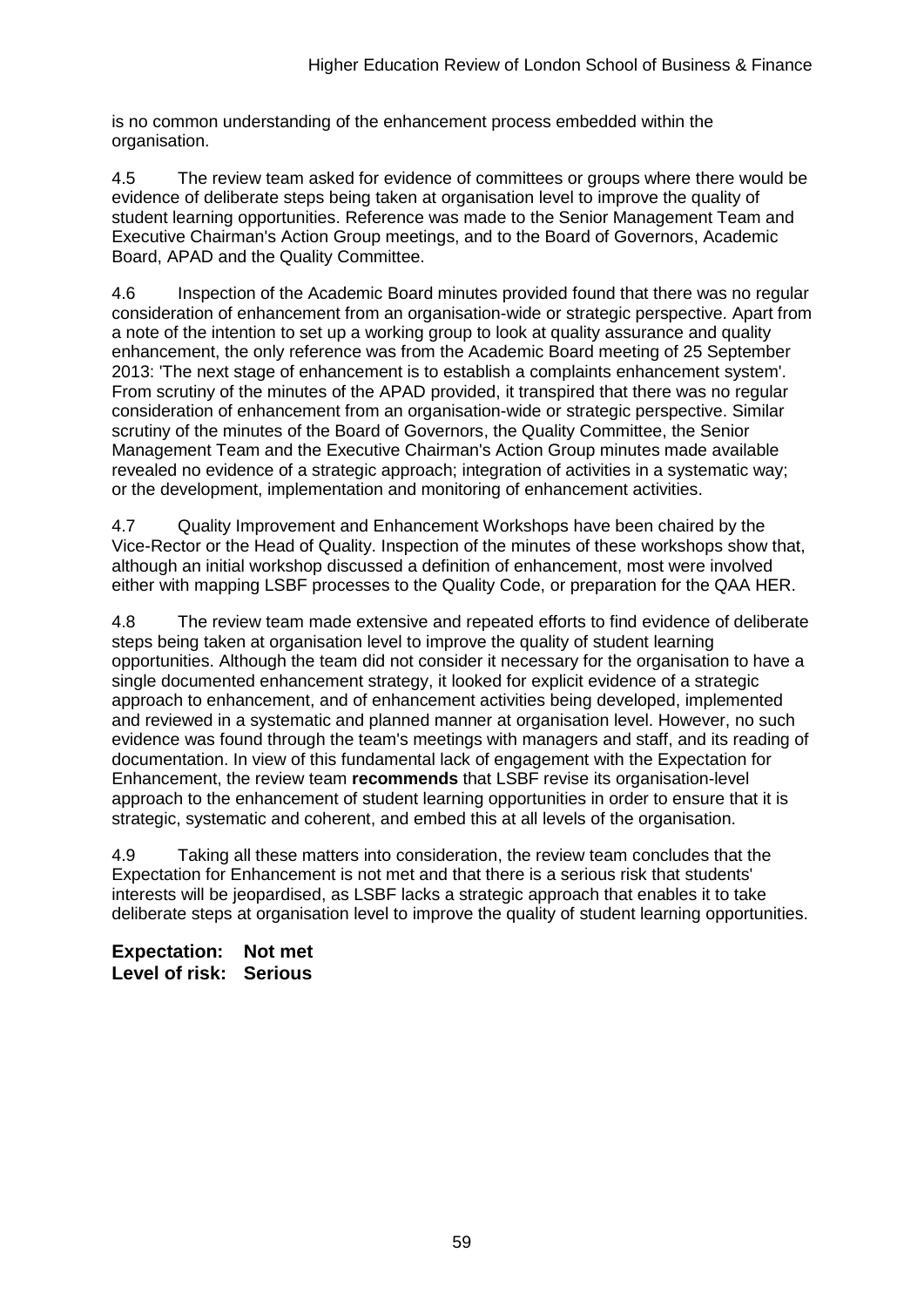## **The enhancement of student learning opportunities: Summary of findings**

4.10 In reaching its judgement about enhancement of student learning opportunities, the review team matched its findings against the criteria specified in Annex 2 of the published handbook.

4.11 There is one Expectation within this judgement area, which is not met with a serious level of risk. There is also one recommendation, which relates to significant gaps in the procedures for enhancing student learning opportunities. LSBF does not demonstrate a strategic approach, at organisation level, to the enhancement of student learning opportunities in a systematic and planned manner. There is no evidence of a consistently shared understanding of enhancement among staff. The review team concludes therefore that the enhancement of student learning opportunities at LSBF **does not meet** UK expectations.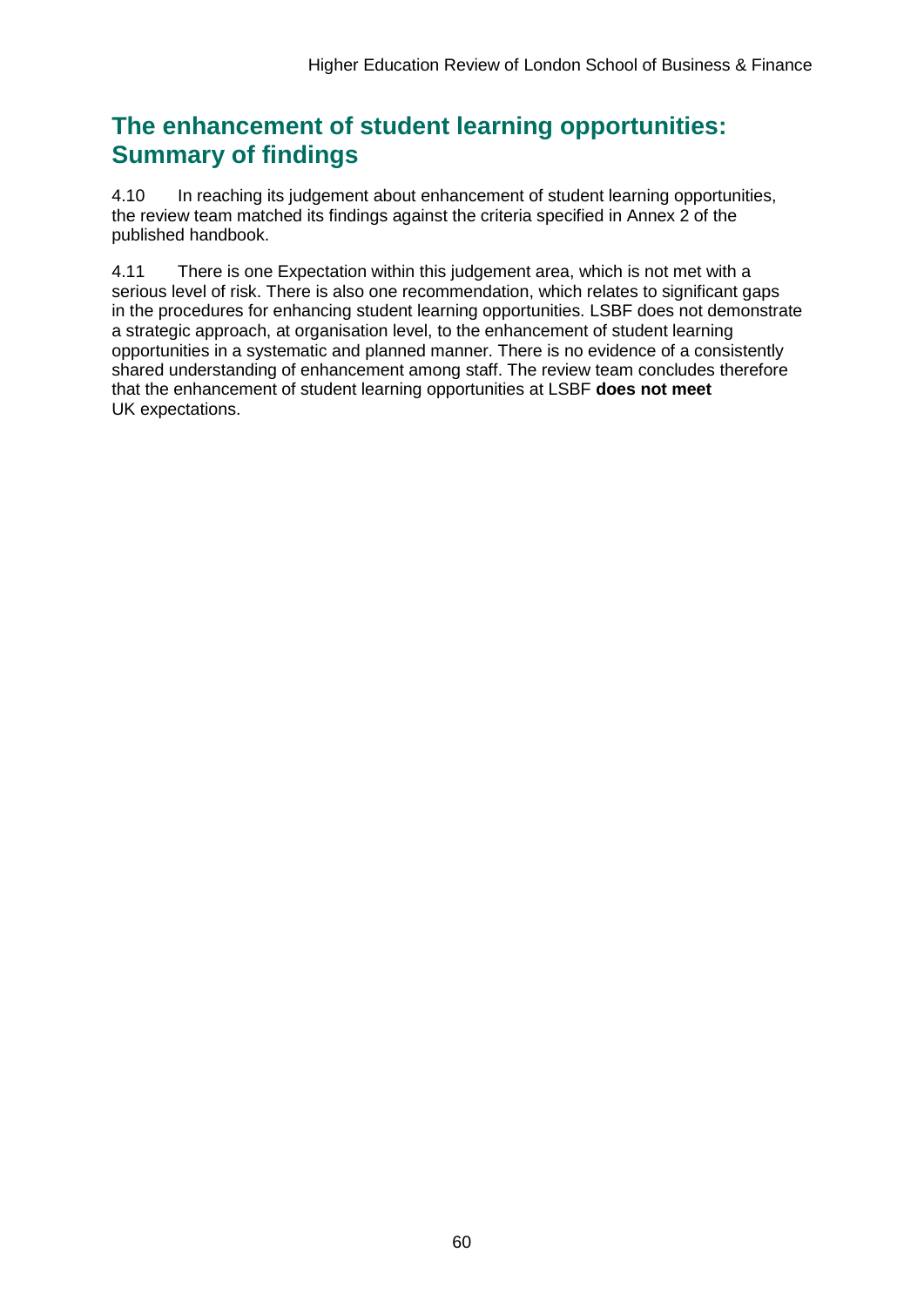## <span id="page-61-0"></span>**5 Commentary on the Theme: Student Employability**

## **Findings**

5.1 LSBF's Strategy Index and Academic Signature commit it to exposing students to the requirements of employment and entrepreneurship. The organisation has an Employability Strategy, and has sought to draw out its strengths in this area by carrying out a systematic review of the employability aspects of its provision.

5.2 The Careers Service is highly regarded by many students across the organisation, although its impact has not been felt universally. Support staff help students develop their employability skills through advice, CV writing and interview workshops. Careers and welfare staff are embedded in school-level committees. A comprehensive Careers Handbook guides LCCA students through the academic cycle and highlights employability skill development opportunities. The Careers Service also offers students training and development programmes, one-to-one coaching, support through email, networking events, guest speakers, recruitment screening on behalf of employers, mock interviews and assessment centre preparation. The VLE used across the organisation contains detailed advice on jobseeking, CV writing and interview techniques. The Careers Service also collects destinations data, sources internships, and involves itself in the development of employability within the curriculum. In London, the Bloomberg Assessment Test Room allows students to engage with industry processes and systems and demonstrate competencies.

5.3 There are opportunities for students to engage with relevant industries. For example, the Head of Careers has conducted a series of interviews with prominent CEOs and figures in public life, and a regular programme of visiting speakers on most programmes provides students with current industry insights. LCCA's Indiscipline of Fashion events combined a series of industry-expert seminars with a student exhibition that brought together those studying Photography and Fashion programmes. The resulting publication, Fashion Sessions, and LCCA's broader Creative magazine are good examples of how students from different programmes can combine to gain valuable industry experience. Photography students have also visited photographic festivals, and will be visiting studios and technical workshops. Other programmes have organised site-visits. For example, students from Hospitality have visited hotels and tourism exhibitions. Hospitality students have also visited London City Airport to witness the internal operations of a large organisation and to hear from management about career opportunities. In Manchester, Hospitality students have received talks from Manchester City Council staff, and hotel and bar managers. Moreover, at Birmingham, Hospitality and Business students were involved in running a Café event to gain experience of customer service and daily operations. In the Business School, an informal group of speakers and mentors enables students to build industry networks. Across the organisation, many staff have relevant industry experience and tailor their examples to current developments and research.

5.4 Employability skills are embedded into many students' programmes. For example, although they are yet to complete it, all Creative Media students will undertake a Career Development for the Moving Image Industries unit. These students can also be asked to film LCCA events, and students are currently working on projects for a Film Festival. Similarly, Photography students have undertaken both a year-long working brief, and self-promotion and employability units. Fashion students have also been involved in live briefs, whereby they marketed a handbag designer's work. Other students have been involved with a webmedia company or worked with a clothing designer. All HND Business students undertake a Personal and Professional Development unit, and some choose to undertake work experience units, which are assessed via an internship report (signed off by their manager) and a research piece on the industry. In the Business School, the Lincoln Consultancy Project allows groups of postgraduate students to work on improvement projects for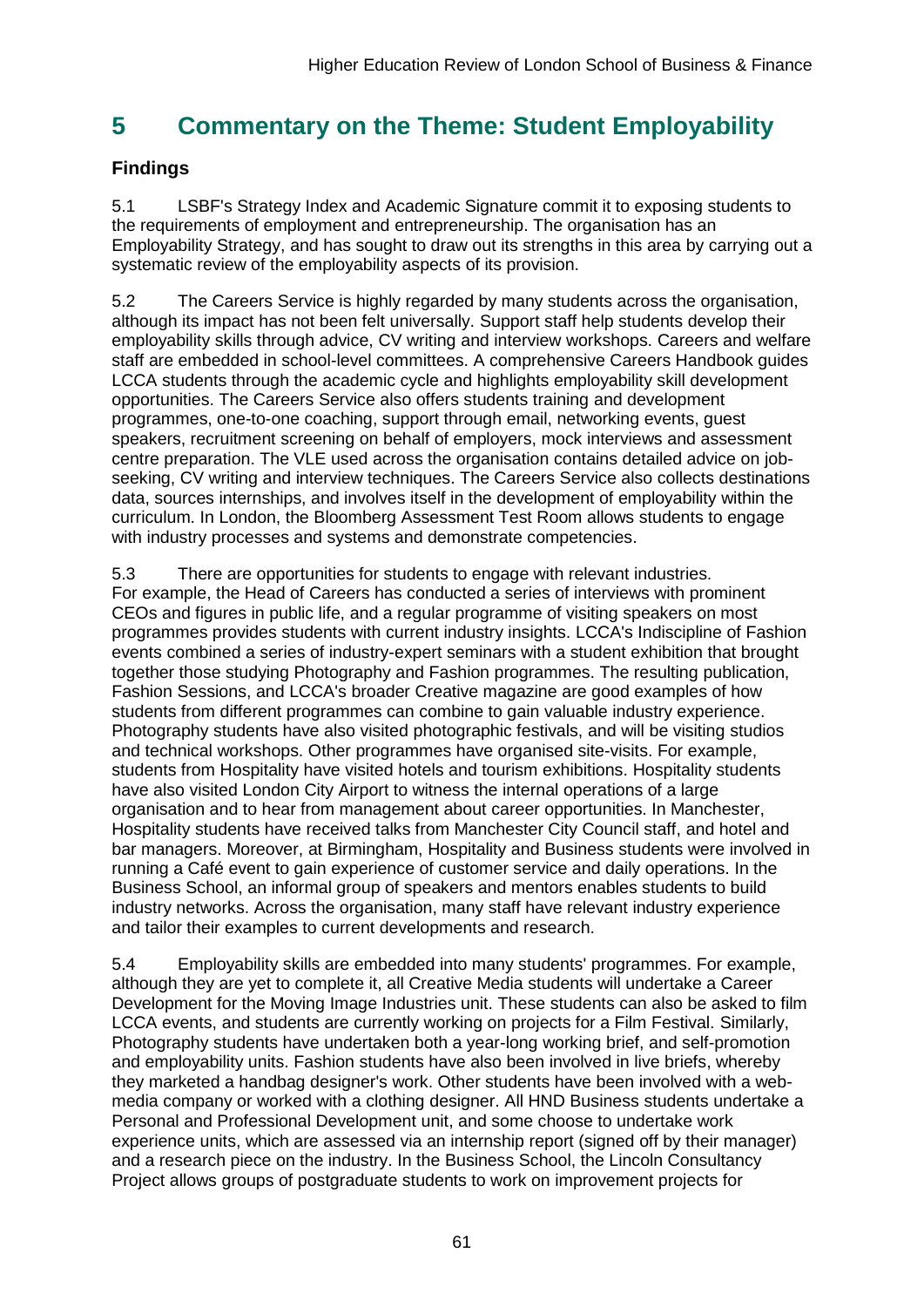real-world companies. LSBF plans to introduce postgraduate programmes with a workbased learning element in the near future but, as noted under Expectation B10, it currently lacks formal procedures for establishing and monitoring the internships or projects it facilitates.

5.5 Moreover, many students are not aware of opportunities for work-based learning or placements or the careers support on offer. Some feel that this greater vocational focus was advertised as part of their programme. For example, while students studying University of Lincoln MBA and MSc programmes acknowledge the existence of the consultancy module described above, they also report that little interaction with employers or industry experts outside of this and would like the Business School to organise further employability and recruitment events.

<span id="page-62-0"></span>5.6 The review team concludes that LSBF provides many of its students with opportunities to enhance their employability, but could extend these to cover all programmes and sites equally effectively.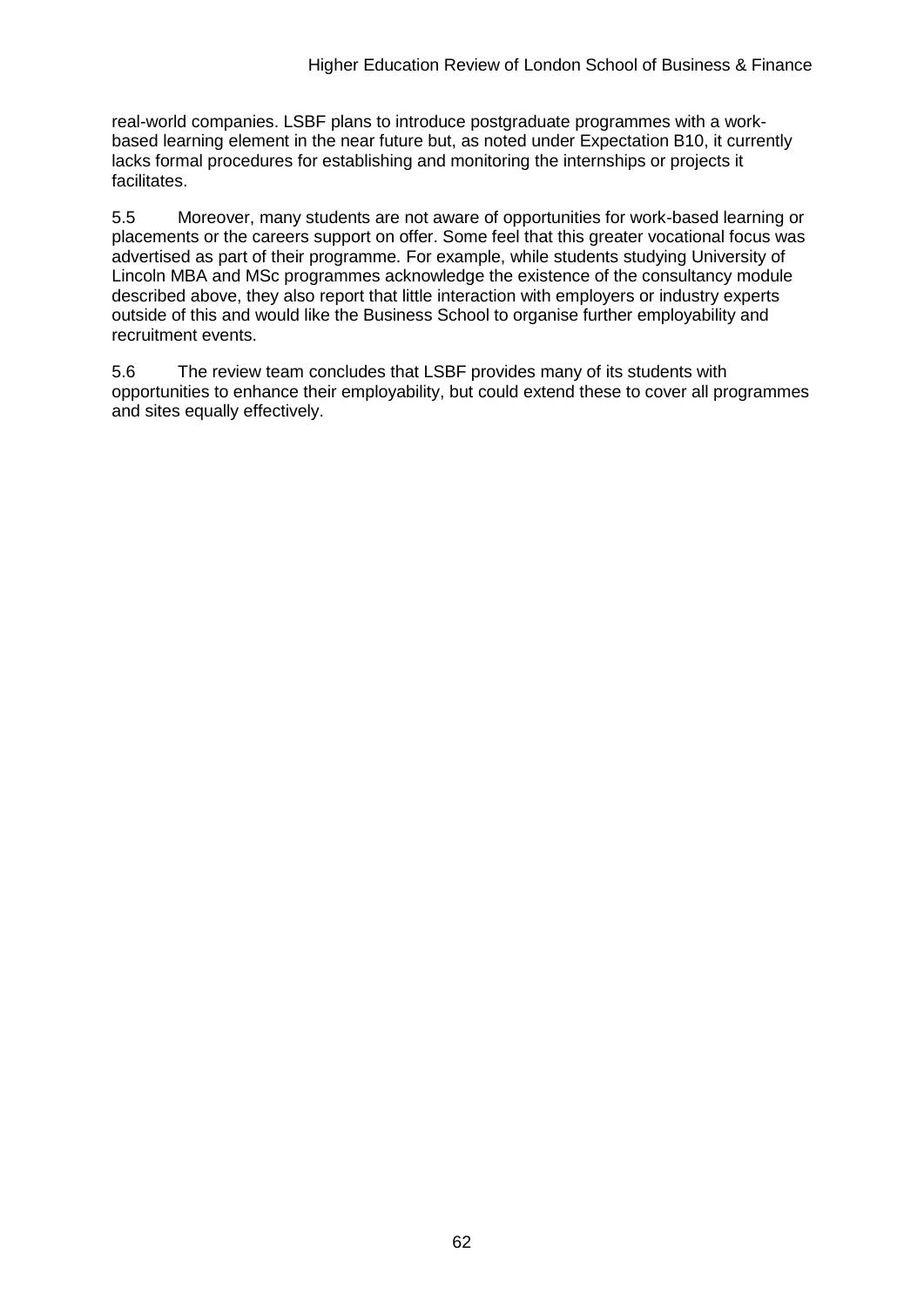## <span id="page-63-0"></span>**Glossary**

This glossary is a quick-reference guide to terms in this report that may be unfamiliar to some readers. Definitions of key operational terms are also given on pages 29-32 of the [Higher Education Review handbook.](http://www.qaa.ac.uk/publications/information-and-guidance/publication?PubID=2672)

If you require formal definitions of other terms please refer to the section on assuring standards and quality: [www.qaa.ac.uk/assuring-standards-and-quality.](http://www.qaa.ac.uk/assuring-standards-and-quality)

User-friendly explanations of a wide range of terms can be found in the longer **Glossary** on the QAA website: [www.qaa.ac.uk/Pages/GlossaryEN.aspx.](http://www.qaa.ac.uk/Pages/GlossaryEN.aspx)

#### **Academic standards**

The standards set by **degree-awarding bodies** for their courses (programmes and modules) and expected for their awards. See also **threshold academic standard**.

#### **Award**

A qualification, or academic credit, conferred in formal recognition that a student has achieved the intended **learning outcomes** and passed the assessments required to meet the academic standards set for a **programme** or unit of study.

#### **Blended learning**

Learning delivered by a number of different methods, usually including face-to-face and e-learning (see **[technology enhanced or enabled learning](http://www.qaa.ac.uk/AboutUs/glossary/Pages/glossary-t.aspx#t1)**).

#### **Credit(s)**

A means of quantifying and recognising learning, used by most institutions that provide higher education **programmes of study**, expressed as numbers of credits at a specific level.

#### **Degree-awarding body**

A UK [higher education organisation](http://newlive.qaa.ac.uk/AboutUs/glossary/Pages/glossary-h.aspx#h2.1) (typically a [university\)](http://newlive.qaa.ac.uk/AboutUs/glossary/Pages/glossary-u-z.aspx#u4) with the power to award degrees, conferred by Royal Charter, or under Section 76 of the Further and Higher Education Act 1992, or under Section 48 of the Further and Higher Education (Scotland) Act 1992, or by Papal Bull, or, since 1999, granted by the Privy Council on advice from QAA (in response to applications for [taught degree awarding powers, research degree awarding powers or](http://newlive.qaa.ac.uk/AboutUs/DAP/Pages/default.aspx)  [university title\)](http://newlive.qaa.ac.uk/AboutUs/DAP/Pages/default.aspx).

#### **Distance learning**

A course of study that does not involve face-to-face contact between students and tutors but instead uses technology such as the internet, intranets, broadcast media, CD-ROM and video, or traditional methods of correspondence - learning 'at a distance'. See also **blended learning**.

#### **Dual award or double award**

The granting of separate awards (and certificates) for the same **programme** by two **degree-awarding bodies** who have jointly delivered the programme of study leading to them. See also **multiple award**.

#### **e-learning**

See technology enhanced or enabled learning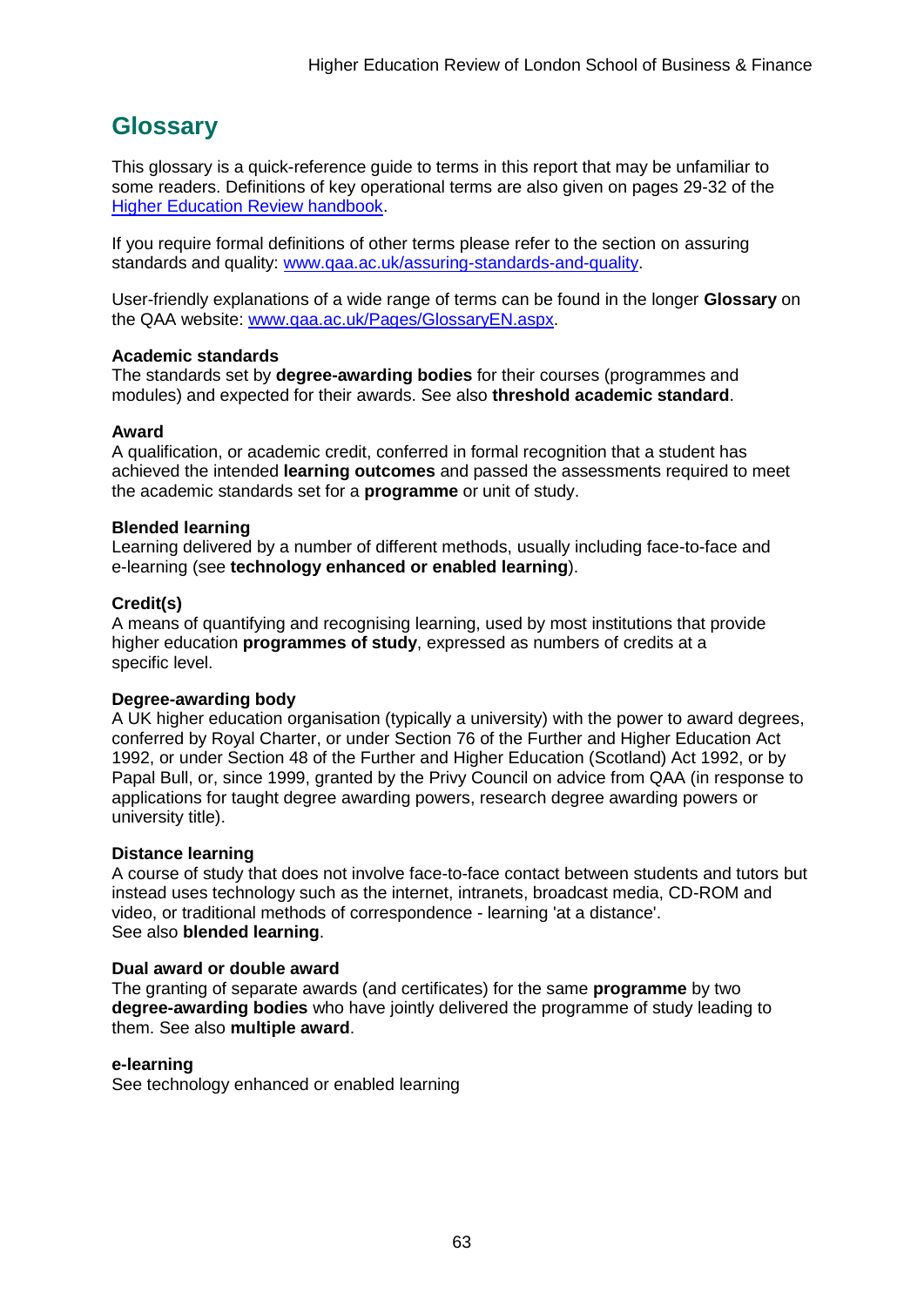#### **Enhancement**

The process by which [higher education providers](http://www.qaa.ac.uk/AboutUs/glossary/Pages/glossary-h.aspx#h2.1) systematically improve the quality of provision and the ways in which students' learning is supported. It is used as a technical term in our review processes.

#### **Expectations**

Statements in the **Quality Code** that set out what all UK [higher education providers](http://newlive.qaa.ac.uk/AboutUs/glossary/Pages/glossary-h.aspx#h2.1) expect of themselves and each other, and what the general public can therefore expect of them.

#### **Flexible and distributed learning**

A [programme](http://newlive.qaa.ac.uk/AboutUs/glossary/Pages/glossary-p.aspx#p12) or [module](http://newlive.qaa.ac.uk/AboutUs/glossary/Pages/glossary-m-o.aspx#m6) that does not require the student to attend classes or events at particular times and locations.

See also **distance learning**.

#### **Framework**

A published formal structure. See also **framework for higher education qualifications**.

#### **Framework for higher education qualifications**

A published formal structure that identifies a hierarchy of national qualification levels and describes the general achievement expected of holders of the main qualification types at each level, thus assisting higher education providers in maintaining academic standards. QAA publishes the following frameworks: *The Framework for Higher Education Qualifications in England, Wales and Northern Ireland* (FHEQ) and *The Framework for Qualifications of Higher Education Institutions in Scotland* (FHEQIS).

#### **Good practice**

A process or way of working that, in the view of a QAA review team, makes a particularly positive contribution to a higher education provider's management of academic standards and the quality of its educational provision. It is used as a technical term in QAA's audit and review processes.

#### **Learning opportunities**

The provision made for students' learning, including planned study, teaching, assessment, academic and personal support, and resources (such as libraries and information systems, laboratories or studios).

#### **Learning outcomes**

What a learner is expected to know, understand and/or be able to demonstrate after completing a process of learning.

#### **Multiple awards**

An arrangement where three or more **degree-awarding bodies** together provide a single jointly delivered **programme** (or programmes) leading to a separate **award** (and separate certification) of each awarding body. The arrangement is the same as for **dual/double awards**, but with three or more awarding bodies being involved.

#### **Operational definition**

A formal definition of a term, establishing exactly what QAA means when using it in reviews and reports.

#### **Programme (of study)**

An approved course of study that provides a coherent learning experience and normally leads to a qualification.